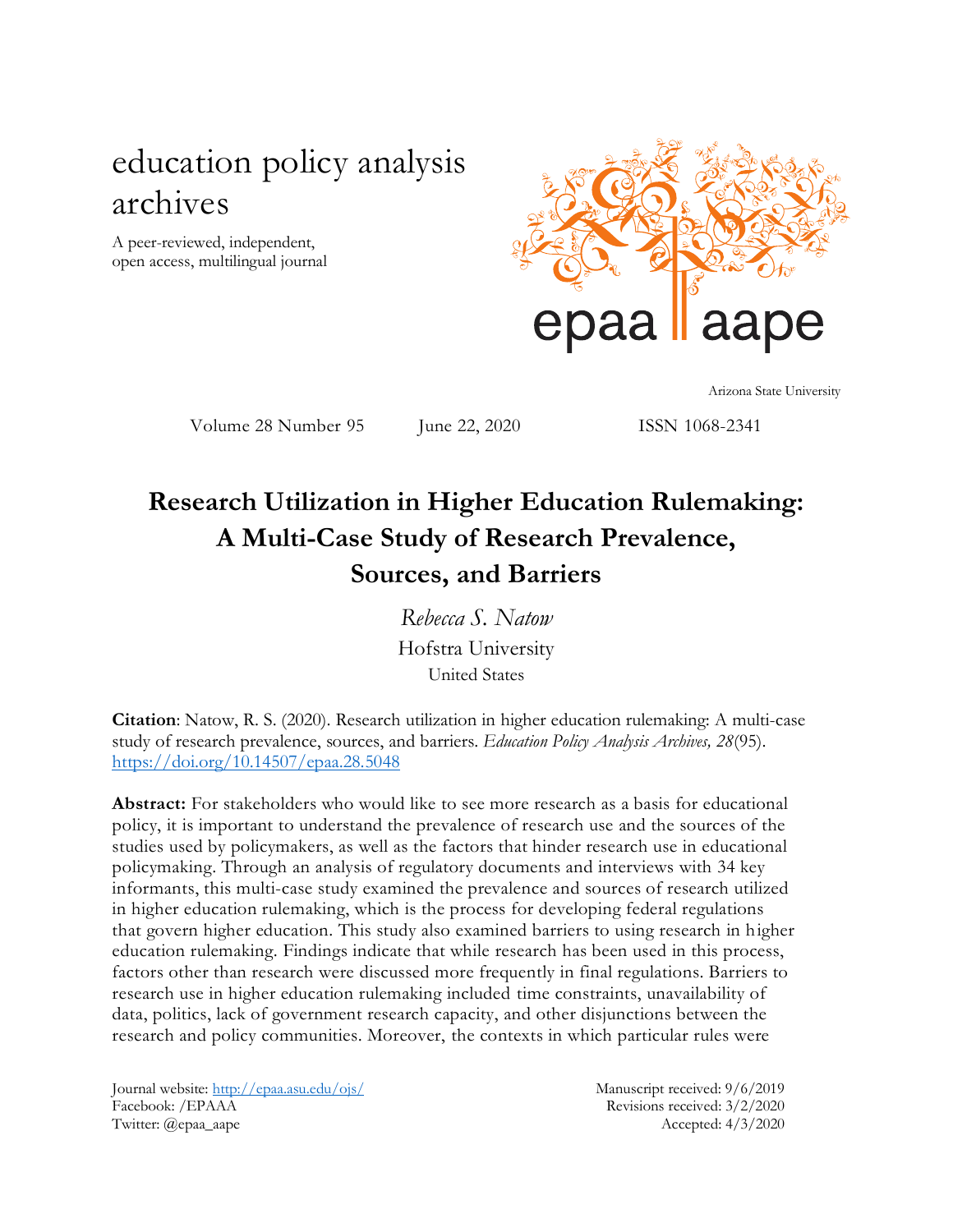created shaped the prevalence and sources of research used in the regulations' development. The article concludes with implications for policy and theory. **Keywords**: research use; higher education; educational policy; rulemaking; federal policy; United States; case study

**Utilización de la investigación en la reglamentación de la educación superior: Un estudio de casos múltiples de prevalencia de investigación, fuentes y barreras Resumen:** Para las partes interesadas que deseen ver más investigación como base para la política educativa, es importante comprender la prevalencia del uso de la investigación y las fuentes de los estudios utilizados por los formuladores de políticas, así como los factores que dificultan el uso de la investigación en la formulación de políticas educativas. Mediante un análisis de documentos reglamentarios y entrevistas con 34 informantes clave, este estudio de casos múltiples examinó la prevalencia y las fuentes de investigación utilizadas en la reglamentación de la educación superior, que es el proceso para desarrollar regulaciones federales que rigen la educación superior. Este estudio también examinó las barreras para usar la investigación en la elaboración de normas de educación superior. Los resultados indican que, si bien la investigación se ha utilizado en este proceso, otros factores además de la investigación se discutieron con mayor frecuencia en los reglamentos finales. Las barreras para el uso de la investigación en la reglamentación de la educación superior incluyeron limitaciones de tiempo, falta de disponibilidad de datos, política, falta de capacidad de investigación del gobierno y otras disyunciones entre las comunidades de investigación y políticas. Además, los contextos en los que se crearon reglas particulares moldearon la prevalencia y las fuentes de investigación utilizadas en el desarrollo de las regulaciones. El artículo concluye con implicaciones para la política y la teoría. **Palabras-clave:** uso de investigación; educación superior; política educativa; reglamentación política federal; Estados Unidos; caso de estudio

### **Utilização da pesquisa na elaboração de regras do ensino superior: Um estudo de casos múltiplos de prevalência, fontes e barreiras da pesquisa**

**Resumo:** Para as partes interessadas que desejam ver mais pesquisas como base para a política educacional, é importante entender a prevalência do uso da pesquisa e as fontes dos estudos utilizados pelos formuladores de políticas, bem como os fatores que dificultam o uso da pesquisa na formulação de políticas educacionais. . Por meio de uma análise de documentos regulatórios e entrevistas com 34 informantes-chave, este estudo de casos múltiplos examinou a prevalência e as fontes de pesquisa utilizadas na elaboração de regras do ensino superior, que é o processo para o desenvolvimento de regulamentos federais que governam o ensino superior. Este estudo também examinou as barreiras ao uso da pesquisa na elaboração de regras do ensino superior. Os resultados indicam que, embora a pesquisa tenha sido usada nesse processo, outros fatores que não a pesquisa foram discutidos com mais frequência nos regulamentos finais. As barreiras ao uso da pesquisa na elaboração de regras do ensino superior incluíam restrições de tempo, indisponibilidade de dados, política, falta de capacidade de pesquisa do governo e outras disjunções entre as comunidades de pesquisa e política. Além disso, os contextos em que regras específicas foram criadas moldaram a prevalência e as fontes de pesquisa usadas no desenvolvimento dos regulamentos. O artigo conclui com implicações para política e teoria.

**Palavras-chave:** uso em pesquisa; ensino superior; política educacional; elaboração de regras; política federal; Estados Unidos; estudo de caso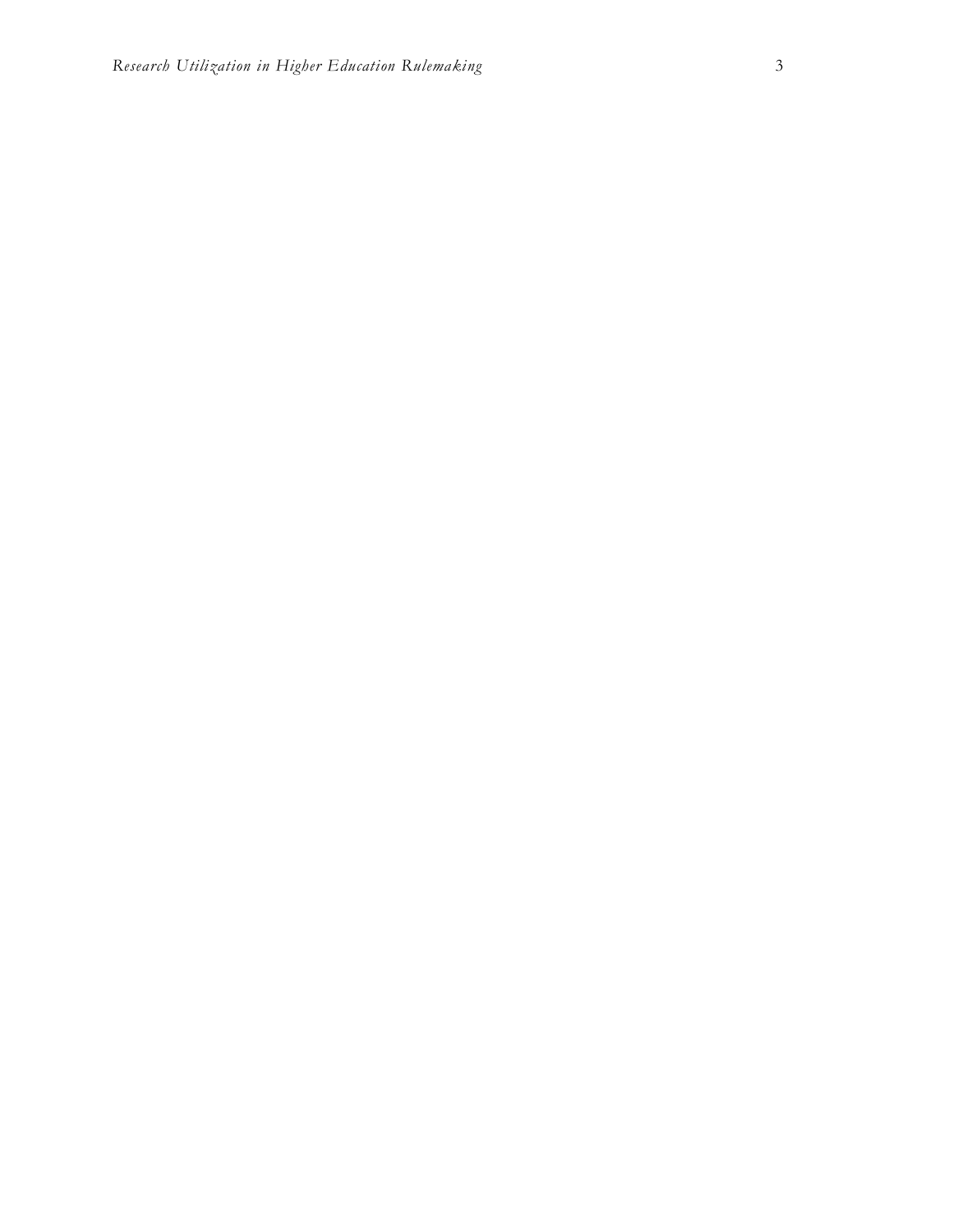### **Introduction**<sup>1</sup>

In recent decades, educators and policymakers have increasingly called for the use of research to inform educational policy (Cooper, Levin, & Campbell, 2009; Levin, 2013; Lubienski, Scott, & DeBray, 2014; Malin & Lubienski, 2015; Nutley, Walter, & Davies, 2007). These calls reflect a perspective that using findings from research in policy development can "lead to more informed policy, higher-quality decisions, more effective practices, and, in turn, improved outcomes" (Cooper et al., 2009, p. 160). At the same time, observers recognize that research often does not serve as a basis for policy (Asen, Gurke, Solomon, Conners, & Gumm, 2011; Asen, Gurke, Conners, Solomon, & Gumm, 2013; Henig, 2008). Politics, funding resources, and policymakers' own experiences influence whether and what type of research is conducted or used in policymaking (Alkin & King, 2017; Asen et al., 2013; Levin, 2013; Nutley et al., 2007; Weiss, 1979). For stakeholders who would like to see more research as a basis for educational policy, it is important to understand not only how prevalent the use of research is and the sources of studies that have been used by policymakers, but also the factors that hinder research use in educational policymaking.

This study examined the prevalence of and barriers to research utilization in federal higher education rulemaking, which is the process through which the United States Department of Education creates regulatory policy to administer provisions of the Higher Education Act (Lubbers, 2014; Natow, 2017; Pelesh, 1994). Regulations created through the rulemaking process have consequential implications for higher education institutions and students. For example, federal regulatory policy has provided a basis for discharge of student loan debt for borrowers deemed to have been defrauded by their institutions (Kreighbaum, 2019), and noncompliance with federal regulations may result in the loss of eligibility for institutions to participate in federal student financial aid programs (Lederman, 2019).

Although previous literature has not examined how research has been used in higher education rulemaking, understanding research utilization in this process is important for several reasons. First, federal law requires government agencies to conduct analyses at different points during the rulemaking process, including regulatory impact assessments and cost-benefit analyses, for many regulations (Belfield, Bowden, & Rodriguez, 2018; Costa, Desmarais, & Hird, 2019; Executive Order 12866, 1993). Rules deemed insufficiently based on evidence are more likely to be struck down by a court (*Association of Private Sector Colleges & Universities [APSCU] v. Duncan*, 2012; Costa et al., 2019), which can in turn result in confusion about the rule's status and expenditure of additional government time and resources on redeveloping the regulations (Kelchen, 2019). The study presented here reveals the extent to which research was considered in the creation of several key higher education regulations and the sources of that research. This study also identifies barriers that have obstructed the use of research in the rulemaking process. Understanding factors that hinder research use can help proponents of evidence-based policymaking to develop strategies for overcoming those barriers so that more research may be considered in the creation of these policies.

This study also provided an opportunity to examine whether research features prominently in a policymaking process that is intentionally structured to bring research-oriented organizations directly into conversation with government officials for the purpose of drafting policy language. As explained more fully below, the Higher Education Act (2018) requires the Department of Education to meet with stakeholder groups to develop proposed regulations through a process known as negotiated rulemaking when developing regulations that affect federal student financial aid programs (e.g., Natow, 2017; Pelesh, 1994). One common explanation for why research is not used more

<sup>&</sup>lt;sup>1</sup> The research reported here was supported by the Hofstra College of Liberal Arts and Sciences Faculty Research and Development Grant.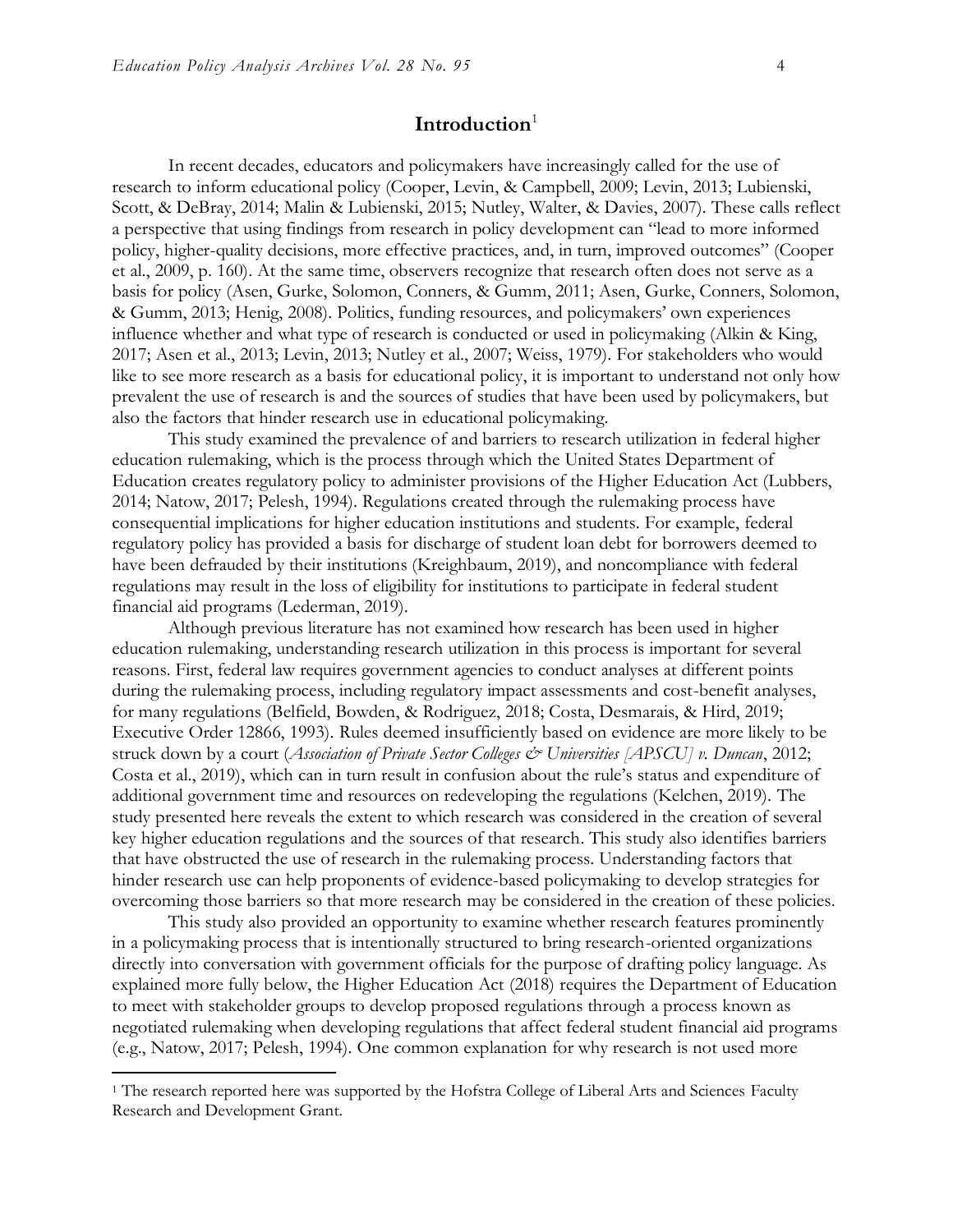frequently in policymaking is that researchers and policymakers are part of different "communities" that hold dissimilar values, incentive structures, timelines, and practices regarding research (Caplan, 1979; Henig, 2008; Ness, 2010). The negotiated rulemaking process enables higher education institutions, many of which employ researchers and house research centers, to participate in the policymaking process in a more direct way than other policymaking processes typically allow. Indeed, many recent higher education-negotiated rulemaking sessions have included administrators (and in a few cases faculty) employed by individual colleges and universities as participants (e.g., Program Integrity, 2014b, 2018; Student Assistance General Provisions, 2015b, 2016b; Teacher Preparation Issues, 2014). By involving research-oriented organizations such as universities in a direct and open conversation with other interest groups and federal officials, the higher education rulemaking process provides a unique opportunity to study whether the divide between policymakers and researchers may be bridged by a policymaking process that involves extended public meetings and discussions between these parties.

### **Overview of Federal Rulemaking for Higher Education**

Federal rulemaking is the process through which a federal government agency creates regulations that implement the provisions of duly enacted authorizing statutes (Administrative Procedure Act, 2018; Kerwin & Furlong, 2011; Office of the Federal Register, 2011). The Higher Education Act (HEA) is an authorizing statute, and federal regulations created under its authority are developed through rulemaking in the U.S. Department of Education (Lubbers, 2014; Natow, 2017; Pelesh, 1994). Under the HEA, rulemaking that affects federal student financial aid programs must include a process known as negotiated rulemaking, during which the agency meets with stakeholders to debate and negotiate the content of a proposed rule. Participants in higher education negotiated rulemaking have included representatives of different types of colleges and universities (including public four-year, public two-year, private nonprofit, and private for-profit institutions), student representatives, consumer advocates, the Department of Education's negotiator, and depending on the topic, representatives of other stakeholders such as accreditors, the student lending industry, and more. The negotiating team attempts to arrive at a consensus on the language for the proposed regulation. If consensus is attained (that is, if there is unanimous agreement of all negotiators), then the agency uses that content in the Notice of Proposed Rulemaking (NPRM). But if consensus is not reached, the agency alone writes the NPRM. The HEA requires the department to receive feedback from a broad range of stakeholders prior to negotiated rulemaking regarding the matters to be negotiated. These comments may be provided in writing or in the form of statements made at meetings with agency personnel that take place in different regions of the United States (Kerwin & Furlong, 2011; Lubbers, 2014; Natow, 2017; Office of the Federal Register, 2011; Pelesh, 1994).

Following negotiated rulemaking, the department publishes an NPRM in the *Federal Register*. This initiates the comment period, during which stakeholders may provide written comments to the Department of Education regarding the rule. After the closing of the comment period, the department examines the comments, decides whether to make adjustments to the rule's language based on those comments, and eventually publishes the final rule – including a description of the comments received and the department's responses to them – in the *Federal Register* (Kerwin & Furlong, 2011; Lubbers, 2014; Natow, 2017; Office of the Federal Register, 2011; Pelesh, 1994).

According to a decades-old executive order, regulations are deemed "significant" when they are projected to affect the economy by an amount of at least \$100 million annually, are anticipated to have a negative effect on the economy, will substantially impact government budgets, or will introduce "novel legal or policy issues" (Executive Order 12866, 1993, p. 51738). Rules that fall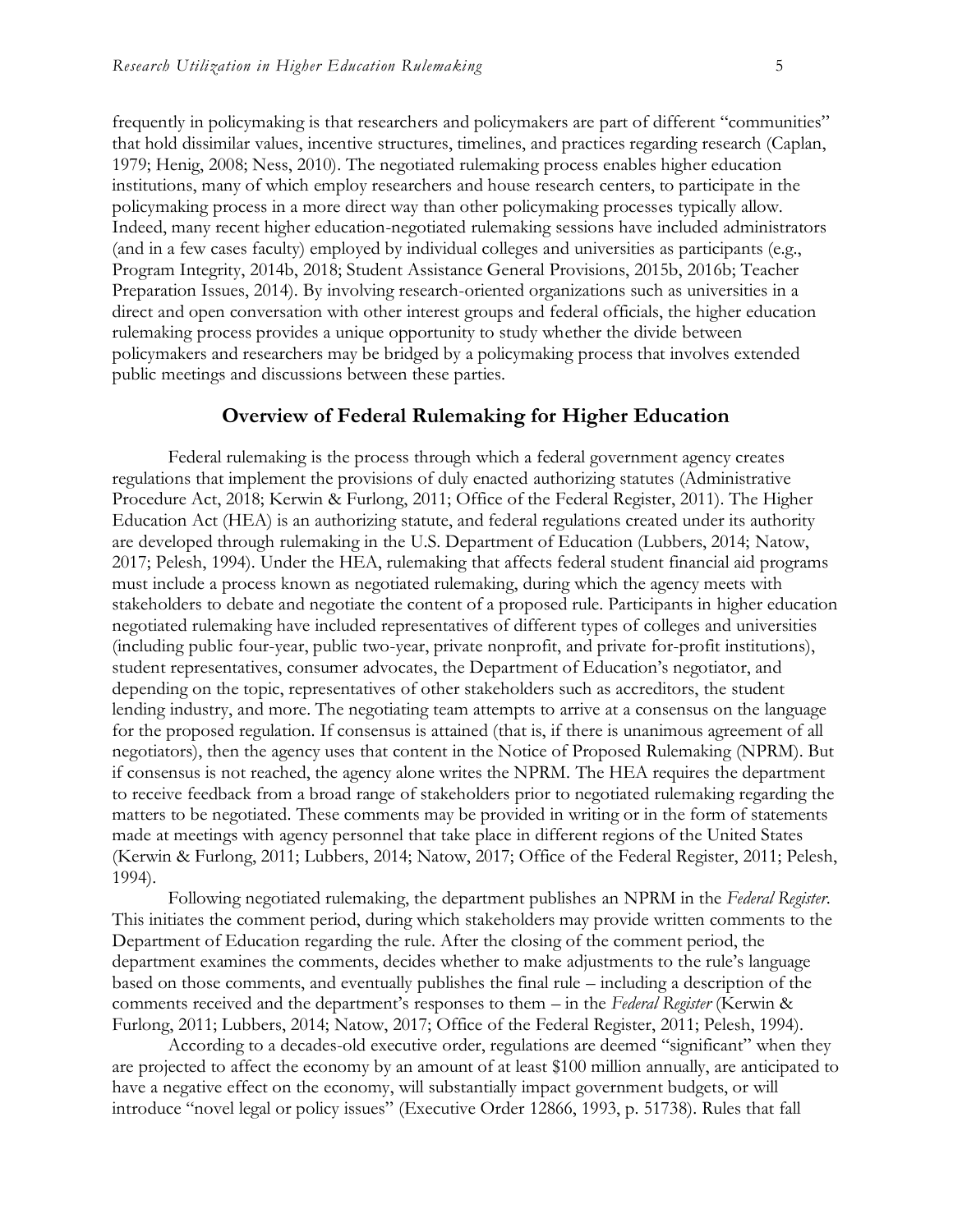under this definition must undergo regulatory impact assessments and reviews by the Office of Management and Budget (OMB) (Belfield et al., 2018; Executive Order 12866, 1993; Office of the Federal Register, 2011; Sunstein, 2013). Stakeholders may meet with OMB staff to provide their perspectives on rules subject to OMB review (Sunstein, 2013). When conducting regulatory assessments, Executive Order 13563 (2011) requires that agencies "use the best available techniques to quantify anticipated present and future benefits and costs as accurately as possible" (p. 3821).

After a regulation is finalized, rulemaking politics may continue. A final rule may be subject to nullification or revision by a legislative action, a future rulemaking, or a court order (Kerwin & Furlong, 2011; Office of the Federal Register, 2011). All of these post-finalization events have occurred with respect to higher education rules in the recent past (e.g., Nolter, 2012; Program Integrity, 2019; Stephan, 2017).

#### **The Use of Research and Other Factors in Policymaking**

#### **Conceptualizing Research Utilization**

 $\ddot{ }$ 

**What is research?** There are many definitions of research reflected in public policies and the academic literature. Asen et al. (2011) observed that the federal government's definition of research in the No Child Left Behind (NCLB) law refers to research as "systematic" and "objective," employing "empirical methods" and "rigorous data analysis" with a preference for randomized controlled trials (No Child Left Behind Act, 2002, as quoted in Asen et al., 2011, pp. 201-202).<sup>2</sup> In a separate article, Asen et al. (2013) provided their own definition of research in somewhat broader terms: "empirical findings derived from systematic analysis of information, guided by purposeful research questions and method" (p. 40). Nutley et al. (2007) broadly conceptualized "research as any investigation towards increasing the sum of knowledge based on planned and systematic inquiry," with no preference for particular types of research methods so long as the methods are appropriate for the what the researcher is studying (pp. 21-22). Penuel and colleagues defined research simply as a "systematic inquiry to answer a specific question" (Penuel et al., 2016, p. 15). Although these definitions differ from each other, they underscore that research involves more than just examining a snapshot of data or mere "number crunching" that is not part of a more systematic analysis; rather, research involves a methodologically justifiable plan and the goal of responding to particular questions or inquiries.

**How is research used?** There are different ways to use research in policymaking. Sometimes, research use is straightforward and easy to identify, as when a policymaker or law cites specific research as a basis for the policy (Alkin & King, 2017; Weiss, 1998). Sometimes the use of research is less observable. For example, learning about the findings of research may help to shift a policymaker's perspective about an issue, but the policymaker may not mention the research when discussing the issue and may not even be aware that this perspective shift is related to having learned about research findings (Weiss, 1979). Carol Weiss and others have described this as a "conceptual" use of research (Nutley et al., 2007; Tseng, 2012; Weiss, 1979). Political research use – in which research is utilized to support the user's argument or to promote the user's ideological or policy position – is a form of research utilization that is particularly notable in policymaking spaces (Ness, 2010; Nutley et al., 2007; Tseng, 2012; Weiss, 1979). Sometimes participants in a policymaking

<sup>2</sup> Farley-Ripple, May, Karpyn, Tilley, and McDonough (2018) have noted that NCLB's successor, the Every Student Succeeds Act (ESSA), also instructs school districts to use evidence-driven practices and offers "a bit more guidance" than NCLB had offered regarding what that means; however, ESSA "is actually less prescriptive than … NCLB" (p. 236).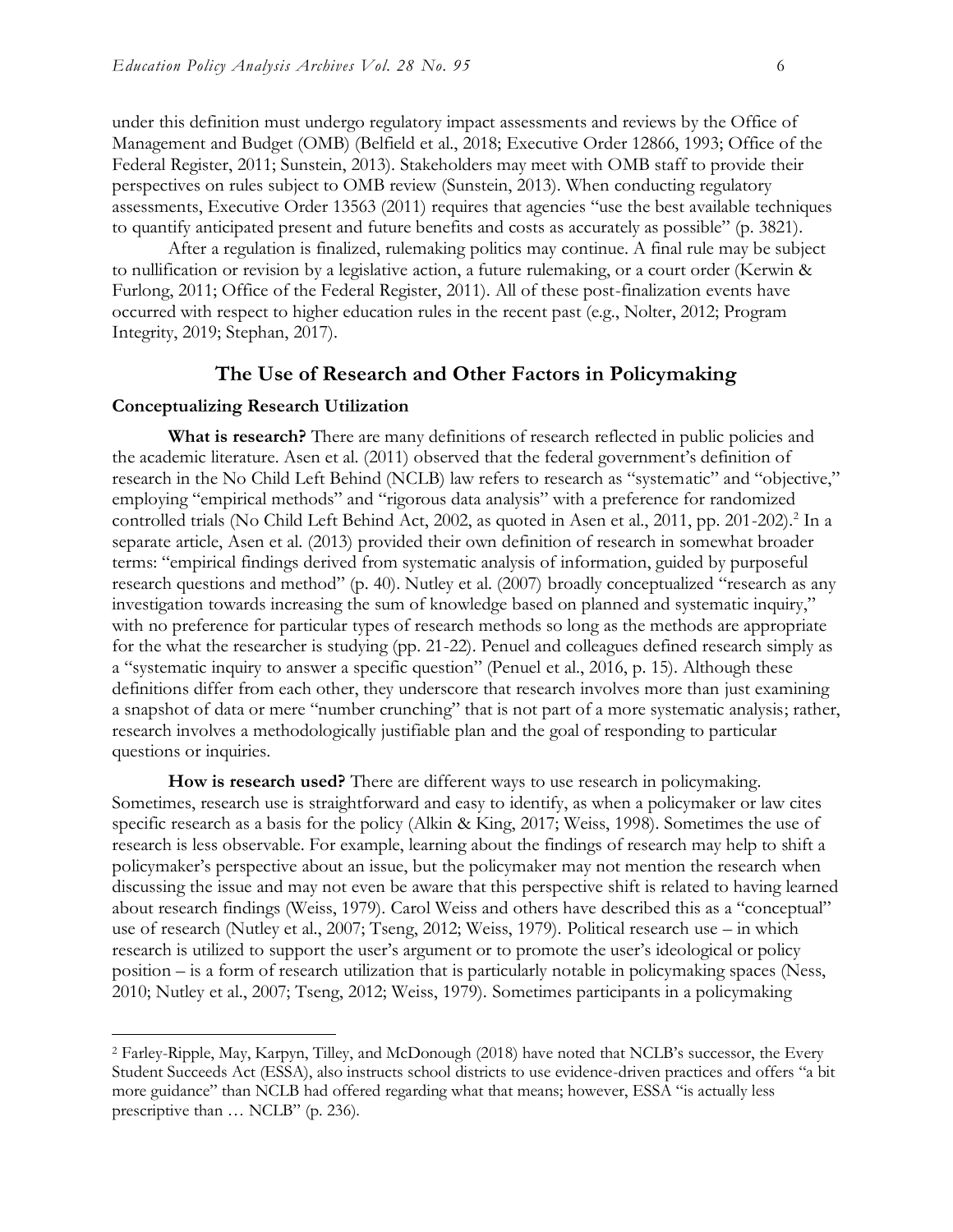process use research to substantiate their points by indicating that research supports them but do not provide specific citations or other details about the research (Asen et al., 2011). Research might also "inform and enrich" policymaking discussions but ultimately "not drive the outcome" (Head, 2015, p. 474). In their examination of how research use has been defined in the literature, Alkin and King (2017) noted that research need not be identified as the basis for a policy in order for research to have been used, provided that the research was discussed or given consideration in the decisionmaking process, even if only as "one of multiple influences" (p. 438).

#### **Barriers to Research Utilization in Policymaking**

Despite calls to increase the use of research in policymaking, scholars have documented the infrequency with which research has been used relative to other factors (Asen et al., 2011, 2013; Gollust et al., 2014). For example, in their study of research use by school boards, Asen et al. (2013) found that research was used comparatively less than other factors, such as examples and law. Also, Nutley et al. (2007) wrote that it has been "rare" for policymakers to use "traditional, academic, peer-reviewed literature" in policymaking (p. 62).

Although an examination of barriers to research use specifically in federal higher education rulemaking does not appear in prior literature, several studies have documented barriers to research utilization in other contexts. One barrier is when decision makers do not understand research or perceive it to be valuable (Nutley et al., 2007; Penuel et al., 2016). Another is when an organization or agency lacks sufficient resources to consider research in decision making (Farley-Ripple, 2012; Santesso & Tugwell, 2006; Tseng & Nutley, 2014). Time limitations have also been found to hinder research use in decision making. For example, Farley-Ripple (2012) found that school leaders' myriad responsibilities left them little time "to search, read, and employ education research in their day-to-day work" (p. 799). Additionally, a mismatch often exists between policy timeframes and research timeframes, with the policy world moving at a considerably faster pace than it takes researchers to conduct, write about, and publicize their studies (Henig, 2008; Nutley et al., 2007).

#### **The Influence of Context on Research Utilization**

Surrounding contexts can influence decisions about whether and how to use research in decision making. That is, factors such as the history or culture of a potential research user's organization, the resources available to a potential research user, and external political pressure can influence whether, how much, and what kinds of research utilization occur (Alkin & King, 2017; Farley-Ripple et al., 2018; Head, 2015; Henig, 2008; Holzer, Lewig, Bromfield, & Arney, 2007; Levin, 2013; Nutley et al., 2007; Santesso & Tugwell, 2006). Organizational structures, such as whether a division specifically dedicated to research exists within an organization, is another context that can influence research utilization (Farley-Ripple et al., 2018). The subject matter of a proposed policy is another example of a context that may influence the use of research in a policy's creation. As Nutley et al. (2007) wrote, "more radical change requires more extensive debate" (p. 110). This may lead to greater use or scrutiny of research in developing controversial or far-reaching policies.

Another important context involves the networks of research users and policymaking participants (Head, 2015). The extent and kinds of evidence used in particular cases are often influenced by the networks and relationships of those involved (Cooper & Levin, 2010; Farley-Ripple & Grajeda, 2020; Head, 2015; Ng-A-Fook, Kane, Butler, Glithero, & Forte, 2015). These relationships may be between researchers and policymakers directly, but often other entities will serve as intermediaries who are neither policymakers nor researchers but work to connect policymakers with useable research findings (Cooper, 2014; Cooper et al., 2009; Cooper & Shewchuk, 2015; Farley-Ripple et al., 2018; Lubienski et al., 2014; Malin & Lubienski, 2015; Naidorf, 2014; Nutley et al., 2007; Rodway, 2015; Scott, Lubienski, DeBray, & Jabbar, 2014; Tseng & Nutley,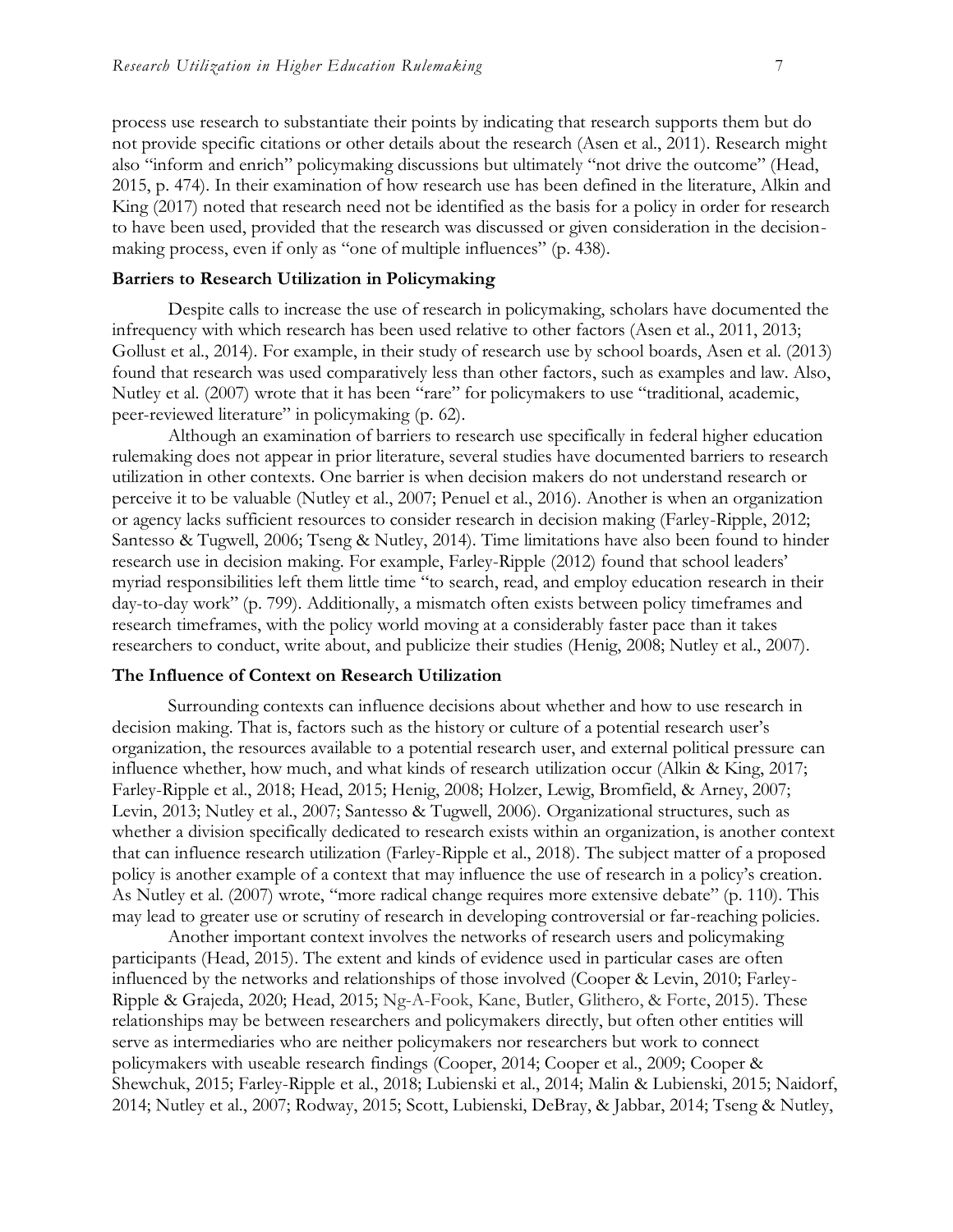2014). Examples of intermediaries include foundations, policy-oriented think tanks, advocacy organizations, the media, labor unions, and others (Malin & Lubienski, 2015; Ness & Gándara, 2014; Scott et al., 2014). These relationships and networks contribute to "knowledge mobilization," which is the "dissemination of … research through various channels to its ultimate use (or lack thereof) in policy and practice settings" (Cooper, 2014, p. 4). In contexts where policy actors and researchers network with each other or with intermediaries, research is more likely to be considered (Nutley et al., 2007; Rodway, 2015).

#### **Use of Factors Other Than Research in Policymaking**

Factors other than research have also been used in policymaking, including data and statistics. When these are presented as snapshots of information and not part of a larger inquiry, they are not considered research. Asen et al. (2013) defined "research" and "data" differently in their analysis of school board proceedings, classifying findings from a study that involved methodical data analysis and purposefully designed procedures as research, whereas "measurable quantitative or qualitative information systematically collected to describe a set of conditions or trends" was considered data (p. 40). Similarly, in their study of educational leaders, Penuel et al. (2016) differentiated data from research, noting that the examination of data was "more open-ended" than conducting research, and that the use of data "seldom addresses specific research questions" (p. 15).

Examples have also been cited in attempts to influence policymaking (Asen et al., 2013; Simons, 2015). An example is "a specific case or incident" that is "typical or exceptional" of the situation at issue in policymaking (Asen et al., 2013, p. 40). Actual examples are "concrete initiatives and projects" that have actually existed (Simons, 2015, p. 715), and hypothetical examples are situations that are reasonably likely to occur but have not actually occurred. A form of hypothetical example described in OMB guidance permits agencies to consider "plausible scenarios" when conducting cost-benefit analyses if there is "scientific uncertainty" with regard to calculating costs and benefits in regulatory policymaking (U.S. Office of Management & Budget, 2003, p. 39).

Other non-research factors used in policymaking include values and beliefs, previous experience or traditions, and laws or public policies (Alkin & King, 2017; Asen et al., 2013; Davies, 2004; Head, 2015; Nutley et al., 2007; Santesso & Tugwell, 2006; Weiss, 1979). Experts' perspectives have also been considered in policymaking (Davies, 2004). Policymakers have sought expert testimony in legislative hearings (Perna, Orosz, & Kent, 2019), via consulting relationships (Morgan et al., 2006), or in written statements, such as public comments during the rulemaking process (Costa et al., 2019). Expert perspectives are not in themselves a separate category of influence in policymaking but typically fit into one of the other categories: experts may present the results of research or other data, discuss something they learned from previous experience, or speak about their own beliefs or values.

#### **The "Two Communities" and Potential for a Bridge**

Barriers to research use in policymaking often reflect a gulf between researchers and policymakers characterized by a lack of effective communication, divergent cultures, and inadequate understanding of each other's roles – a phenomenon known as the "two communities" (Caplan, 1979; Farley-Ripple et al., 2018; Ness, 2010; Ness & Gándara, 2014; Nutley et al., 2007). According to this perspective, policymakers and researchers "live in separate worlds with different and often conflicting values, different reward systems, and different languages" (Caplan, 1979, p. 459). Some scholars have critiqued the two-communities perspective as too reductive (Newman, Cherney, & Head, 2016; Nutley et al., 2007; Rich, 1991). However, divides between the research and policy communities have been recognized in the literature (Court & Maxwell, 2005; Ness, 2010), with some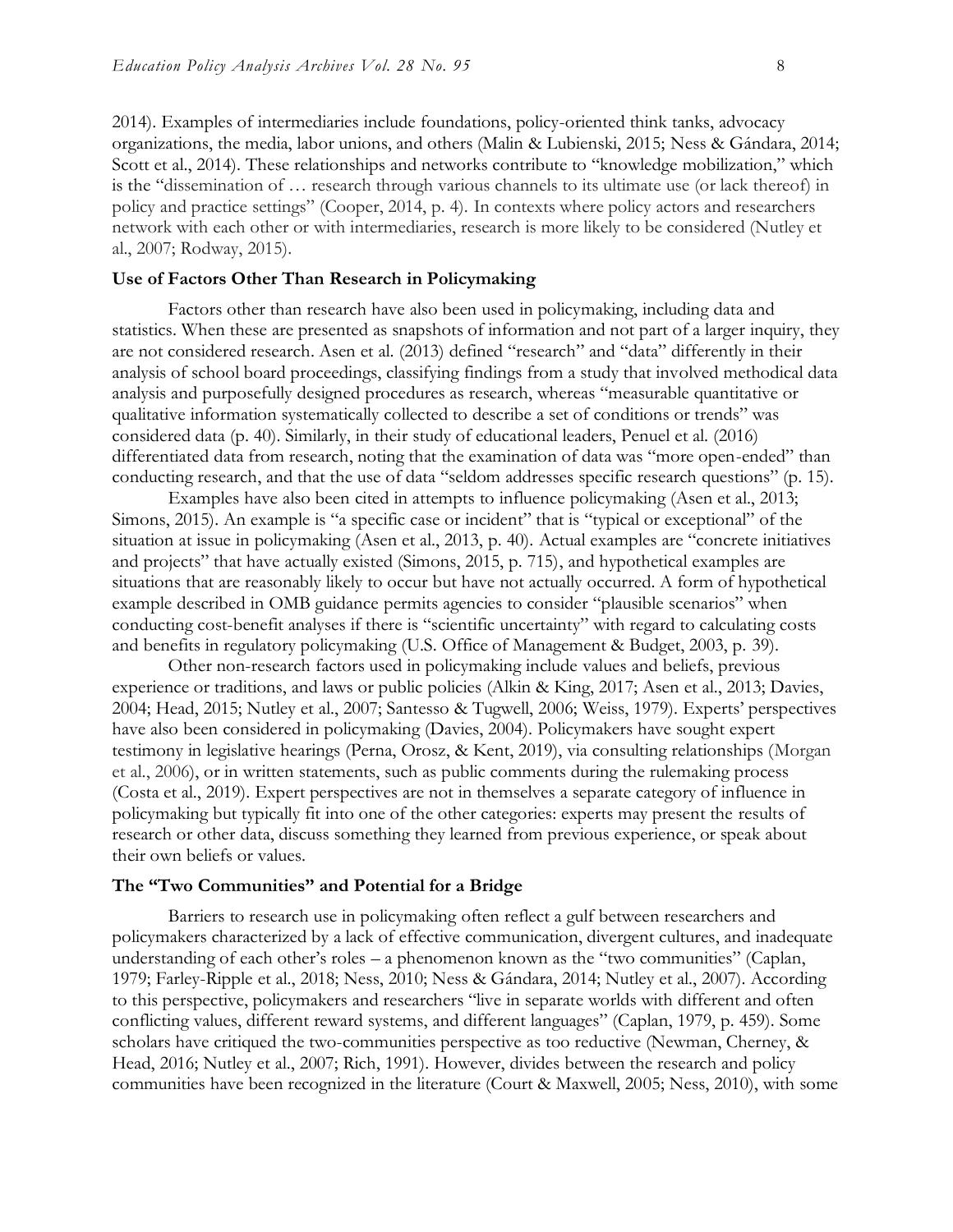observers arguing that differences between the policy and research communities are inevitable and even beneficial (Birnbaum, 2000; Locock & Boaz, 2004).

While it may be overly simplistic to state that policymakers and researchers are members of two separate communities, the limited use of research in policymaking and the fact that research utilization has been hindered by fundamental disjunctions between the research and policy worlds indicate that the two-communities perspective should not be too hastily dismissed. Rather than disregard the theory, some scholars have built on it, acknowledging that the framework is not complex enough to capture the entire picture, but also recognizing the existence of a gap between these communities (Farley-Ripple et al., 2018; Holzer et al., 2007). For example, Holzer et al. (2007) advanced a conceptual model that recognized the different "cultures" of researchers, policymakers, and practitioners, but also took account of a variety of different contextual factors, including political, social, organizational, and individual characteristics.

There is reason to believe that the federal higher education rulemaking process could serve as a bridge between the research and policy communities. This is because a unique aspect of this process is the frequent use of negotiated rulemaking, which is required in the creation of many federal student financial aid regulations (Higher Education Act, 2018; Pelesh, 1994). As explained above, negotiated rulemaking is a process in which stakeholders and a regulatory agency work together to develop the substance of proposed regulations (Kerwin & Furlong, 2011; Pelesh, 1994). Because some stakeholders of higher education rulemaking are colleges and universities, employees of individual higher education institutions have commonly participated in negotiated rulemaking in the U.S. Department of Education. These institutions employ faculty and other researchers, and they often house research centers and receive research funding from government and other sources. Additionally, Washington, DC-based associations have participated in negotiated rulemaking by nominating individuals for negotiating teams or by having their employees serve as negotiators (Natow, 2017). To the extent that these organizations act as "knowledge brokers" for the higher education policy community, their participation may serve as another link between research and policymaking in this process, as "knowledge brokers" have been "widely recognized as potential levers for bridging the two communities" (Farley-Ripple & Grajeda, 2019, p. 67). For these reasons, higher education rulemaking presents a unique opportunity to determine whether aspects of the "two communities" phenomenon persist in a policymaking process that involves direct participation by research-oriented stakeholders and intermediary organizations.

### **Methods**

This case study (Creswell & Poth, 2018; Merriam, 1998; Yin, 2014) investigated how research has been used in the development of the following five federal higher education rules: Gainful Employment, Revised Pay as You Earn (REPAYE), Borrower Defense, Teacher Preparation, and Gainful Employment Rescission. This study received Institutional Review Board approval prior to data collection; data sources included documents and interviews.

#### **The Case-Study Rules**

These case studies of higher education rulemaking were purposefully selected via a sampling strategy that combined maximum variation and typical case sampling (Creswell & Poth, 2018; Suri, 2011). This strategy identified regulations developed through the usual process that occurs for higher education rulemaking while leaving room to examine similarities and differences across the diverse subject matters and contexts of these particular rules. Specifically, these five case-study rules were selected because all of them met the following *typical case* sampling criteria: (1) they were subject to negotiated rulemaking to develop proposed regulatory language; (2) their post-NPRM phase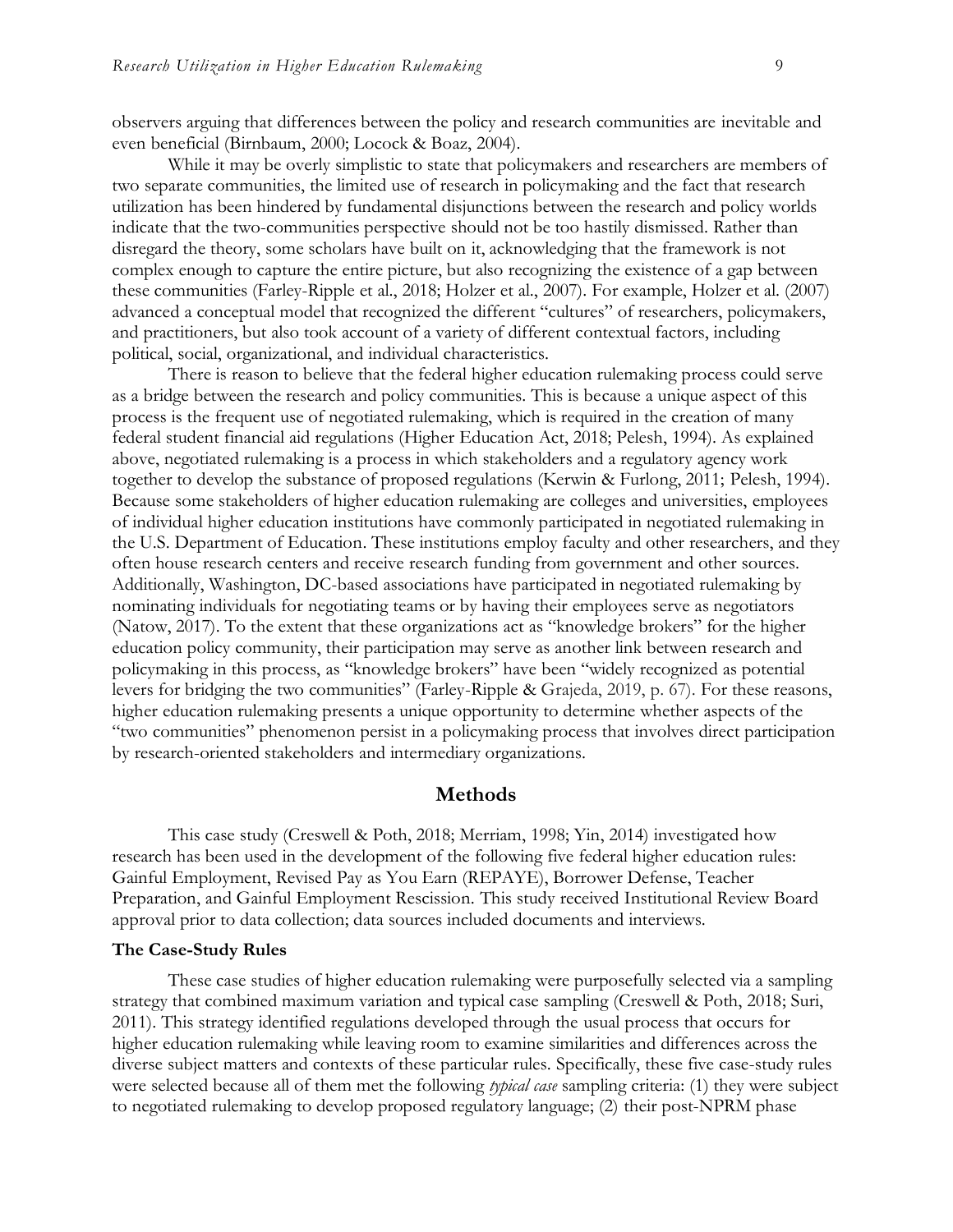involved receiving comments from interested parties; and (3) all of the case-study rules were reviewed by the OMB before they were finalized. These are standard practices for most regulations developed under Title IV of the HEA. However, these rules also differed in key ways, to provide *maximum variation* among the sample of rules. The differences include subject matter and regulatory history, as explained in the descriptions of the case-study rules immediately below.

**Gainful Employment Rule.** Issued in 2014, this rule was the Obama administration's second attempt to define the term "gainful employment" that appears in the HEA, which provides that career-focused programs may be eligible to receive federal student financial aid if the programs "prepare students for gainful employment in a recognized occupation" (Higher Education Act, 2018, § 481[b][A][i]). Among other things, this rule required data disclosures and set an acceptable debt-income rate for an institution's "typical graduate" that "does not exceed 20 percent of his or her discretionary income or 8 percent of his or her total earnings" (U.S. Department of Education, 2014, para. 3). This regulation followed the nullification of the repayment rate provision of the first Gainful Employment rule (issued in 2011) when a court found the rate to be "arbitrary and capricious" because it did not possess a "reasoned basis," such as expert opinion or studies indicating the rate was appropriate (*APSCU v. Duncan*, 2012, pp. 30-31; see also Nolter, 2012).

**REPAYE Rule.** This 2015 rule revised a federal income-based student loan repayment program to expand eligibility to a broader set of borrowers and to provide different debt forgiveness qualification criteria for borrowers depending on whether they had only undergraduate debt or debt from graduate school as well. The rule also limited the amount of interest charged on federal loans depending on the borrower's income (Stratford, 2015; Student Assistance General Provisions, 2015a). The REPAYE negotiated rulemaking committee reached consensus when negotiating the proposed rule (Stratford, 2015); it is the only case-study rule on which consensus was reached.

**Borrower Defense Rule.** This rule was issued in 2016, toward the end of the Obama administration. The rule governed the circumstances under which student loan borrowers could assert, as a defense to debt repayment, fraud on the part of their higher education institutions. The regulation restricted institutions' ability to require students to agree to arbitration rather than lawsuits for resolving disputes (Kreighbaum, 2016; Student Assistance General Provisions, 2016a). The Trump administration took office not long after this rule was issued. At first, Trump's Department of Education delayed implementing the rule before a court ruled that the delay was not permissible (Kreighbaum, 2018b). Then in 2019, the department substantially modified the rule and repealed some key aspects of it, including the ban on required arbitration agreements (U.S. Department of Education, 2019).

**Teacher Preparation Rule.** The Teacher Preparation rule was also issued in 2016 toward the end of the Obama administration. This rule set new accountability requirements for teacher preparation programs under Title II of the HEA. For example, the rule would have required teacher education programs to provide the federal government with data on their graduates' job placement (including the number of alumni working in schools deemed "high-need") and indicators of academic performance of the students taught by program alumni (Stephan, 2017; Teacher Preparation Issues, 2016). Early in the Trump administration, the Teacher Preparation rule was repealed via a Congressional Review Act resolution before it took effect (Stephan, 2017).

**Gainful Employment Rescission.** In 2019, the Department of Education released a final regulation that rescinded the 2014 Gainful Employment rule (Program Integrity, 2019). This is the only case-study rule that was created by a Republican presidential administration.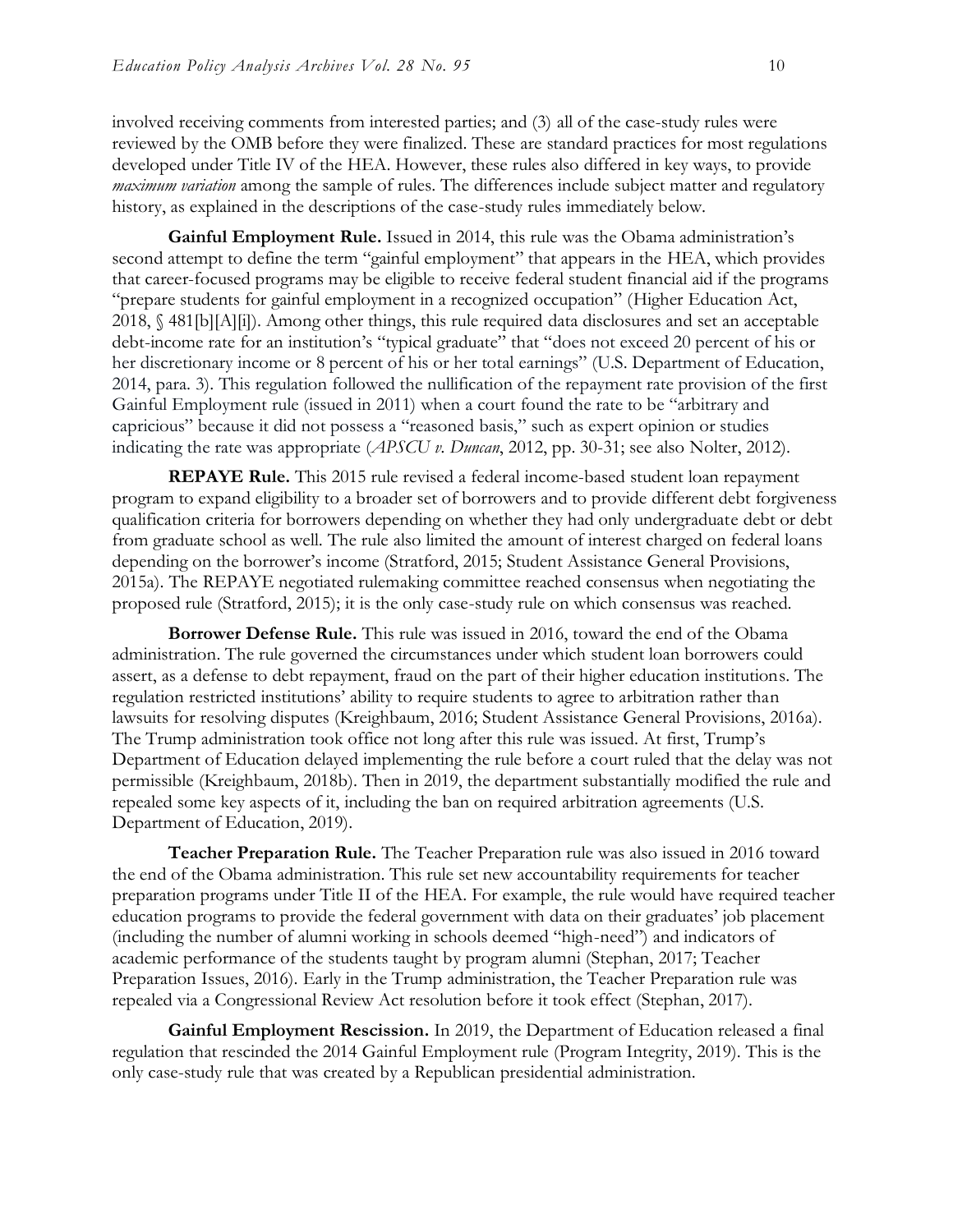#### **Documentary Data**

I obtained copies of each case-study final rule (and any applicable corrections) from the online version of the *Federal Register*. For each rule, I conducted a line-by-line analysis of the sections that discussed the reasoning behind the regulations. These sections, which I collectively refer to as the *reasoning* portions of the rules, included the Executive Summary, the Analysis of Comments and Changes, the Regulatory Impact Assessment, and other sections of the final rules that discussed the Department of Education's rationale for why the regulations contained the provisions that they did (see also Office of the Federal Register, 2011). Because the regulatory text to be codified in the Code of Federal Regulations did not contain background or explanatory information, those sections of the final case-study rules were not included in this line-by-line analysis.

I coded each page for the discussion of research and other factors that appeared on the page. These factors fell into six categories: research, data/math, experience, examples, beliefs/opinions, and law. The number of pages in the *Federal Register* on which each factor appeared was chosen as the unit of measure because page counts in the *Federal Register* have been used in other studies of regulation to measure such attributes as regulatory complexity and the amount of rulemaking activity (e.g., Acs & Cameron, 2013; Brito & de Rugy, 2008; Cochran, 2001; Kerwin & Furlong, 2011). Pages are also an appropriate measure because the reasoning sections of final rules often contain tables and numbers that would not be conducive to measuring by paragraph or word counts.

The definition of *research* used in this study was broadly conceptualized to include any systematic analysis conducted according to a methodological plan to address a particular area of inquiry (derived from definitions of research found in Asen et al., 2013; Holzer et al., 2007; Nutley et al., 2007; and Penuel et al., 2016). Although this analysis employed a broad definition of research that included diverse methodologies and sources, to be considered research (as opposed to data, examples, or other factors described below), an item must have contained some kind of systematic inquiry and involved analysis that went beyond mere anecdotes or "number crunching." In keeping with Penuel et al.'s (2016) definition, this study conceived of research as "an activity in which people employ systematic, empirical methods to answer a specific question" (p. 16).

Similar to Asen et al. (2013), I applied the *data/math* code to the discussion of statistics or general trends apart from a broader, systemic analysis. For example, the following statement from the Gainful Employment rule was coded as data/math: "One commenter asserted that the 150 percent normal time graduation rate for public and private non-profit open-enrollment colleges is 28.3 percent and 39.7 percent respectively …" (Program Integrity, 2014a, p. 64903). Also included in the data/math code were discussions of mathematical formulas or principles.

*Experience* was defined as testimonials or first-hand accounts based on "direct observation of or participation in events or activities" (Asen et al., 2013, p. 40), as well as descriptions of traditions, past practice, and other previous experiences (Asen et al., 2013; Davies, 2004). The experience code also included practices that are standard or considered "best practices" in a particular field because such standards and practices are generally developed through previous experience in the field (e.g., Kocbek & Juric, 2010; Rosenthal, 2012). The definition of *example* was based largely on Asen et al.'s (2013) characterization of the term, which involved "a specific case or incident used to illustrate typical or exceptional characteristics of a topic or issue" (p. 40). Such instances were coded as examples regardless of whether they were real or hypothetical and included discussions of "plausible scenarios" permitted by OMB guidance for regulatory impact assessments (U.S. Office of Management & Budget, 2003, pp. 18, 39; 2011, pp. 14-15). *Beliefs/opinions* referred to beliefs, values, viewpoints, ideologies, and other subjective perceptions (Davies, 2004; McCright & Dunlap, 2008). Finally, *law* was defined as rules, legal mandates, public policies, and governmental guidelines for behavior and activities, including statutes, court decisions, regulations, executive orders, agency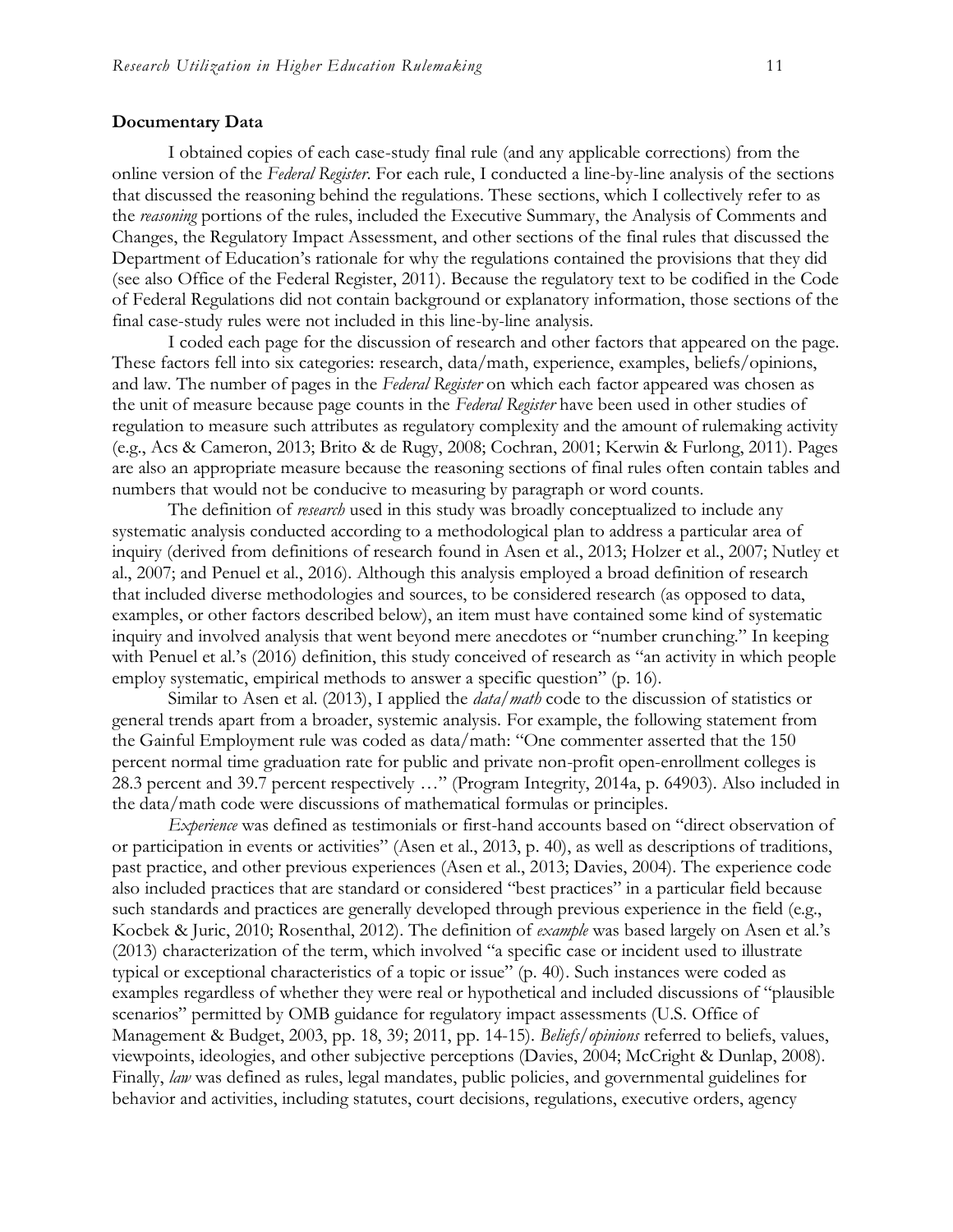guidance, and other legal instruments issued at any level of government (Asen et al., 2013; Clarke, 2016). I also reviewed negotiated rulemaking records and obtained available reports of research cited in each final rule to identify the types and sources of research discussed in the rules.

#### **Interview Data**

I conducted in-depth, semi-structured interviews with 34 individuals who had some involvement in the Department of Education's higher education rulemaking process in recent years. Interviewees were purposefully sampled key informants (Marshall, 1996), who had knowledge about one or more of the case-study regulations as well as other rules developed through higher education rulemaking. Interviewees represented a broad range of policy actors, including people with experience working as Department of Education or other federal officials, employees of non-profit organizations, and representatives of state government offices, students, consumers, the lending industry, accreditors, and higher education institutions. Table 1 depicts the categories of professional positions held by this study's interviewees. Because some interviewees held more than one position through which they worked on rulemaking issues (e.g., a former federal official who later worked at a non-profit organization doing higher education policy work), the total number of positions reflected in Table 1 is greater than the total number of respondents who participated in this study.

#### Table 1

| Professional Positions of Interviewees                           |                        |  |  |  |  |  |
|------------------------------------------------------------------|------------------------|--|--|--|--|--|
| Professional Position (current or former)                        | Number of Interviewees |  |  |  |  |  |
|                                                                  |                        |  |  |  |  |  |
| Department of Education staff                                    | 7                      |  |  |  |  |  |
| Other federal staff                                              | 5                      |  |  |  |  |  |
| Higher education institution or association representing same    |                        |  |  |  |  |  |
| Public four-year college/university                              | 3                      |  |  |  |  |  |
| Public two-year/community college                                | 3                      |  |  |  |  |  |
| Private non-profit college/university                            | 6                      |  |  |  |  |  |
| Private for-profit college/university                            | 2                      |  |  |  |  |  |
| Financial aid administrator or association representing same     | 5                      |  |  |  |  |  |
| Student loan industry/guarantor or association representing same | 3                      |  |  |  |  |  |
| Accreditor or association representing same                      | 2                      |  |  |  |  |  |
| Student, consumer, student-veteran, or legal aid advocate        | 6                      |  |  |  |  |  |
| Think tank staff                                                 | 4                      |  |  |  |  |  |
| State-level government staff or association representing same    | 2                      |  |  |  |  |  |

The interview protocol included broad, open-ended questions about respondents' experiences and observations regarding research use in higher education rulemaking, including how the department and other participants utilized research during rulemaking and whether particular circumstances or other factors made it more or less likely for research to be used. Other interview questions asked about research use in different stages of the rulemaking process, the methodologies of research used, and factors other than research that were used. Because previous studies have not examined research utilization specifically in the higher education rulemaking process, interview questions were informed by the literature on research use prevalence, hindrances, and facilitators in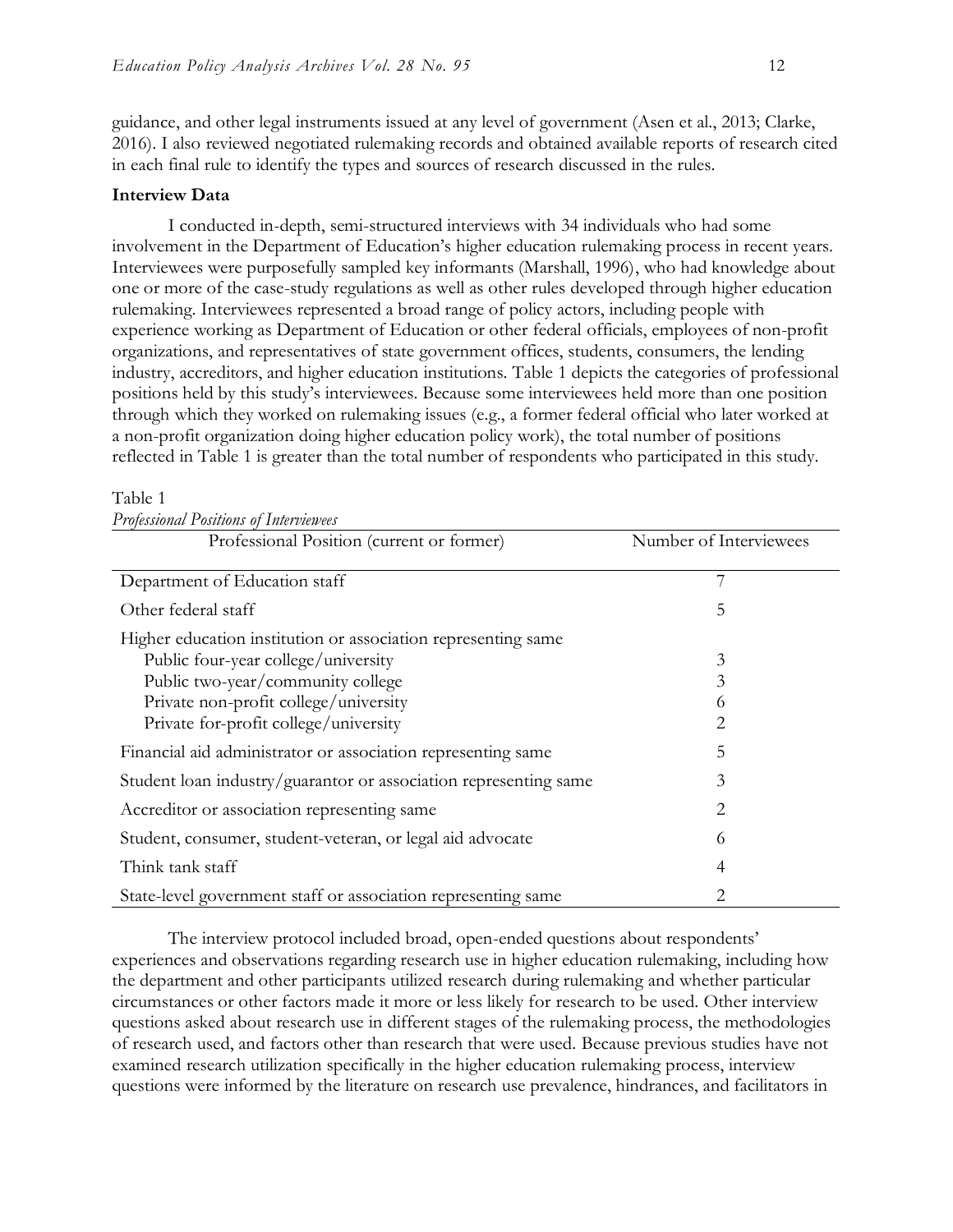other policymaking contexts (e.g., Asen et al., 2011, 2013; Gollust, 2014; Nutley et al., 2007).<sup>3</sup> Data analysis of interviews followed practices described by Miles, Huberman, and Saldaña (2019) and included multiple coding stages, analytic memos, and matrices to categorize, reduce, and visualize findings from the dataset. I used Dedoose qualitative analysis software to code transcripts with a standard coding scheme created with concepts from the literature as well as categories that emerged during interviews. I then exported coded data relevant to research use prevalence and barriers into a spreadsheet and reviewed those excerpts again to identify additional emergent themes and patterns.

#### **Results**

#### **Prevalence, Contexts, and Sources of Research Utilization**

**Prevalence of research utilization.** Table 2 indicates the number and percentage of pages in the reasoning portions of the final case-study rules that discussed research and other factors. The Analysis of Comments and Changes section of final rules is unique in that it singularly focuses on responding to comments received during the Notice and Comment period (Natow, 2017; Office of the Federal Register, 2011). For this reason, the number and percentage of pages on which research and other factors were discussed in the case-study rules appear separately from the rest of the reasoning sections in the table. Table 2 is presented with a caveat: There is no requirement that research must be discussed in any particular proportion of pages in final regulations or that research should necessarily be discussed more frequently than other factors in final rules. Moreover, because much of the text of final rules involves summarizing and responding to comments received from the public, it would be expected that those subsections would discuss matters raised in the comments, which may not include research. Thus, the fact that research was discussed in final rules less frequently than other factors does not in itself indicate that research was not considered sufficiently in the development of the rule. However, Table 2 provides important and relevant information for a study of research use in higher education rulemaking. First, information about the frequency with which research and other factors were discussed in final rules allows for a comparison of how often research was featured vis-à-vis other factors. The information in the table also allows for an analysis of how frequently research was discussed in some rules versus others, which is important for understanding how a given rule's context may influence research use in the rulemaking process.

<sup>&</sup>lt;sup>3</sup> For more information about the interview protocol, see Natow (2020).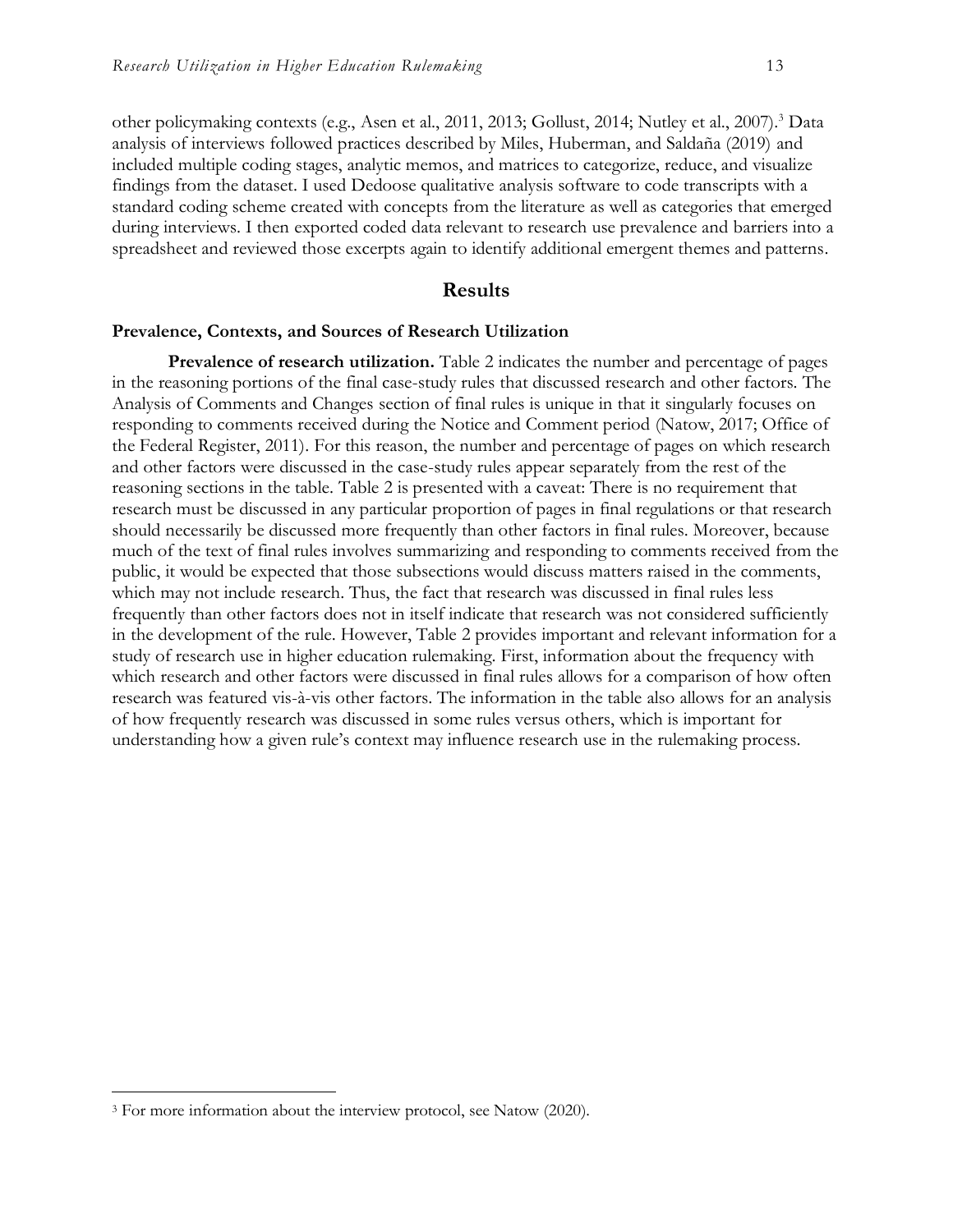Table 2

*Numbers and Percentages of Pages*\* *in "Reasoning" Portions of the Final Case-Study Rules on Which Research and Other Factors Are Discussed*

| Factor           | Gainful Employment<br>(2014)         |                                              | REPAYE (2015)                        |                                              | Teacher Prep (2016)                  |                                              | <b>Borrower Defense</b><br>(2016)    |                                              | Gainful Employment<br>Rescission (2019) |                                              |
|------------------|--------------------------------------|----------------------------------------------|--------------------------------------|----------------------------------------------|--------------------------------------|----------------------------------------------|--------------------------------------|----------------------------------------------|-----------------------------------------|----------------------------------------------|
|                  | Analysis of<br>Comments<br>& Changes | Remainder<br>of the<br>Reasoning<br>Sections | Analysis of<br>Comments<br>& Changes | Remainder<br>of the<br>Reasoning<br>Sections | Analysis of<br>Comments<br>& Changes | Remainder<br>of the<br>Reasoning<br>Sections | Analysis of<br>Comments<br>& Changes | Remainder<br>of the<br>Reasoning<br>Sections | Analysis of<br>Comments<br>& Changes    | Remainder<br>of the<br>Reasoning<br>Sections |
| Research         | 34/102                               | 12/96                                        | 0/19                                 | 4/13                                         | 20/90                                | 10/33                                        | 14/119                               | 4/27                                         | 32/40                                   | 9/23                                         |
|                  | (33%)                                | $(12.5\%)$                                   | $(0\%)$                              | $(31\%)$                                     | (22%)                                | $(30\%)$                                     | $(12\%)$                             | $(15\%)$                                     | $(80\%)$                                | (39%)                                        |
| Data/Math        | 85/102                               | 91/96                                        | 12/19                                | 13/13                                        | 53/90                                | 33/33                                        | 31/119                               | 25/27                                        | 38/40                                   | 23/23                                        |
|                  | (83%)                                | (95%)                                        | (63%)                                | $(100\%)$                                    | (59%)                                | $(100\%)$                                    | (26%)                                | (93%)                                        | (95%)                                   | $(100\%)$                                    |
| Examples         | 100/102                              | 32/96                                        | 19/19                                | 9/13                                         | 88/90                                | 29/33                                        | 107/119                              | 21/27                                        | 39/40                                   | 18/23                                        |
|                  | (98%)                                | (33%)                                        | $(100\%)$                            | $(69\%)$                                     | (98%)                                | (88%)                                        | $(90\%)$                             | (78%)                                        | $(97.5\%)$                              | (78%)                                        |
| Beliefs/Opinions | 99/102                               | 24/96                                        | 18/19                                | 7/13                                         | 84/90                                | 31/33                                        | 110/119                              | 14/27                                        | 40/40                                   | 20/23                                        |
|                  | $(97\%)$                             | (25%)                                        | (95%)                                | (54%)                                        | (93%)                                | $(94\%)$                                     | $(92\%)$                             | (52%)                                        | $(100\%)$                               | (87%)                                        |
| Experience       | 54/102                               | 11/96                                        | 13/19                                | 5/13                                         | 29/90                                | 24/33                                        | 66/119                               | 13/27                                        | 34/40                                   | 14/23                                        |
|                  | (53%)                                | $(11.5\%)$                                   | (68%)                                | $(38.5\%)$                                   | (32%)                                | (73%)                                        | $(55.5\%)$                           | (48%)                                        | (85%)                                   | $(61\%)$                                     |
| Law              | 75/102                               | 13/96                                        | 14/19                                | 7/13                                         | 66/90                                | 23/33                                        | 107/119                              | 17/27                                        | 29/40                                   | 12/23                                        |
|                  | $(73.5\%)$                           | $(13.5\%)$                                   | (74%)                                | (54%)                                        | (73%)                                | (70%)                                        | $(90\%)$                             | (63%)                                        | $(72.5\%)$                              | (52%)                                        |

\* Page counts include the first and last pages on which the Analysis of Comments & Changes and Remainder of *Reasoning* Sections appear in each of the final casestudy rules.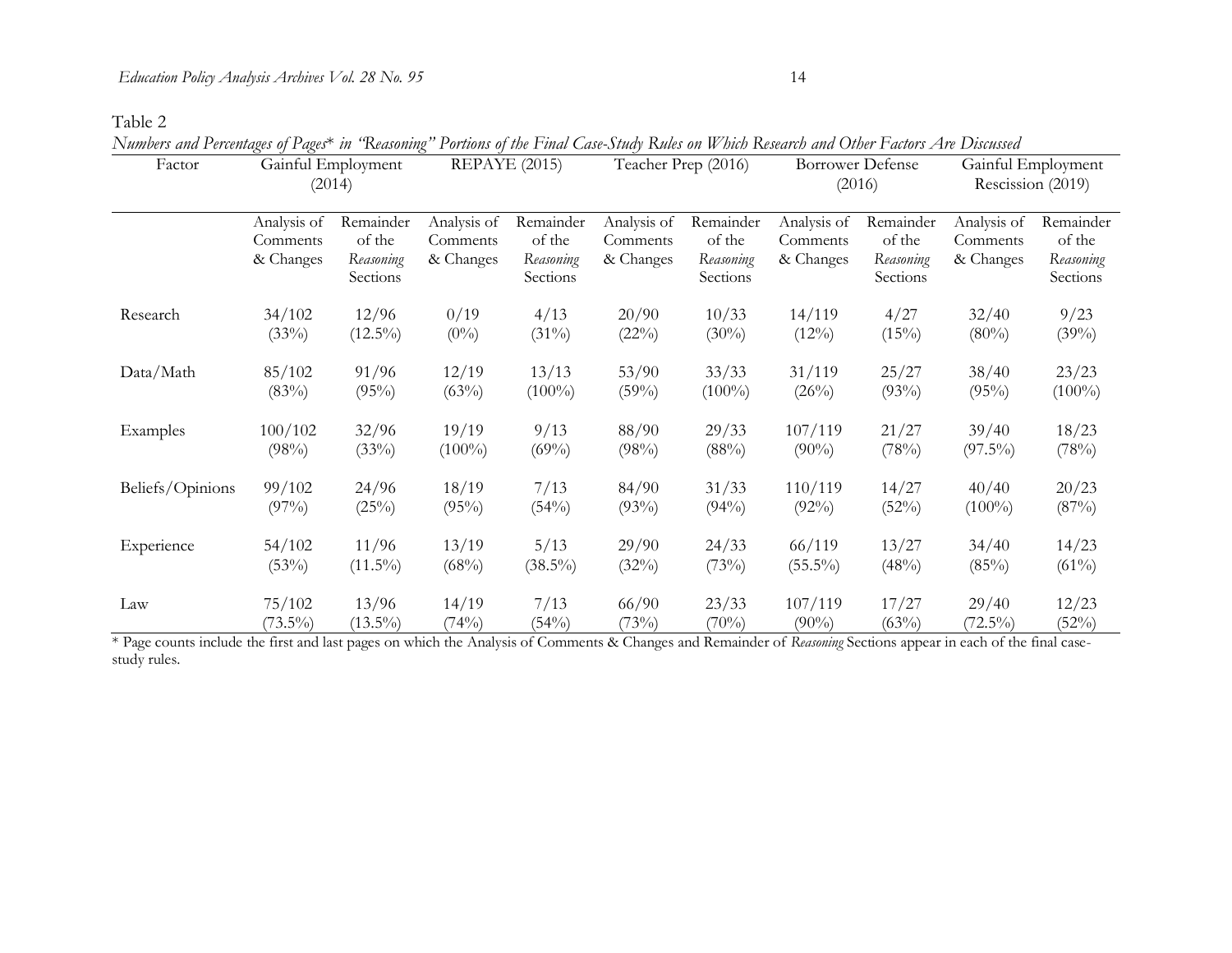As Table 2 demonstrates, there was some variation among the case-study rules regarding the proportion of pages and sections in the final regulations that discussed research, data, and other factors. One consistency across all five case-study rules is that research was discussed on fewer pages of the final regulations than all of the other factors reflected in the table. The only final rule in which research was discussed on more than half the pages was the 2019 Gainful Employment rescission, and the majority of research discussed in that rule occurred in the Analysis of Comments and Changes. The 2014 Gainful Employment rule and the Teacher Preparation rule, which both discussed research on just under one-quarter of the pages, cited research more often than REPAYE or Borrower Defense. In three of the five case-study rules, examples were discussed on a larger proportion of pages than any other factor, and examples were mentioned on at least two thirds of pages in all of the final regulations. This is consistent with Asen et al.'s (2013) finding that examples were used more frequently than other types of evidence in their study of local school boards. Also notable is the fact that, in every case-study rule, data or mathematical analyses were discussed on upwards of 90% of the pages of reasoning portions that were not the Analysis of Comments and Changes, and were discussed less frequently in the Analysis of Comments and Changes than in the combined other reasoning sections. This suggests that regulation drafters were eager to cite data or mathematical calculations to justify the rules even when not doing so to respond to public comments.

A number of this study's interviewees made statements indicating they had not observed research playing a large role in higher education rulemaking. One negotiated rulemaking participant stated that "honest to goodness research" has been used in a "precious little" amount during higher education rulemaking. Another negotiator conceded that "you don't see a lot of research being introduced" into the process, and a representative of community colleges noted that "not that much" research has generally been discussed in the development of the rules. Many other respondents made similar comments.

Although research did not appear as frequently as other factors in the final case-study regulations, interviewees and rulemaking documents indicated that research was, in fact, used in the development of these regulations, even if infrequently. Moreover, when research was utilized in higher education rulemaking, it was often used for political purposes, such as to substantiate the arguments or promote the policy preferences of the research users. This "political" use of research is to be expected in policymaking environments such as the higher education rulemaking process (Ness, 2010; Weiss, 1979).<sup>4</sup>

**Contexts of research utilization.** Interviewees indicated that a reason why some rules, such as the two Gainful Employment regulations and the Teacher Preparation rule, discussed research on more pages than other rules was related to contextual circumstances specific to those rules. The 2014 Gainful Employment rule was created following a prior version of the rule being largely invalidated by a federal court because an important provision of the rule lacked a "reasoned basis" (*APSCU v. Duncan*, 2012, pp. 1, 30). Respondents said that this history weighed on federal officials who were involved in creating the later version of the rule. One federal official explained that in that rulemaking, the government was interested in:

find[ing] whatever way has the best chance of holding up in court … And so that was like the thrust of our efforts, looking at research and evidence. It wasn't like, okay, what's the problem here, or what are we trying to do? It was like, what has the best chance of holding up in court, to meet this ultimate objective?

<sup>4</sup> For more about how Weiss's (1979) typology applies to higher education rulemaking, see Natow (2020).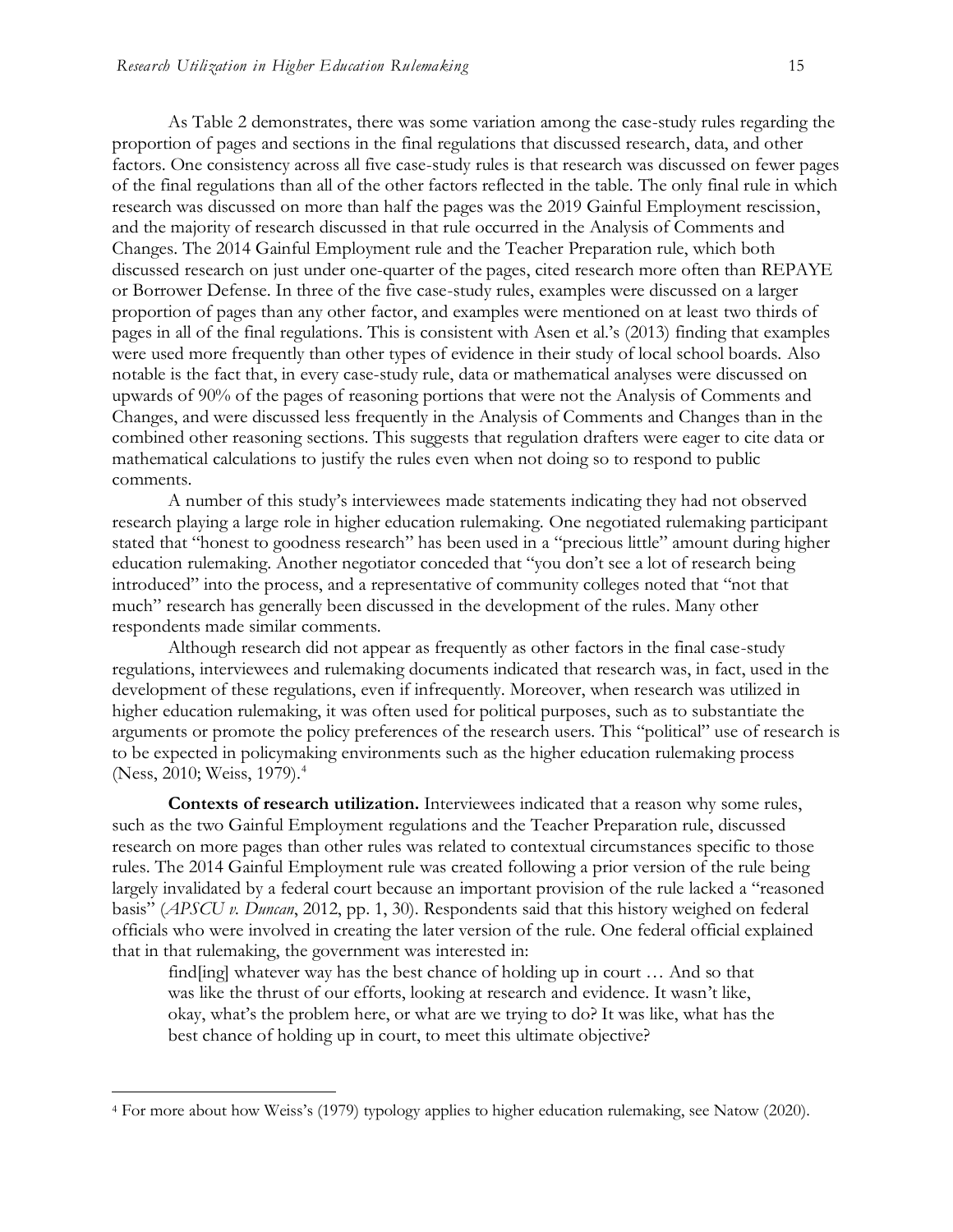Another respondent who had worked for the federal government confirmed:

The original rule had been thrown out by the judge because … [the department] had kind of picked the percentage repayment rate below which programs wouldn't be eligible, and … the judge kind of argued that the standard that they had picked wasn't grounded in research; it was arbitrary. And so the rule had been kind of thrown out largely on that basis… So [during the 2014 rulemaking] there was … internally a pretty exhaustive review of the research literature on for-profits.

Given this history, it is unsurprising that the subsequent Gainful Employment rule and its rescission would include relatively more discussions of research than other rules in the dataset.

The context surrounding the Teacher Preparation rule, which did not have an identical history to the Gainful Employment rules but had other characteristics in common with them, may also explain why research was cited on more pages of that regulation than was the case in Borrower Defense or REPAYE. Like Gainful Employment, the Teacher Preparation rule was controversial (Stratford, 2014). Also like Gainful Employment, Teacher Preparation included the possible loss of eligibility to participate in certain federal financial aid programs as a penalty for institutions that did not meet the rule's requirements (Program Integrity, 2014a; Teacher Preparation Issues, 2016). These contexts influenced policymakers as they developed the rules and used research in the rulemaking process. A federal official interviewed for this study explained:

Particularly if you're going to remove eligibility from an entity or kind of punish a particular entity – I guess that was also kind of a feature of Teacher Prep, but it was really salient in the Gainful Employment rule – then you had to have a kind of an ironclad justification for your metric.

These contexts of the Gainful Employment and Teacher Preparation rules help to explain why research featured more prominently in those rulemakings than with the other case-study regulations.

Another important context for research use in rulemaking involves the professional positions of the regulatory policymaking participants, as the networks and relationships of researchers, policymakers, and intermediaries can influence the extent and nature of research use in decision making (Cooper & Levin, 2010; Farley-Ripple & Grajeda, 2019; Ng-A-Fook et al., 2015). Table 3 indicates the professional positions of non-federal negotiators – that is, negotiated rulemaking participants who were not representing the Department of Education – in the five casestudy rules. The table distinguishes between primary and alternate negotiators, as these different types of participants play different roles in negotiated rulemaking. Generally speaking, alternates participate in consensus voting and debate only when the primary negotiator is absent or otherwise unavailable (Negotiated Rulemaking Committee, 2018). However, alternate negotiators have sometimes served as active participants in higher education rulemaking,<sup>5</sup> and as such, their professional backgrounds are important to include in this analysis.

Table 3 *Professional Positions of Primary and Alternate Non-Federal Negotiators in the Case-Study Rules*

<sup>&</sup>lt;sup>5</sup> As one of this study's interviewees explained, "even when you're an alternate, you get to sit at the big table because you sort of go in and out, with the primary person and the alternate."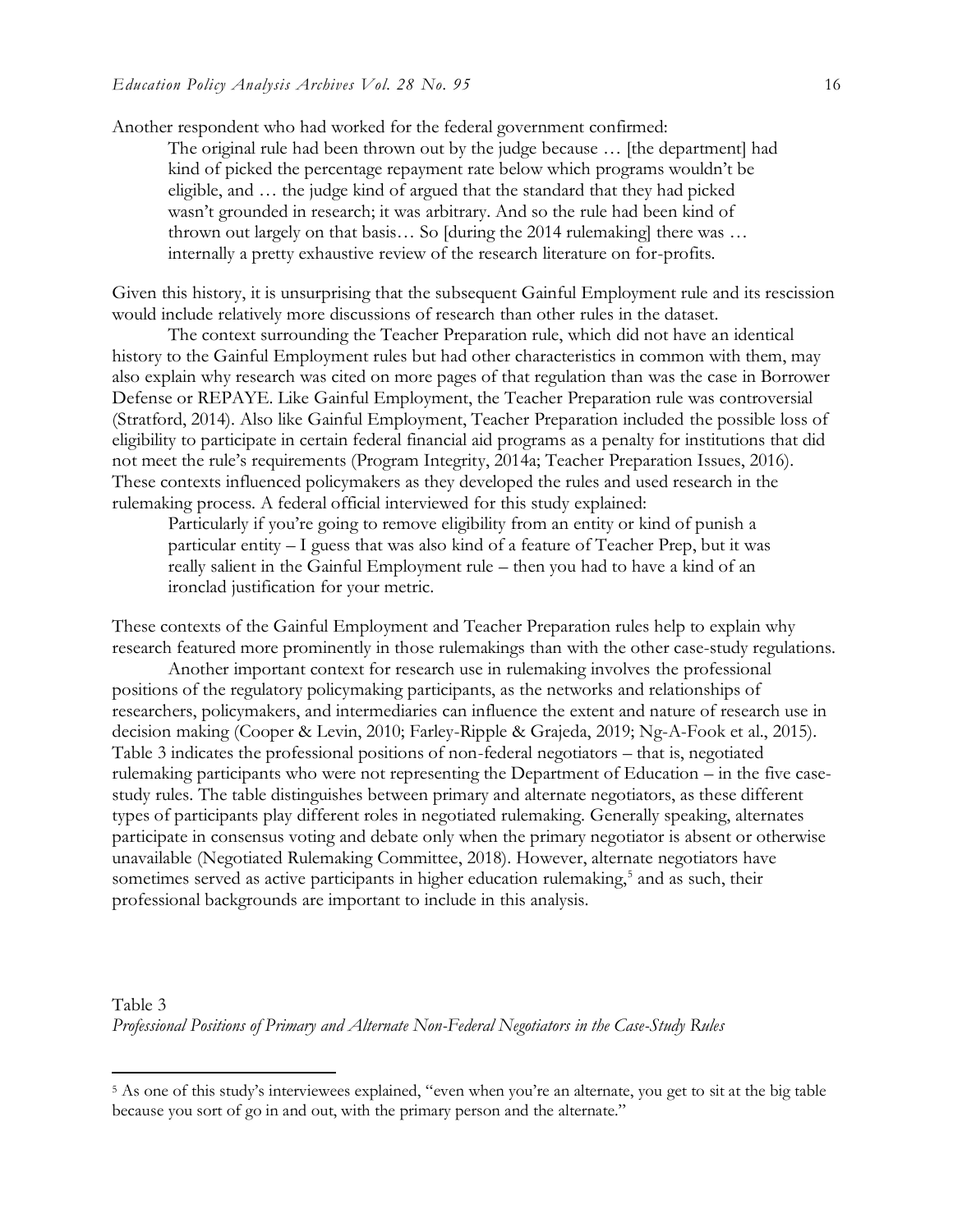|  |  |  |  | Research Utilization in Higher Education Rulemaking |  |  |
|--|--|--|--|-----------------------------------------------------|--|--|
|--|--|--|--|-----------------------------------------------------|--|--|

| Professional Position                                       | Primary<br>Negotiators | Alternate<br>Negotiators | Total<br>Negotiators |
|-------------------------------------------------------------|------------------------|--------------------------|----------------------|
| Individual college administrator                            | 27                     | 29                       | 56                   |
| Student/youth advocacy group<br>representative              | 6                      | 3                        | 9                    |
| State higher education system<br>administrator              | 5                      | $\overline{4}$           | 9                    |
| Legal assistance attorney                                   | $\overline{4}$         | 4                        | 8                    |
| State attorney general's office                             | 4                      | 4                        | 8                    |
| Accrediting agency representative                           | $\overline{4}$         | $\overline{4}$           | 8                    |
| Lending industry representative                             | 4                      | 4                        | 8                    |
| Veterans advocate                                           | 3                      | 5                        | 8                    |
| Consumer advocate                                           | $\overline{2}$         | 3                        | 5                    |
| For-profit higher education<br>group/network administrator  | 3                      | $\overline{2}$           | 5                    |
| Higher education association employee                       | 3                      | 2                        | 5                    |
| Individual higher education student                         | $\overline{2}$         | $\overline{2}$           | $\overline{4}$       |
| Private company                                             | 3                      | $\theta$                 | 3                    |
| Lawyer for for-profit higher education                      | $\mathbf{1}$           | $\overline{2}$           | $\mathfrak{Z}$       |
| K-12 teacher                                                | 1                      | 1                        | $\overline{2}$       |
| Alternative teacher certification<br>program representative | 1                      | 1                        | $\overline{2}$       |
| College or university faculty member                        |                        | 1                        | $\overline{2}$       |
| Public K-12 school district<br>representative               | $\mathbf{1}$           | $\overline{0}$           | $\mathbf{1}$         |
| Other non-profit representative                             | $\theta$               | 1                        | 1                    |
| Other state-level official                                  | $\boldsymbol{0}$       |                          | 1                    |

Sources: Program Integrity, 2014b, 2018; Student Assistance General Provisions, 2015b, 2016b; Teacher Preparation Issues, 2014.

As indicated in the table, by far the most common professional positions of non-federal negotiators were administrators working in individual higher education institutions. Representatives of advocacy groups were also well represented, as were attorneys of various types and administrators working in higher education systems or networks. The fact that so many negotiated rulemaking participants were not employed by associations or formal networks is noteworthy, because such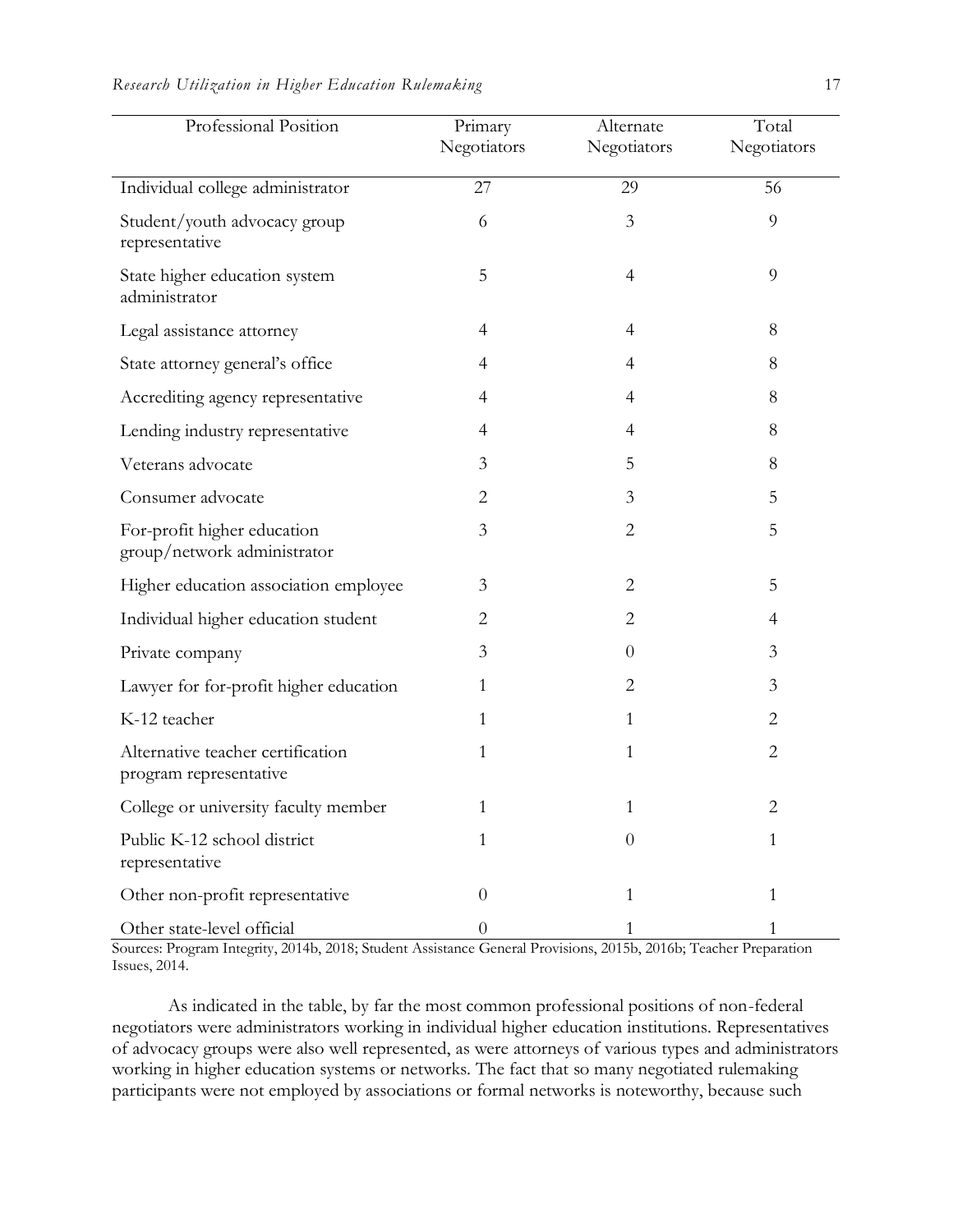organizations may conduct research or serve as intermediaries between research and policymaking. But even when not serving as negotiators, associations provided support to individual administrators serving on negotiated rulemaking teams. For example, a respondent who was employed by an individual institution described receiving "information" and "research" from a Washington, DCbased association while participating in one of the case-study negotiating committees. Another respondent observed that institutional representatives tend "to stick with the talking points their associations send" during negotiated rulemaking, and that if research findings are not included in those talking points, research is less likely to be introduced by those negotiators.

Also noteworthy is the fact that very few college faculty participated in the case-study negotiated rulemakings. Higher education faculty often engage in research as part of their job responsibilities, yet as Table 3 indicates, college administrators have participated in negotiated rulemaking at a much higher rate than faculty. This observation was corroborated by a number of interviewees, who indicated that institutional personnel who participate in rulemaking are often not those who conduct research and are not likely to confer with their colleagues who do conduct research about their participation in the rulemaking process. As one interviewee said, "I think educational institutions are participating in rulemaking as like an industry that's being regulated. It's really the business side of educational institutions that are showing up to the table to do that."

**Sources of research used.** Table 4 displays the sources of research discussed in each final rule.<sup>6</sup> The 2014 Gainful Employment rule, that rule's 2019 rescission, and the Teacher Preparation rule all cited at least 10 academic journal articles in the final regulations – 10 for the 2019 Gainful Employment rescission, 12 for the 2014 Gainful Employment rule, and 20 for the Teacher Preparation rule. This is in contrast to REPAYE, which cited no academic journal articles in its final regulation, and the Borrower Defense rule, which cited one. Although the 2019 rescission of the Gainful Employment rule discussed research on a larger percentage of pages than any other casestudy rule (as shown in Table 2), that regulation cited fewer academic journal articles than either the 2014 Gainful Employment rule or the Teacher Preparation rule. The only source of research that was reflected in every case-study rule was federal government research, either from the Department of Education itself or another federal division. Reports from non-profit organizations (including think tanks and associations) were cited in all of the case-study final rules except REPAYE.

<sup>6</sup> In addition to these sources, unspecified "research," "studies," "analysis," and the like were discussed in each of the case-study final rules. Because their sources were not identifiable, those discussions of research are not reflected in Table 4.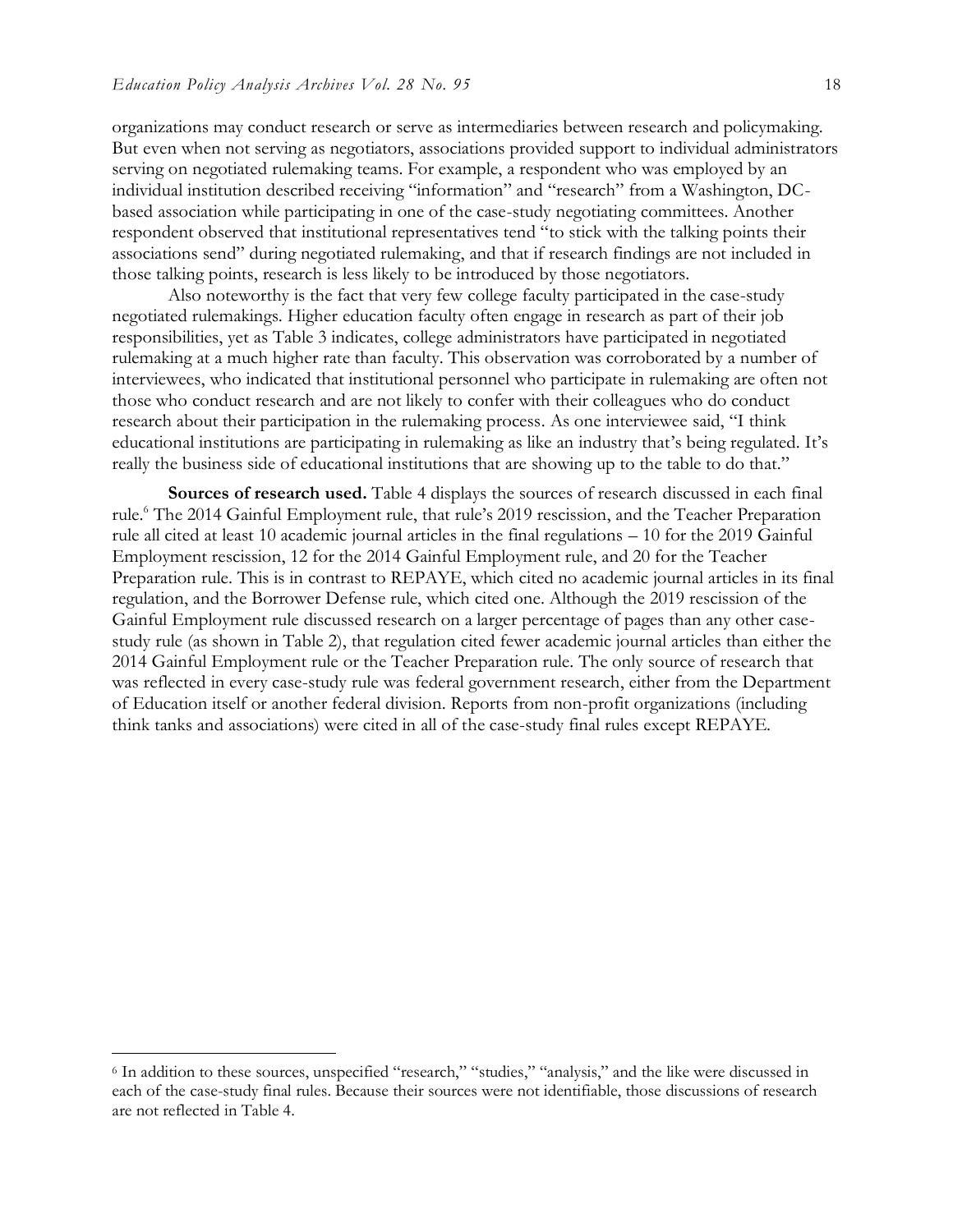| Sources of Research Osea in Linai Ruies<br>Source                         | Gainful<br>Employment<br>(2014) | <b>REPAYE</b><br>(2015) | Teacher<br>Prep<br>(2016) | Borrower<br>Defense<br>(2016) | Gainful<br>Employment<br>Rescission<br>(2019) |
|---------------------------------------------------------------------------|---------------------------------|-------------------------|---------------------------|-------------------------------|-----------------------------------------------|
| Academic Journal                                                          | 12                              | $\overline{0}$          | 20                        | $\mathbf{1}$                  | 10                                            |
| Law Review                                                                | $\overline{0}$                  | $\overline{0}$          | $\mathbf{1}$              | $\mathbf{1}$                  | $\overline{2}$                                |
| ED's Own<br>Research*                                                     | 6                               | $\mathbf{1}$            | 6                         | $\mathbf{1}$                  | 5                                             |
| Non-ED Federal<br>Government                                              | 13                              | $\mathbf{1}$            | $\mathbf{1}$              | $\overline{4}$                | 8                                             |
| University-Based<br>Research<br>Center/Working<br>Paper                   | $\overline{4}$                  | $\theta$                | 6                         | $\overline{2}$                | $\overline{2}$                                |
| Non-Profit<br>Organization                                                | 17                              | $\theta$                | 15                        | 6                             | 29                                            |
| Collaboration<br>Between Non-<br>Profit<br>Organization and<br>University | $\theta$                        | $\theta$                | $\overline{2}$            | $\boldsymbol{0}$              | $\boldsymbol{0}$                              |
| Published Book                                                            | $\overline{2}$                  | $\overline{0}$          | $\overline{2}$            | $\overline{0}$                | $\overline{2}$                                |
| Private Industry                                                          | $\overline{7}$                  | $\theta$                | $\overline{0}$            | $\overline{0}$                | $\mathbf{1}$                                  |
| State-Level<br>Agency                                                     | $\mathbf{1}$                    | $\theta$                | $\mathbf{1}$              | $\boldsymbol{0}$              | $\boldsymbol{0}$                              |
| <b>TOTAL</b>                                                              | 62                              | $\overline{2}$          | 54                        | 15                            | 59                                            |

Table 4 *Sources of Research Used in Final Rules* 

\* ED is shorthand for the U.S. Department of Education. The figures reflected in this row include research conducted for ED by contractors when published by ED or posted on ED's website.

Respondents offered some insights as to why government and non-profit organization reports were discussed prominently in the case-study regulations while research published in academic journals was cited less frequently. One reason was politics. A long-time observer of higher education rulemaking remarked that public officials tend to seek out research that will substantiate their policy positions,<sup>7</sup> and often ideological think tanks<sup>8</sup> produce reports on current policy issues

<sup>7</sup> This is an example of the political use of research (e.g., Ness, 2010; Weiss, 1979). For more about this and other forms of research use in higher education rulemaking, see Natow (2020).

<sup>8</sup> Ness and Gándara (2014) identify "ideological think tanks" as think tanks that are "ideologically driven," and they provide examples such as the Cato Institute and the Center for American Progress (p. 259). Malin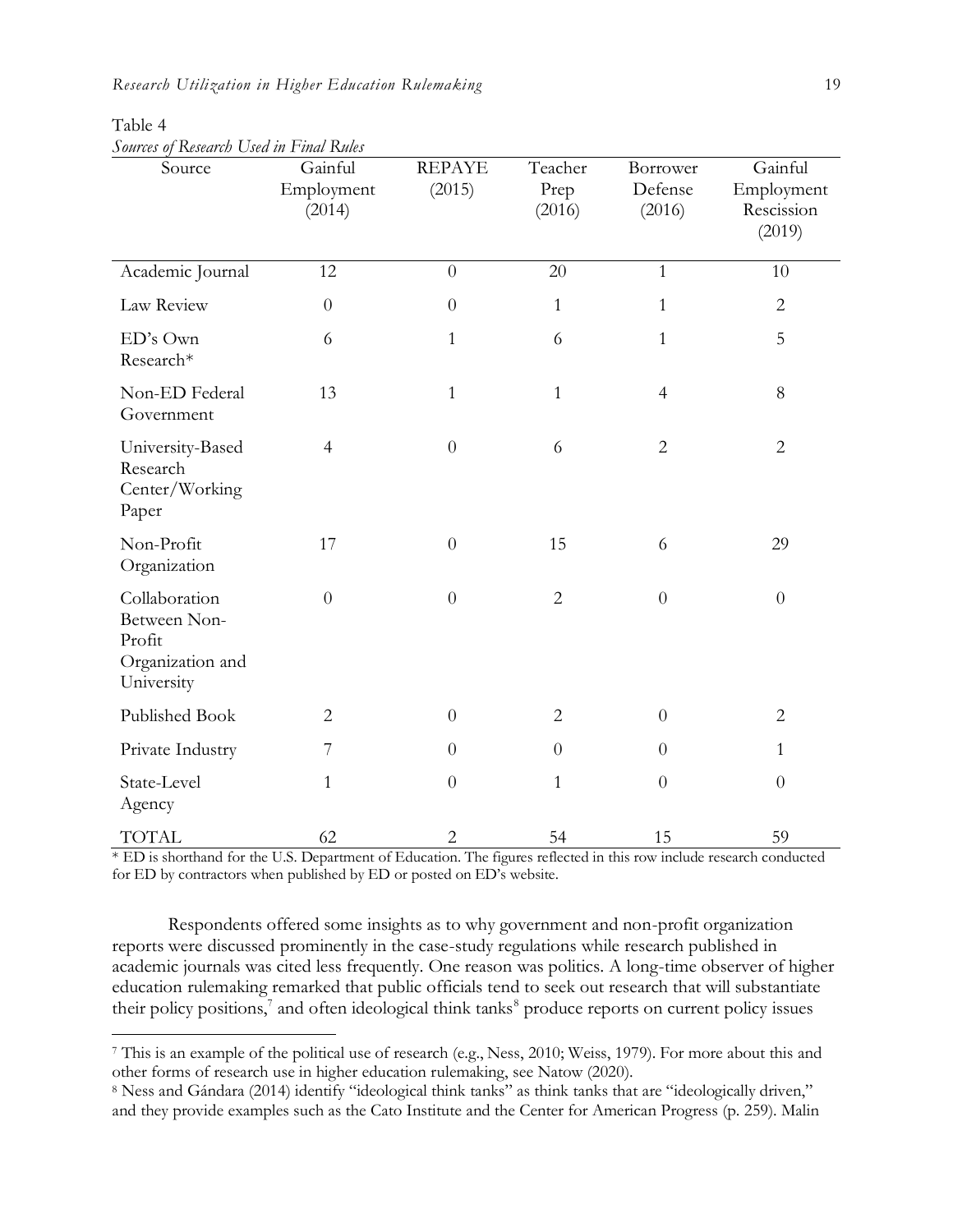that may be useful in that regard. Moreover, a federal official said that government actors are less likely to care about the source of the research as they are about the findings. This respondent said:

In government you don't care who found the finding. You just care that it's true. And so if we're showing that the majority of people going to a … for-profit cosmetology program are defaulting on their loans, I don't really care that [a particular researcher] found that out to be true. What I care is that it's true.

Although the federal official quoted above appeared to be conflating research findings with truth, a crucial point of this respondent's statement is that sources and authors of research tend to be less important to policymakers than a study's findings and what the research claims to be "true."

Another reason for the less frequent citation of academic articles in higher education rules relates to how academic reports are written. That is, the language often used to describe research methods and findings in academic articles can make them less understandable to an audience that is not well-versed in research methods or academic jargon. Also, academic articles do not always provide specific policy recommendations or examples of how research findings might be used in practice. As a respondent who worked for the Department of Education explained:

I think a lot of studies in academic journals are highly specific to whatever they are studying, and if the researchers themselves have not kind of said something about how they might apply to a federal regulation situation, it's quite possible they'd never be noticed as possibly relevant.

By contrast, think tank reports are more geared toward a policy audience. One negotiated rulemaking participant said that think tanks "drill [research findings] down into these bullets. Boom, boom, boom." Another negotiated rulemaking participant indicated that think tanks sometimes send their reports directly to their contacts in the policy community, whereas such direct contact with policy actors is less likely in cases of "more scholarly, academic reports where the folks aren't as connected to the policymakers and advocates operating on the ground."

As Table 4 also indicates, more research published in academic journals appeared in the Teacher Preparation rule than in any other case-study rule; indeed, the Teacher Preparation rule was the only case-study rule for which academic journals were cited more than federal government reports. One federal official offered an explanation for this finding:

In Teacher Prep, we had looked at the published research. There was kind of a flurry of publications around 2011 or 2012… looking at trying to develop value-added measures for teacher prep programs and kind of the validity of those measures… There's a ban on the department collecting any student unit record data $9 \ldots$  So we couldn't do anything like that ourselves. We couldn't run any models. We couldn't somehow get data from teacher prep programs or from states or anything like that because we're not allowed to have that data.

The same official said that the federal government had access to data that government researchers could use for issues related to the Gainful Employment and Borrower Defense rules – such as data

and Lubienski (2015) recognize that some of these organizations may serve as "intermediaries that seek to facilitate the use of research by policymakers – albeit often only selected research that supports a particular agenda" (pp. 3-4).

<sup>9</sup> This ban was included in the HEA following its reauthorization in 2008 (Miller, 2016). This issue is discussed in more detail in the section of this article below on barriers to research use in higher education rulemaking.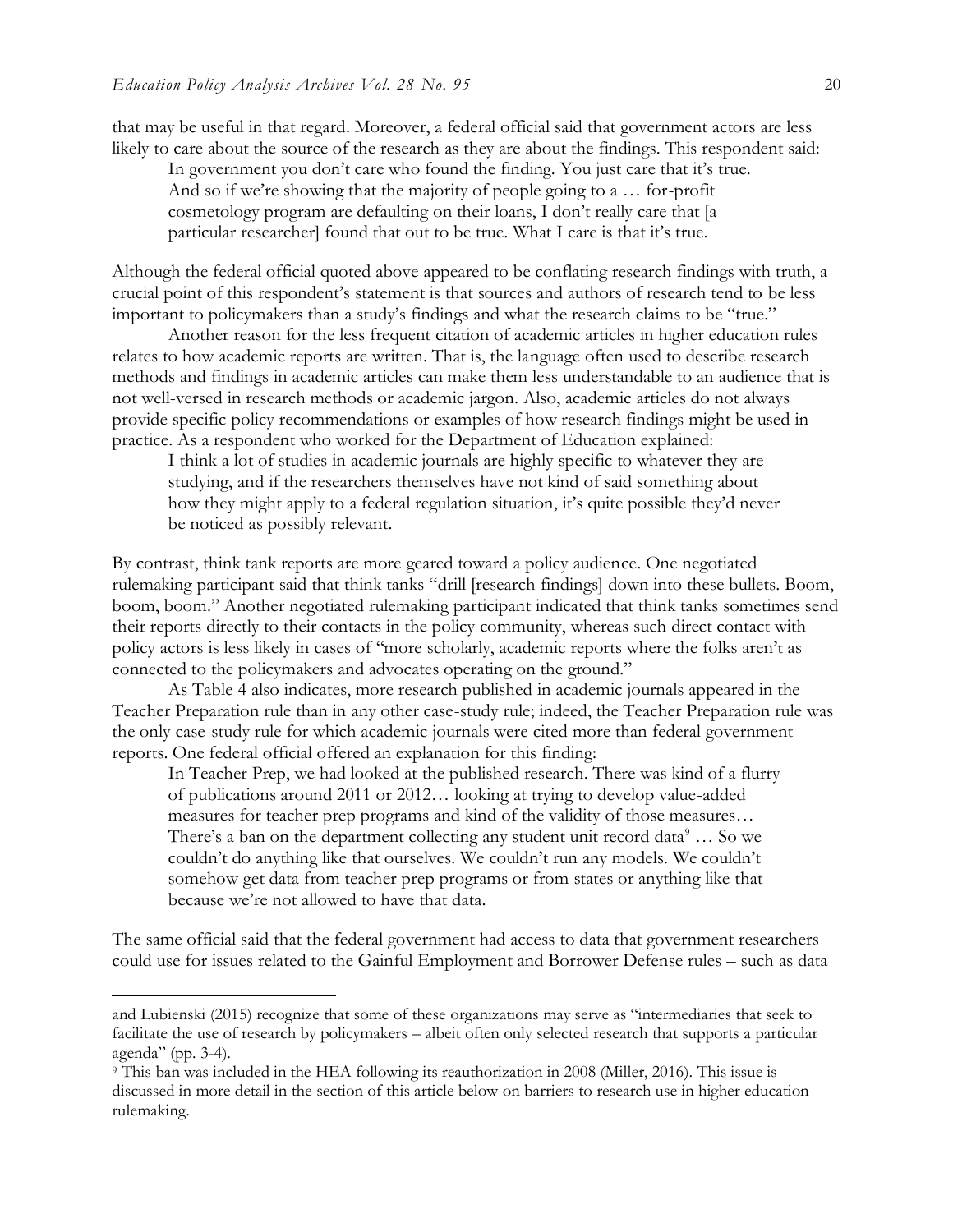from the National Student Loan Data System – so federal officials did more of their own analyses in those rulemakings. These cases illustrate how the sources of research used in policymaking can have more to do with timing and available resources than a desire to use research from particular sources.

**Other factors.** Respondents also discussed factors other than research that they have observed as influential in higher education rulemaking. More frequently than any other factor, interviewees identified the use of data, statistics, and mathematical calculations apart from a systematic study as playing a role in the development of higher education regulations. This included data from the Bureau of Labor Statistics and the Integrated Postsecondary Education Data System as well as gainful employment and other Department of Education data. Also, non-federal negotiated rulemaking participants sometimes discussed data they had gathered themselves, such as the results of a poll conducted of an association's membership or Department of Education data that non-federal negotiators used to conduct their own statistical analyses.

Respondents also indicated that examples were presented in the rulemaking process. As one negotiated rulemaking participant explained, "Honestly, there isn't always strong quantitative information to support the issues, but sometimes you cite examples." Respondents also discussed how more subjective and personal factors – including experiences, beliefs, emotions, and political preferences – have influenced the higher education rulemaking process. One negotiated rulemaking observer said, "I would not say research was informing those conversations; there was much more of experience and sort of gut feelings, like philosophical feelings." Another respondent described how negotiated rulemaking participants' own past experiences played a role in the process:

There's a lot of experience around those tables. I've been doing this for [more than 25] years, so I have, I think, a pretty broad perspective on what happens where the rubber meets the road. In one sense it's anecdotal, but it's from a lot of experience and working at different types of schools with all different types of students.

Table 2 indicates that experience was discussed on a larger proportion of pages in the Gainful Employment rescission than any other case-study rule. This makes sense given that the gainful employment policy had a relatively long history, which included the 2011 version, a negative court action regarding that rule (see Nolter, 2012), and the development of the 2014 version. The 2019 rule provided reasons to justify the rescission of that rule (Program Integrity, 2019). Thus, the rescission had to reckon with a lot of past experience, particularly the rule's own regulatory history. As an observer of these and other higher education rulemakings said, "A lot of times it's history and it's expertise. It's not data" that drive the rulemaking.

Some interviewees also discussed how the law has influenced decision making in higher education rulemaking. As the authorizing statute, the HEA served as a key consideration in the development of these regulations, as evidenced by numerous citations to the Act in final regulations as well as statements from some interviewees. As one respondent who worked for the federal government said, "I think one constant question is legal authority, and of course any rulemaking must fill in the gaps of the statute, not contradict the statute." Besides the HEA, other laws and legal matters were sometimes considered in the rulemaking process. For example, participants in the Borrower Defense rulemaking said there was consideration of consumer protection and trade practice laws in the development of that regulation as well as its subsequent modification. Other legal issues discussed during the creation of the case-study rules included statutes of limitations, burdens of proof, and in the words of one negotiated rulemaking participant, information about "judgements and settlements that had occurred between students or student advocate groups and the for-profit sector."

#### **Barriers to Research Utilization in Higher Education Rulemaking**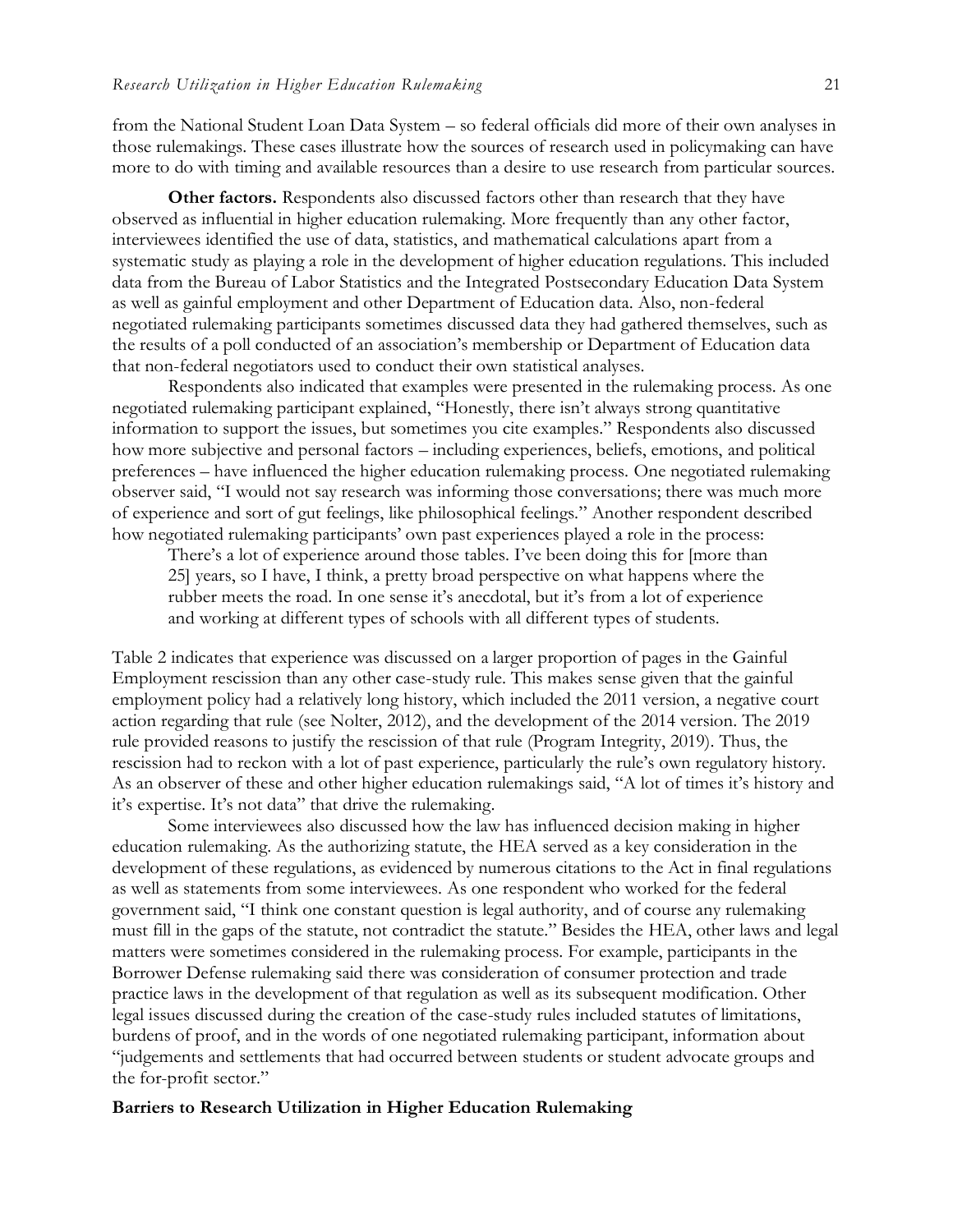Respondents also discussed their observations about barriers to using research in the higher education rulemaking process. Several barriers were identified repeatedly by respondents, each of which is described in this section in order of frequency with which they were reported. Although these barriers are presented separately, these descriptions show that there was often overlap between two or more of them.

**Time constraints.** More than three quarters of interviewees discussed issues relating to time constraints in higher education rulemaking as a barrier to using more research in the process. These shortages of time were present in different aspects of the rulemaking process. With regard to negotiated rulemaking, some respondents said the relatively short amount of time in which negotiated rulemaking occurs presented a barrier to research use because conducting original research can take much longer than the time allotted for negotiated rulemaking to take place. As one lending industry representative remarked, "Research, you don't do overnight." Relatedly, when data or research was presented during negotiated rulemaking, participants typically had little time to review and consider it. One public university representative said:

A unique part of the negotiated rulemaking process is that you don't usually receive what you're asking for in enough time to actually use it... And so we got most of that data either after the session was over, so we would have to remember to go back and talk about it at the next session, or even after the rulemaking had concluded in its entirety.

Another way time constraints presented a barrier to research utilization was when research was presented or considered during later stages of the rulemaking process. Several respondents indicated that the later research was presented in the process, the more the policy and ideas behind the rule were already crystalized, and therefore it was less likely that research or other factors would prompt changes at that point. For example, one federal official said that by the time meetings with OMB personnel were held, the government's "ideas are pretty set in stone at that point, and so it would be hard for that kind of research to really have a big impact."

**Desired data not available.** Also reported by more than three quarters of respondents was the fact that data desired by rulemaking participants were often not available. Several respondents said they observed negotiated rulemaking participants make requests for data from the Department of Education, and that those requests sometimes went unfulfilled or were fulfilled in an untimely manner.<sup>10</sup> One negotiated rulemaking participant described this issue:

I felt like the difficulty with it was it took the Department of Education a long time to respond to data requests from the committee. I think there's a lot of reasons for that … but that was a challenge sometimes. So if certain people on the committee had requests, it did take a while to get those requests answered.

Notably, the fact that desired data were not readily available is related to the issue of timing described above: if it takes a long while to receive requested data, then there is less time for stakeholders to conduct research with that data during the rulemaking process.

Also, the statutory prohibition on the Department of Education from collecting studentlevel data was discussed by several respondents as a barrier to research use in higher education rulemaking. The HEA states that, with some limited exceptions, the government shall not

<sup>10</sup> Some negotiated rulemaking records also reflected these requests. The matter of data requests not always being fulfilled in a timely manner is related to another barrier to research use – lack of government capacity – that is discussed later in this section.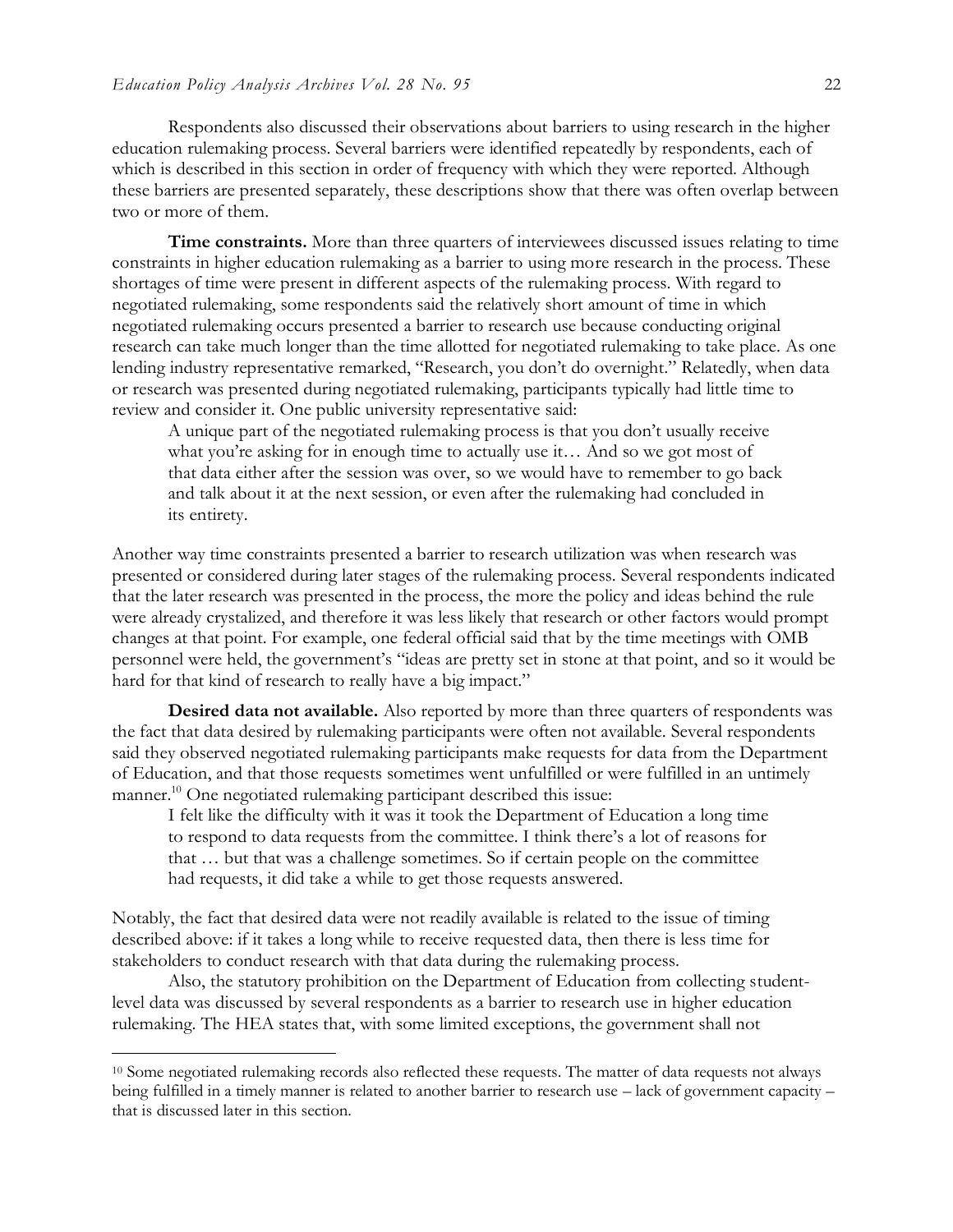"authorize the development, implementation, or maintenance of a Federal database of personally identifiable information on individuals receiving assistance … or otherwise involved in any studies or other collections of data under" the Act (Higher Education Act, 2018, § 1015c[a]). Some respondents said that this statutory prohibition was a barrier to research use in rulemaking because it prevented researchers from having access to relevant data. One negotiated rulemaking participant said that this prohibition meant that the department "doesn't have perfect data… So they don't have full information about every borrower. They don't know which borrowers all have private loans for example." A respondent who worked for the federal government said that this prohibition contributed to "a lack of available data … in the higher ed space."

**Highly politicized process.** Policymaking tends to be highly political (Minor & Mutamba, 2017), and higher education rulemaking is no exception. About two-thirds of respondents indicated that the fact that higher education rulemaking is very politicized can present a barrier to the use of research in the process. One way that this barrier manifested itself was when policy actors were so committed to their political positions that they disregarded research that was contrary to these positions. A negotiated rulemaking participant said that in higher education rulemaking, "folks come to the table with very preconceived notions about what they want out of this process and what they're willing to accept." This same respondent observed that "not only is [research] produced sparingly [in the process], but when it is produced, it's mostly ignored."

Another way that politics presented a hindrance to research use was that the political nature of higher education rulemaking caused some participants to be mistrustful of research that was presented in the process (see also Natow, 2020). One federal official said that individuals who attended OMB meetings were often "very interested parties… So the evidence they present is sometimes viewed through a very suspect lens." Another respondent explained how sometimes this skepticism is warranted:

There's a whole cottage industry – it used to be concentrated in Washington, thanks to the Internet it's now widespread across the country – of what I call think-tanky stuff, which is nonpeer reviewed, nonrigorous, oftentimes very facade reportage with a preexisting point of view… So there is an ideological tilt to most of the stuff that I think does pass for scientific literature and even those, again, are highly susceptible to selective usage.

Thus, the barrier to research use presented by politics was more complicated than simply preventing the consideration of research in higher education rulemaking. Rather, due to politics, research presented in the process was often not trusted or relied upon by policymakers.

**Mismatches between the research and policy communities.** Nearly two-thirds of respondents made statements demonstrating some fundamental differences between the research and policy communities, and they illustrated how these differences presented a barrier to research use in higher education rulemaking. Some of these mismatches overlap with other barriers to research use. For example, the time constraints barrier discussed above reflected a mismatch between the research and policy communities regarding timeframes: the policy world moves quickly, while rigorous research takes more time.

Also, research findings have sometimes been presented in ways that are not conducive to being understood by a busy policy audience. As a long-time higher education policy observer said, "Academics speak with great nuance and oftentimes in very turgid and highly technical, very specialized language that doesn't always – that the regulators can't necessarily fathom, let alone capture." Moreover, a negotiated rulemaking participant said that policymakers are more likely to appreciate "high quality talking points... that very busy people can digest, and articulate, and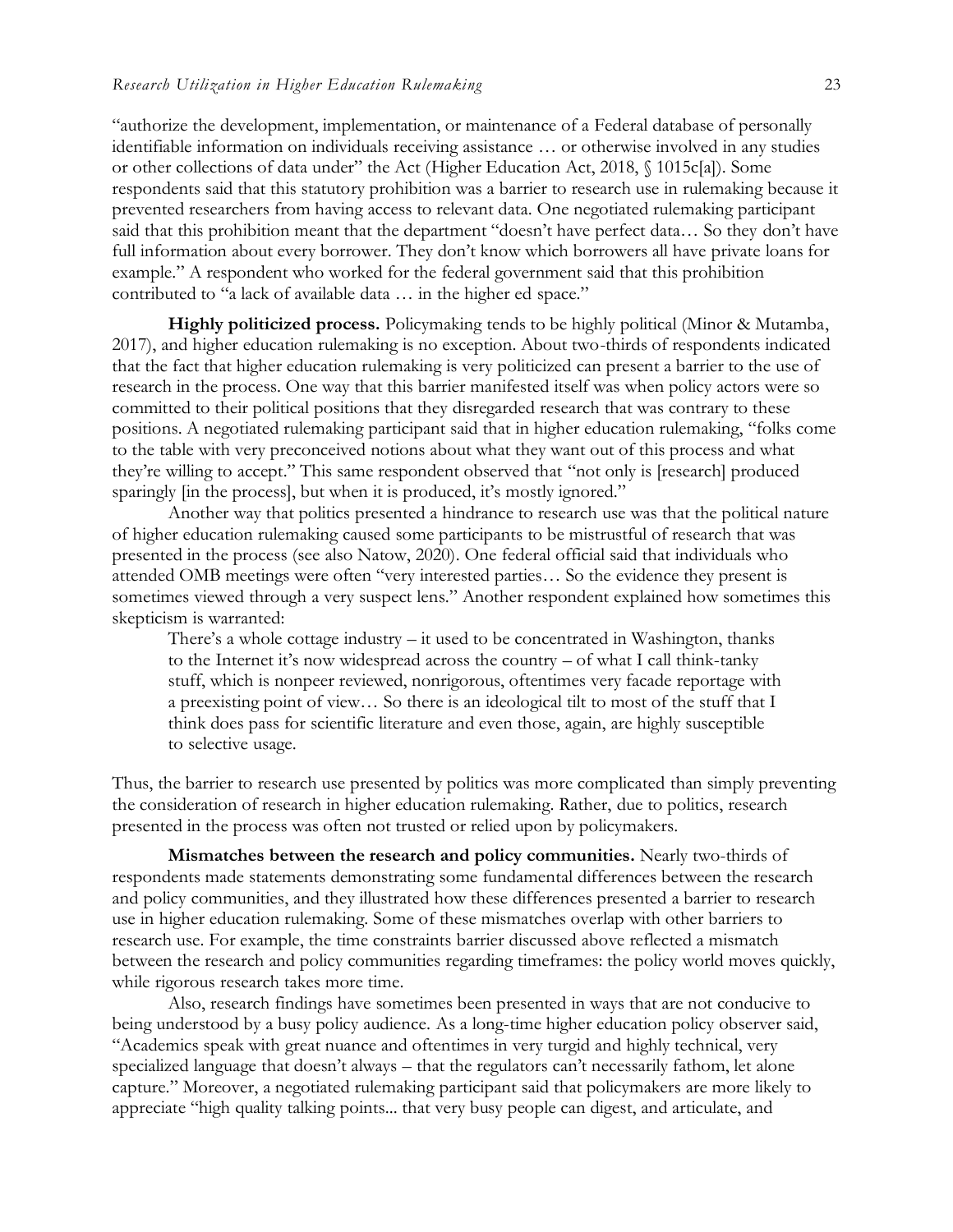analyze." Academic research does not always present findings in such a format. A respondent who worked for the Department of Education said, "classic academic research is hard for people who are not in the field doing the research to see the connections. It's helpful for somebody to sort of find that for them."

These mismatches are illustrative of the "two communities" perspective in the literature of research utilization, which posits that researchers and policymakers occupy separate "communities," and that this is a reason why more research is not used in policymaking (e.g., Caplan, 1979; Ness, 2010). Interestingly, respondents provided statements that demonstrated how this separation of the research and policy communities has not only occurred between organizations who participate in the rulemaking process, but also within them. While higher education institutions were represented on all of the negotiated rulemaking committees, it was not typically the research divisions of those institutions that participated. Rulemaking documents show that, although researchers and faculty members did participate in negotiated rulemaking occasionally, far more often it was financial aid or business officers, senior executives, and other non-research administrators. Also, for at least one of the case-study rules, the research and policy personnel within the Department of Education did not work closely together on the rulemaking until toward the end of the process. A respondent who worked on that rule as a Department of Education official said that one of the department's other divisions (the Policy and Program Studies Service) was "very research oriented." But that division provided research support in the development of the rule only "closer to the end of that process." The same respondent said, "It took us forever to figure out what they were." These data illustrate how the two-communities phenomenon may exist within a single organization – whether the Department of Education or a university – where the work of personnel active in policy and the work of those active in research do not routinely intersect.

**Lack of government capacity.** About one-fifth of respondents indicated that the federal government has lacked sufficient capacity to respond to data requests and to stay informed about recent research, and that this lack of capacity has presented a hindrance to research use in rulemaking. As explained above, mere data and statistics do not in themselves constitute research, because research involves a systematic inquiry conducted according to a methodological plan (Penuel et al., 2016). But access to relevant data is an important prerequisite to a researcher's ability to conduct an empirical study. Thus, a lack of government capacity to provide relevant data hinders researchers' ability to conduct studies relevant to the topics at issue in higher education rulemaking.

As mentioned above, stakeholders made data requests of the department that often went unfulfilled during the rulemaking process. Some interviewees said that this may be at least partially due to a lack of capacity within the government to respond to such requests.<sup>11</sup> One respondent who had worked for the Department of Education said, "Right now, the capacity constraints at [the department's Office of Federal Student Aid] are very significant, and getting a data run is not easy." In a more nuanced explanation, a respondent who had worked for the federal government said:

I was going to say there's not a lot of expertise in the federal government to really incorporate [research], but that's just not quite what I mean. I think there's not enough expertise relative to the size of the magnitude of work that they have to process. There's sort of like a lack of capacity to be able to stay on top of the body of literature that's relevant for any given issue.

<sup>11</sup> Interviewees' statements about the department's lack of capacity are consistent with news reporting at the time that the size of the Department of Education's staff had decreased considerably (see Kreighbaum, 2018a).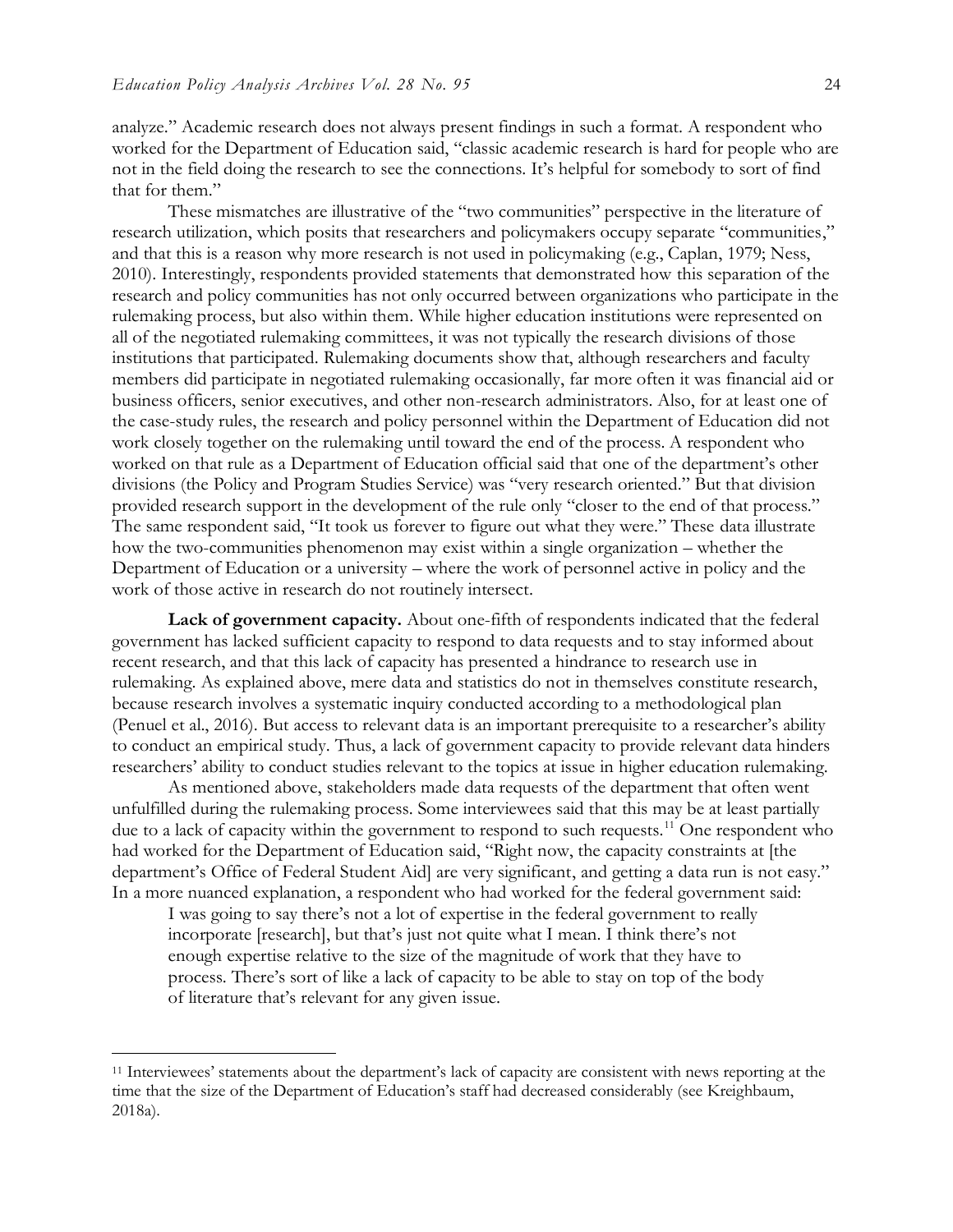### **Discussion and Conclusion**

This multi-case study was the first to examine the issue of research utilization in federal higher education rulemaking, an important educational policymaking process that has substantial implications for student financial aid, institutional accreditation, and other important policy matters affecting higher education. Federal law requires agencies to conduct regulatory assessments and cost-benefit analyses (Belfield et al., 2018), and to have a "reasoned basis" for their regulations (*APSCU v. Duncan*, 2012, pp. 1, 30-31). By examining the cases of five higher education regulations, this study found that research was used in the creation of these rules and that references to research appeared in the texts of their final regulations. However, factors other than research – that is, data apart from a formal study, experience, examples, law, and beliefs – were also influential and were discussed on a greater proportion of pages than research in all of the case-study final rules. Also, government research – whether the Department of Education's own research or that of another federal office – was the only research source cited in all five case-study rules.

This study also found that the contexts in which particular rules were created shaped the prevalence and sources of research that were used in the rules' development. Case-study rules that had a history of litigation or were otherwise controversial (i.e., the two Gainful Employment rules and the Teacher Preparation rule) discussed research on a greater proportion of pages than the other case-study rules. The three controversial rules also cited at least 10 academic journal articles each, while very few academic journals were cited in the other case-study rules. Statements from interviewees suggested that these patterns were related to the histories and subject matters of the regulations: the Gainful Employment rules had a lengthy history of controversy and litigation, the Teacher Preparation rule was also controversial (see also Stratford, 2014), and both policies involved noncompliance penalties that could theoretically jeopardize an institution's eligibility to receive federal student financial aid funds. Therefore, federal officials anticipated legal challenges for these rules, and they attempted to protect the rules from legal jeopardy by using relatively more research in the development of those regulations. Also, the Department of Education did not have access to student-level data while developing the Teacher Preparation rule, and around that same time, a number of relevant studies had been published in the academic literature. Consequently, the Teacher Preparation rule was the only case-study rule to cite more academic journal articles than government reports. Finally, the positions and networks of rulemaking participants were another important context for research use in this process. Although considerably more negotiators in the case-study rules were employed by individual colleges than by associations or advocacy groups, interested higher education associations sometimes gave support, including information about research, to negotiators, indicating these organizations' role as intermediaries in the rulemaking process.

Several barriers obstructed the use of more research in higher education rulemaking, including time constraints, the unavailability of desired data, the highly political nature of the process, and the lack of government capacity to conduct research and respond to all data requests. Certain disjunctions between the research and policy communities also impeded research use in the process. One disjunction involved timing incongruities between researchers and policymakers: policymakers attend to policy problems more quickly than research on those problems can typically be conducted. Moreover, policymakers tend to prefer reports that provide concise and distilled points and recommendations, whereas academic researchers often write in ways that are more nuanced, highly technical, and contain academic jargon. Although higher education rulemaking proceedings, and negotiated rulemaking in particular, provide a unique opportunity for research organizations to work closely with policymakers in the policy development process, this study found mismatches between researchers and policymakers that are reminiscent of the "two communities"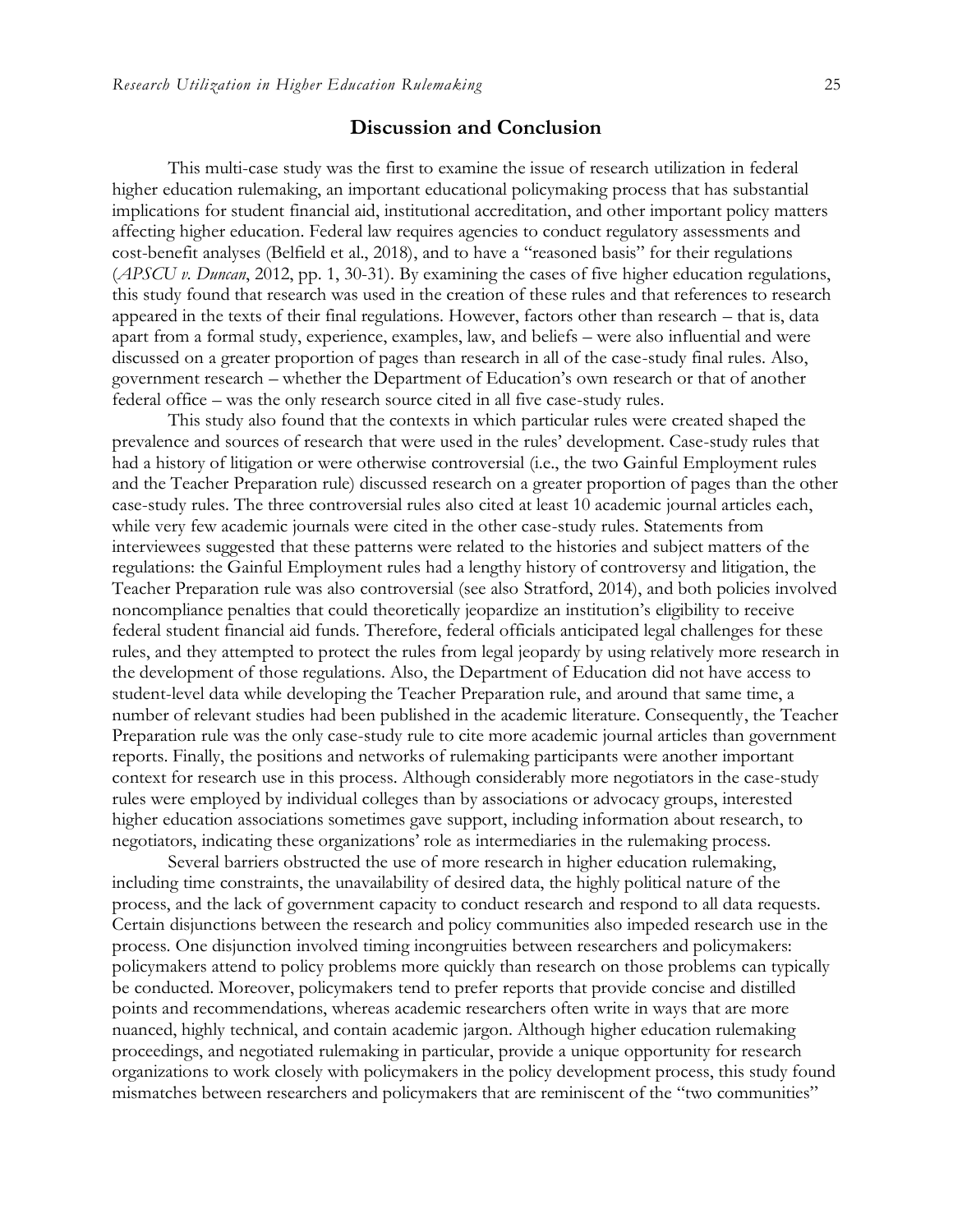perspective (e.g., Caplan, 1979; Ness, 2010), and these gaps existed despite the fact that higher education rulemaking brings research-oriented institutions and policymakers together. Indeed, this study discovered incidents of research-policy disjunctions even within an organization, such as where universities were represented on negotiated rulemaking committees by non-research administrators, or when policymakers at the Department of Education did not work with one of the department's research offices until near the end of a rulemaking procedure.

The findings of this study suggest that the veracity of the "two communities" perspective should not be dismissed, but the theory should be modified to better account for contextual and organizational influences on the willingness and ability of researchers and policy actors to make use of each other's work. Some prior literature recognized that context plays a role in whether and how research gets used in decision making (Farley-Ripple et al., 2018; Head, 2015; Holzer et al., 2007; Levin, 2013; Nutley et al., 2007). This study of research utilization in higher education rulemaking contributes to that literature by illustrating how localized elements of context can influence the extent to which research is used, the sources of research used, and the barriers to research use in policymaking. These elements of context include the subject matter of a policy (Does research exist on this topic, and if so, who conducted the research?), the resources available to the policymaking entity (Does this agency have access to relevant data? Does it have the capacity to conduct research or respond to data requests?), the history and possible consequences of the policy (Does this policy have a contentious history? Are lawsuits likely to result, and if so, is the policy likely to be jeopardized by not having an evidence-based foundation?), organizational structure and relationships (Is the work of policy personnel separated from the work of research personnel in this organization? Are policy actors and researchers in regular communication with each other? Do policy actors' professional networks contain "knowledge brokers" [e.g., Rodway, 2015, p. 4]?), and even timing (Has there been any recent research that may be relevant to this policy?). Contexts such as these can influence whether, how much, and what kinds of research are used in the creation of policy, and may also lead members of the often-separate policy and research communities to collaborate.

This study has implications for policy and practice that may help to improve the use of research in rulemaking and other educational policymaking processes. One recommendation is for the Department of Education to include a place for researchers on negotiated rulemaking committees (see also Kelchen, 2019). Respondents noted that although this has not occurred often, the times when a researcher was present at negotiated rulemaking were useful in helping the participants make sense of the data and research that were considered during negotiations. Just as the department selects representatives from a number of different stakeholder groups to participate in negotiated rulemaking, it should also appoint experienced researchers as primary and alternate negotiators on future rulemaking panels. Moreover, Congress should eliminate the part of the HEA that bans the Department of Education from gathering student-level data, and that data should be made available to government and outside researchers. This recommendation was made by some of this study's respondents, and it echoes similar calls from many in the policy community (Kreighbaum, 2017; Miller, 2016). Congress should allocate additional resources to the Department of Education to enhance its capacity to conduct research and respond to data requests via hiring additional research staff, upgrading relevant technologies, and providing enhanced training for staff on research and data use (see also Henig, 2008).

For their part, researchers should strive to study policy-relevant topics and include specific policy recommendations in their reports (see also Henig, 2008). Researchers may also provide more visibility to their findings by authoring opinion pieces and other concise publications that are suitable for policy and practitioner audiences. Higher education leaders can assist in this endeavor by providing editorial and public relations support for researchers at their institutions who seek to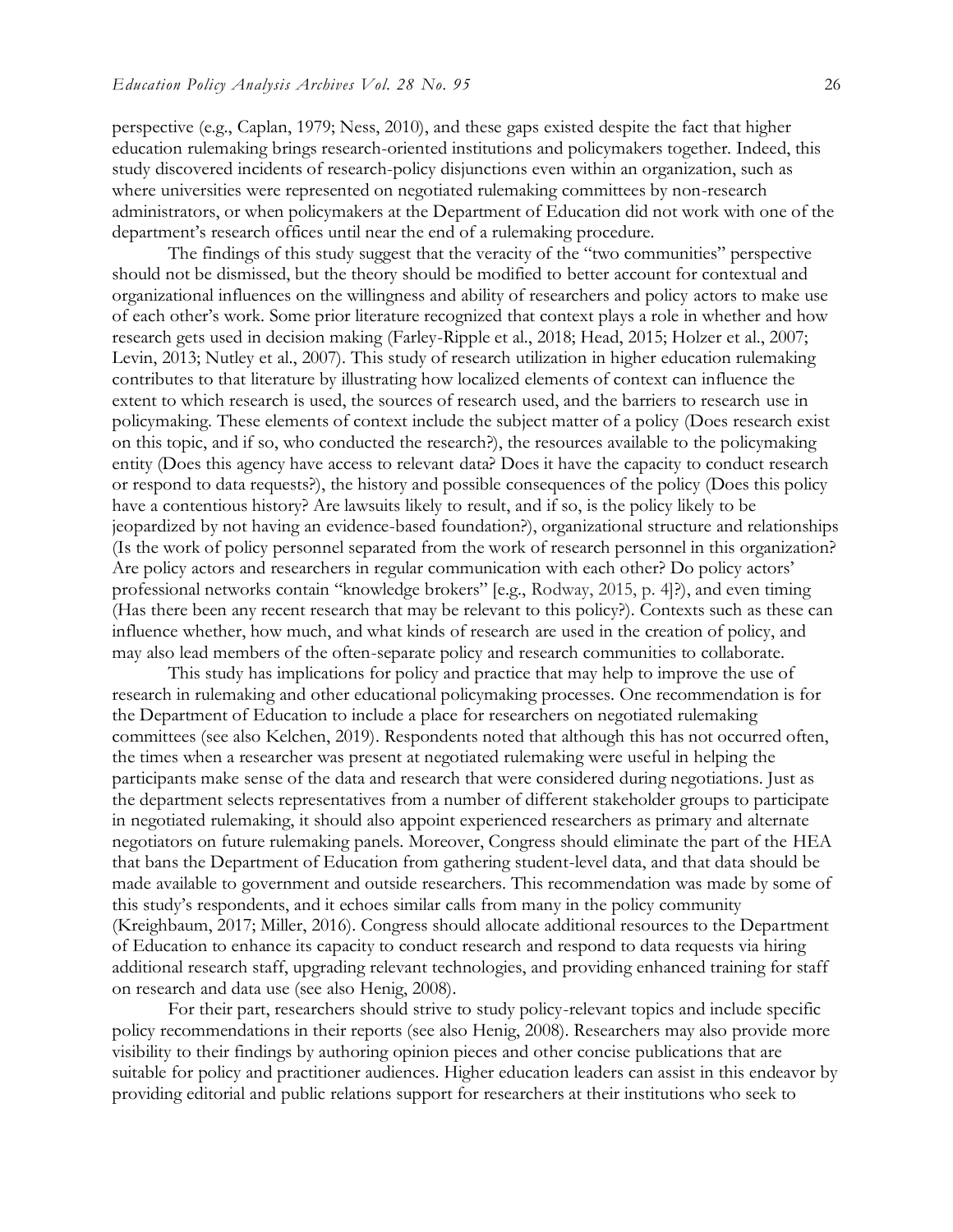publicize policy-relevant findings. When institutional executives and other non-research administrators are preparing to participate in policymaking activities, they should consult with researchers within their organizations who have conducted studies on relevant issues. For example, a university administrator planning to participate in negotiated rulemaking should meet with education faculty or other researchers at their institution to discuss how research findings might be relevant and useful to the topics that will be the subject of the rulemaking. To incentivize researchers to connect more with the policy community, higher education leaders should reform faculty and research incentive structures to reward research that targets policymakers (see also Henig, 2008). Higher education institutions might also work with government agencies to provide training for government staff on research methodologies.

Despite persistent incongruities between the research and policy communities, one goal that researchers and policymakers often share is the desire to improve the use of research in policymaking. By illuminating the extent of and barriers to research use in higher education rulemaking, the findings presented here can help researchers and policymakers design effective strategies for bringing more and better research into policymaking for the purpose of creating policies that improve education.

# **Acknowledgements**

The author thanks Dr. Kevin Dougherty and Dr. Richard Sevilla for comments they provided on an earlier draft of this article.

# **References**

- Acs, A., & Cameron, C. M. (2013). Does White House regulatory review produce a chilling effect and "OIRA avoidance" in the agencies? *Presidential Studies Quarterly*, *43*(3), 443-467.
- Administrative Procedure Act, 5 United State Code §§ 500 et seq. (2018).
- Alkin, M. C., & King, J. A. (2017). Definitions of evaluation use and misuse, evaluation influence, and factors affecting use. *American Journal of Evaluation, 38*(3), 434-450.
- *Association of Private Sector Colleges & Universities v. Duncan*, Memorandum Opinion, Civil Action 11-1314 (RC) (D.D.C. June 30, 2012).
- Asen, R., Gurke, D., Solomon, R., Conners, P., & Gumm, E. (2011). "The research says": Definitions and uses of a key policy term in federal law and local school board deliberations. *Argumentation and advocacy, 47*, 195-213.
- Asen, R., Gurke, D., Conners, P., Solomon, R., & Gumm, E. (2013). Research evidence and school board deliberations: Lessons from three Wisconsin school districts. *Educational Policy, 27*(1), 33-63.
- Belfield, C. R., Bowden, A. B., & Rodgriguez, V. (2018). Evaluating regulatory impact assessments in education policy. *American Journal of Evaluation.*  https://doi.org/10.1177/1098214018785463
- Birnbaum, R. (2000). Policy scholars are from Venus; policy makers are from Mars. *The Review of Higher Education, 23*(2), 119-132.
- Brito, J., & De Rugy, V. (2009). Midnight regulations and regulatory review. *Administrative Law Review*, *61*(1), 163-196.
- Caplan, N. (1979). The two-communities theory and knowledge utilization. *American Behavioral Scientist, 22*(3), 459-470.
- Clarke, D. (2016). Law, regulation and strategizing for health. In *Strategizing national health in the*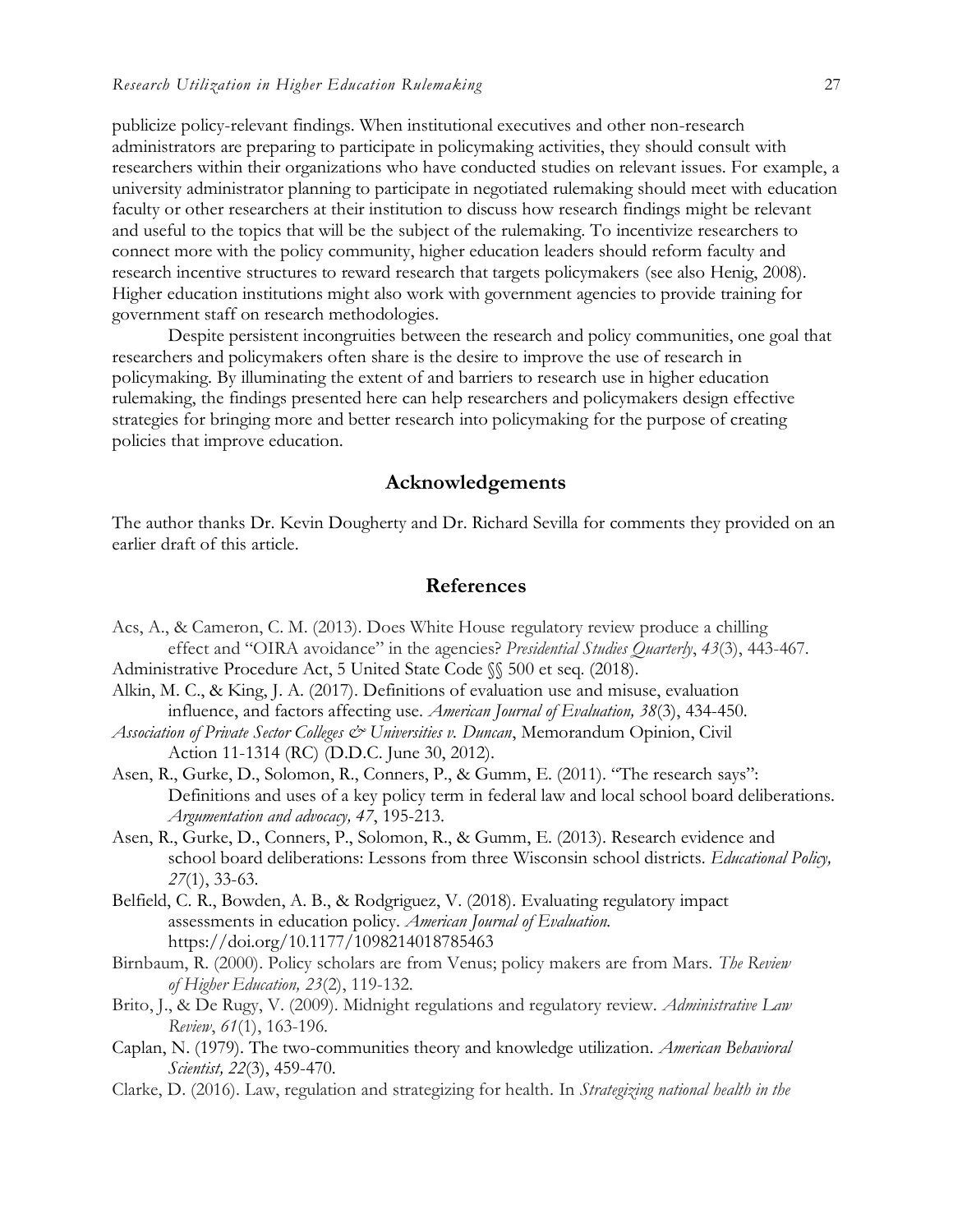*21st century: A handbook.* Geneva, Switzerland: World Health Organization.

- Cochran, J. (2001). *The Cinderella constraint: Why regulations increase significantly during post-election quarters*. [Unpublished report]. Fairfax, VA: George Mason University. http://mason.gmu.edu/~jcochra1/index\_files/SRO.pdf
- Cooper, A. (2014). The use of online strategies and social media for research dissemination in education. *Education Policy Analysis Archives, 22* (88), 1-24. https://doi.org/10.14507/epaa.v22n88.2014
- Cooper, A., & Levin, B. (2010). Some Canadian contributions to understanding knowledge mobilisation. *Evidence & Policy: A Journal of Research, Debate and Practice*, *6*(3), 351-369.
- Cooper, A., Levin, B., & Campbell, C. (2009). The growing (but still limited) importance of evidence in education policy and practice. *Journal of Educational Change, 10*, 159-171.
- Cooper, A., & Shewchuk, S. (2015). Knowledge brokers in education: How intermediary organizations are bridging the gap between research, policy and practice internationally. *Education Policy Analysis Archives, 23*(118), 1-8. https://doi.org/10.14507/epaa.v23.2355
- Costa, M., Desmarais, B. A., & Hird, J. A. (2019). Public comments' influence on science use in U.S. rulemaking: The case of EPA's National Emission Standards. *The American Review of Public Administration*, *49*(1), 36-50.
- Court, J., & Maxwell, S. (2005). Policy entrepreneurship for poverty reduction: bridging research and policy in international development. *Journal of International Development: The Journal of the Development Studies Association*, *17*(6), 713-725.
- Creswell, J. W., & Poth, C. N. (2018). *Qualitative inquiry and research design* (4th ed.). Thousand Oaks, CA: Sage.
- Davies, P. (2004). *Is evidence-based government possible?* Paper presented at the 4th annual Campbell Collaboration Colloquium. Washington, DC.
- Executive Order No. 12866, Title 3 C.F.R. 638 (1993 comp.).
- Executive Order No. 13563, Title 3 C.F.R. 215 (2011 comp.).
- Farley-Ripple, E. N. (2012). Research use in school district central office decision making: A case study. *Educational Management Administration & Leadership*, 40(6), 786-806.
- Farley-Ripple, E., & Grajeda, S. (2020). Avenues of influence: An exploration of school-based practitioners as knowledge brokers and mobilizers. In J. Malin & C. Brown (Eds.), *The role of knowledge brokers in education: Connecting the dots between research and practice* (pp. 65-89). London: Routledge.
- Farley-Ripple, E., May, H., Karpyn, A., Tilley, K., & McDonough, K. (2018). Rethinking connections between research and practice in education: A conceptual framework. *Educational Researcher*, *47*(4), 235-245.
- Gollust, S. E., Kite, H. A., Benning, S. J., Callanan, R. A., Weisman, S. R., & Nanney, M. S. (2014). Use of research evidence in state policymaking for childhood obesity prevention in Minnesota. *American Journal of Public Health*, *104*(10), 1894-1900.
- Head, B. W. (2015). Toward more "evidence-informed" policymaking? *Public Administration Review, 76*(3), 472-484.
- Henig, J. R. (2008). *Spin cycle: How research is used in policy debates: The case of charter schools*. New York, NY: Russell Sage Foundation.
- Higher Education Act, 20 U.S. Code  $\mathcal{N}$  1001 et seq. (2018).
- Holzer, P., Lewig, K., Bromfield, L., & Arney, F. (2007). *Research use in the Australian child and welfare sector*. Adelaide, Australia: University of South Australia.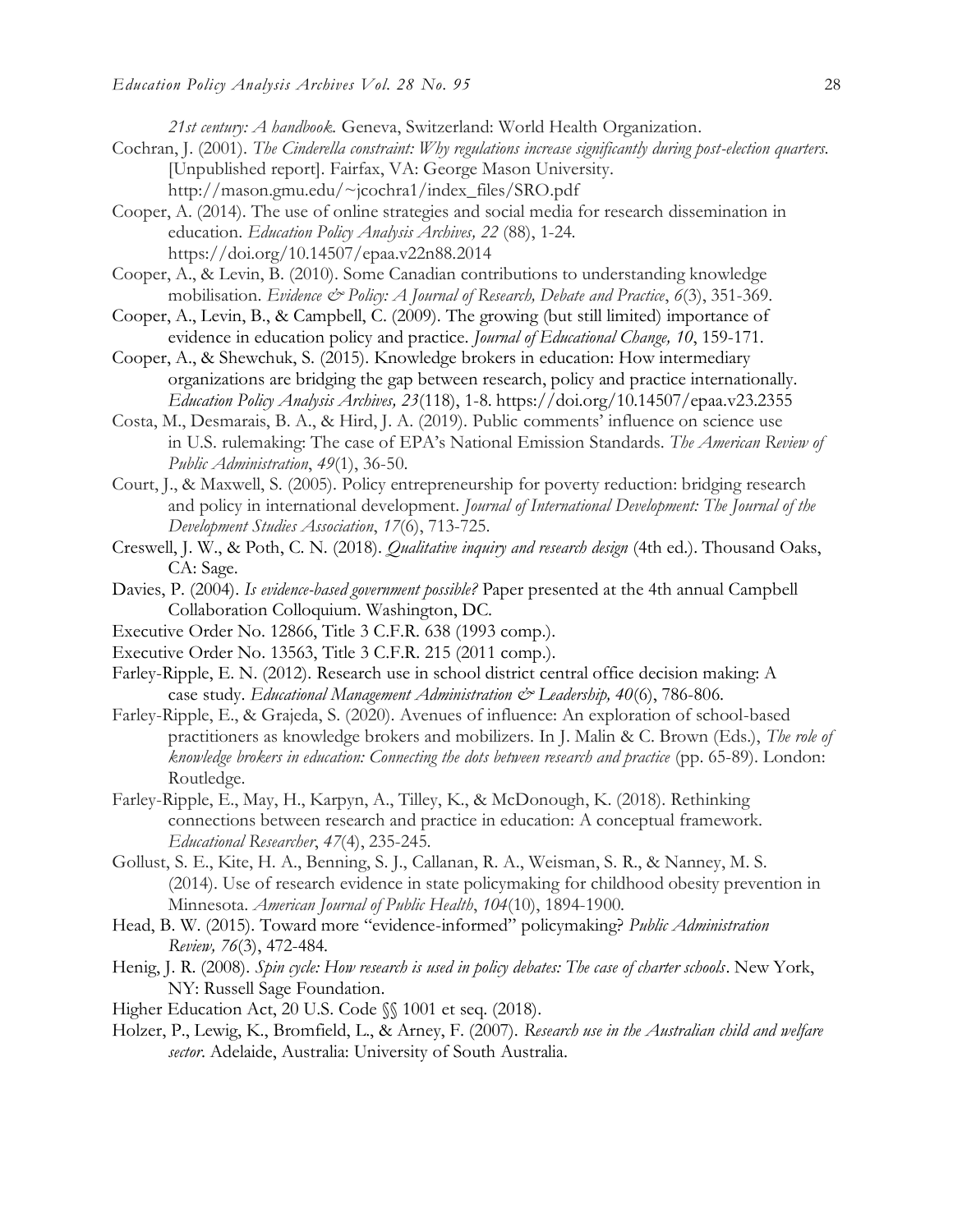- Kelchen, R. (2019, January 10). The Department of Education needs a researcher on its rule-making panel. *Washington Monthly*. https://washingtonmonthly.com/2019/01/10/the-departmentof-education-needs-a-researcher-on-its-rule-making-panel/
- Kerwin, C. M., & Furlong, S. R. (2011). *Rulemaking: How government agencies write law and make policy*  (4th ed.). Washington, DC: CQ Press.
- Kocbek, A., & Juric, M. B. (2010). Integrating enterprise portal with service oriented architecture. *International Journal of Advanced Research in Computer Science*, *1*(3).
- Kreighbaum, A. (2016, October 28). Borrower defense rules finalized. *Inside Higher Education*. https://www.insidehighered.com/news/2016/10/28/education-dept-releases-final-versiondefense-repayment-loan-rules
- Kreighbaum, A. (2017, May 16). Push for "unit records" revived. *Inside Higher Education*. https://www.insidehighered.com/news/2017/05/16/bipartisan-bill-would-overturnfederal-ban-student-unit-record-database
- Kreighbaum, A. (2018a, June 13). Under DeVos, a smaller Department of Education. *Inside Higher Education*. https://www.insidehighered.com/news/2018/06/13/education-department-staffdown-13-percent-trump-administration-began
- Kreighbaum, A. (2018b, October 13). DeVos won't seek another delay of Obama borrower defense rule. *Inside Higher Education*. https://www.insidehighered.com/quicktakes/2018/10/13/devos-wont-seek-another-delayobama-borrower-defense-rule
- Kreighbaum, A. (2019, May 28). Turning to courts for loan forgiveness. *Inside Higher Education*. https://www.insidehighered.com/news/2019/05/28/some-defrauded-borrowerswin-court-debt-relief-claims-pile
- Lederman, D. (2019, July 24). California students caught in the middle. *Inside Higher Education*. https://www.insidehighered.com/digital-learning/article/2019/07/24/dispute-over-federalrules-state-authorization-imperils
- Levin, B. (2013). To know is not enough: research knowledge and its use. *Review of Education, 1*(1), 2- 31.
- Locock, L., & Boaz, A. (2004). Research, policy and practice–worlds apart?. *Social Policy and Society*, *3*(4), 375-384.
- Lubbers, J. S. (2014, December 5). Enhancing the use of negotiated rulemaking by the U.S. Department of Education. doi:10.2139/ssrn.2764954
- Lubienski, D., Scott, J., & DeBray, E. (2014). The politics of research production, promotion, and utilization in educational policy. *Educational Policy, 28*(2), 131-144.
- Malin, J. R., & Lubienski, C. (2015). Educational expertise, advocacy, and media influence. *Education Policy Analysis Archives*, *23*(6). https://doi.org/10.14507/epaa.v23.1706
- Marshall, M. N. (1996). Sampling for qualitative research. *Family Practice*, *13*(6), 522-526.
- McCright, A. M., & Dunlap, R. E. (2008). The nature and social bases of progressive social movement ideology: Examining public opinion toward social movements. *The Sociological Quarterly*, *49*(4), 825-848.
- Merriam, S. B. (1998). Qualitative Research and Case Study Applications in Education. San Francisco, CA: Jossey-Bass.
- Miles, M. B., Huberman, A. M., & Saldaña, J. (2019). *Qualitative data analysis: A methods sourcebook* (4th ed.). Thousand Oaks, CA: Sage.
- Miller, B. (2016, May 23). *Building a student-level data system*. Washington, DC: Center for American Progress.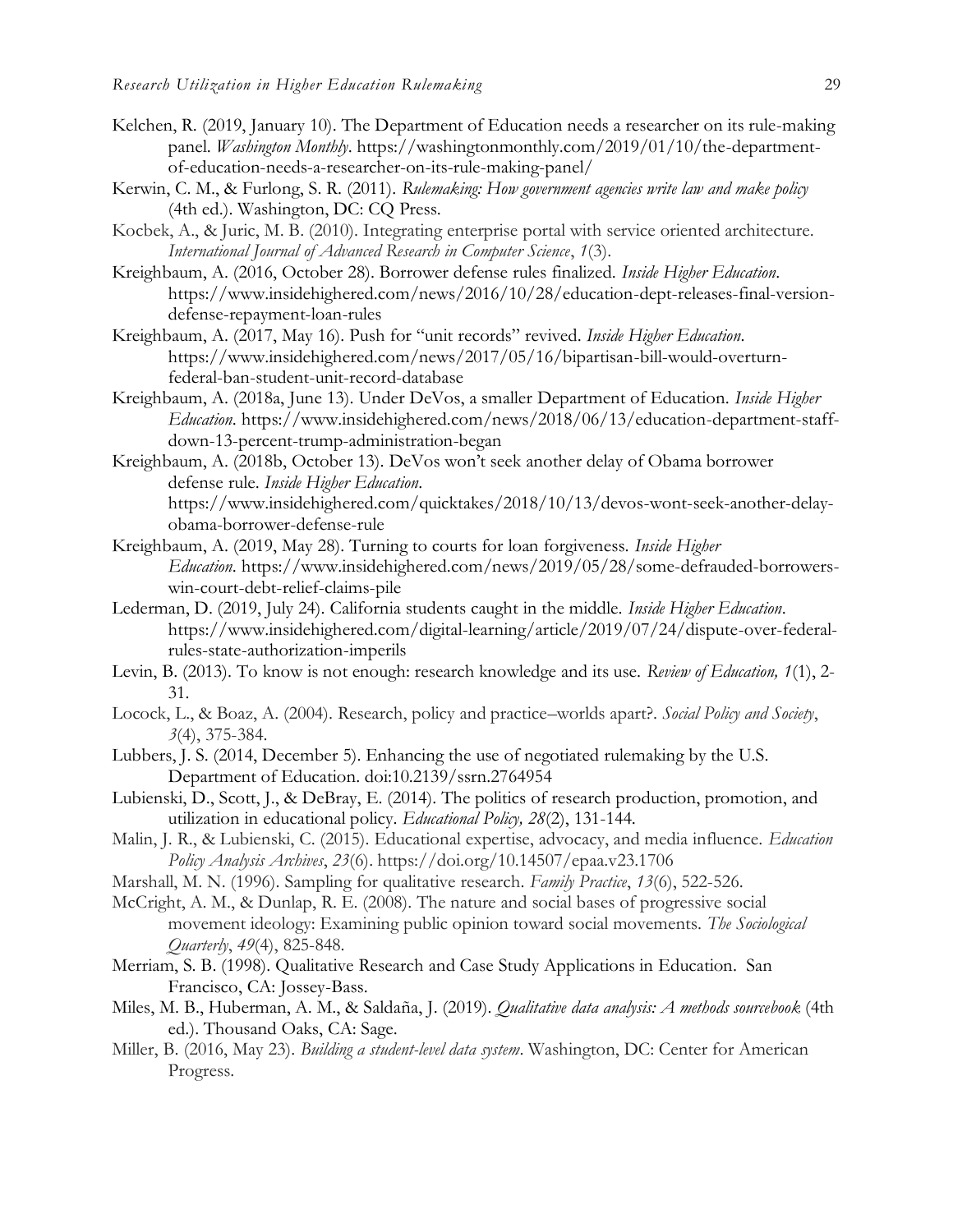- Minor, J. T., & Matamba, C. (2017). Qualitative research and public policy. In P. A. Pasque & V. M. Lechuga (Eds.), *Qualitative inquiry in higher education organization and policy research* (pp. 131-141). New York, NY: Routledge.
- Morgan, C. A., Gelles, M. G., Steffian, G., Temporini, H., Fortunati, F., Southwick, S., Feuerstein, S., & Coric, V. (2006). Consulting to government agencies: Indirect assessments. *Psychiatry (Edgmont)*, *3*(2), 24.
- Naidorf, J. C. (2014). Knowledge utility: From social relevance to knowledge mobilization. *Education Policy Analysis Archives, 22*(89), 1-31. https://doi.org/10.14507/epaa.v22n89.2014
- Natow, R. S. (2017). *Higher education rulemaking: The politics of creating regulatory policy*. Baltimore, MD: Johns Hopkins University Press.
- Natow, R. S. (2020). Research use and politics in the federal higher education

rulemaking

process. *Educational Policy*. DOI: 10.1177/0895904820917363

- Negotiated Rulemaking Committee; Negotiator Nominations and Schedule of Committee Meetings – Accreditation and Innovation: Intent to establish negotiated rulemaking committee, 83 Fed. Reg. 51906 (2018).
- Ness, E. C. (2010). The role of information in the policy process: Implications for the examination of research utilization in higher education policy. In J. C. Smart (Ed.), *Higher Education: Handbook of Theory and Research, 25*, 1-49. Netherlands: Springer.
- Ness, E. C. & Gándara, D. (2014). Ideological think tanks in the states: An inventory of their prevalence, networks, and higher education policy activity. *Educational Policy, 28*(2), 258-280.
- Newman, J., Cherney, A., & Head, B. W. (2016). Do policy makers use academic research? Reexamining the "two communities" theory of research utilization. *Public Administration Review*, *76*(1), 24-32.
- Ng-A-Fook, N., Kane, R., Butler, J., Glithero, L., & Forte, R. (2015). Brokering knowledge mobilization networks: Policy reforms, partnerships, and teacher education. *Education Policy Analysis Archives*, *23* (122), 1-30. https://doi.org/10.14507/epaa.v23.2090
- Nolter, C. (2012, July 5). For-profit colleges win in court, face new uncertainty. *The Deal Pipeline*. Lexis-Nexis Academic.
- Nutley, S. M., Walter, I., & Davies, H. T. O. (2007). *Using evidence: How research can inform public services*. Chicago, IL: Policy Press.
- Office of the Federal Register. (2011, January). *A guide to the rulemaking process.* https://www.federalregister.gov/uploads/2011/01/the\_rulemaking\_process.pdf.
- Pelesh, M. L. (1994). Regulations under the Higher Education Amendments of 1992: A case study in negotiated rulemaking. *Law & Contemporary Problems, 57*(4), 151-170.
- Penuel, W. R., Briggs, D. C., Davidson, K. L., Herlihy, C., Sherer, D., Hill, H. C., Farrell, C. C., & Allen, A. (2016, April). *Findings from a national study on research use among school and district leaders*. [Technical Report No. 1]. National Center for Research in Policy & Practice.
- Perna, L. W., Orosz, K., & Kent, D. C. (2019). The role and contribution of academic researchers in congressional hearings: A critical discourse analysis. *American Educational Research Journal*, *56*(1), 111-145.
- Program Integrity: Gainful Employment, Final regulations. 79 Fed. Reg. 64890 (2014a) (to be codified at 34 C.F.R. pts. 600 and 668).
- Program Integrity: Gainful Employment, Notice of proposed rulemaking. 79 Fed. Reg. 16426 (2014b).
- Program Integrity: Gainful Employment, Notice of proposed rulemaking. 83 Fed. Reg. 40167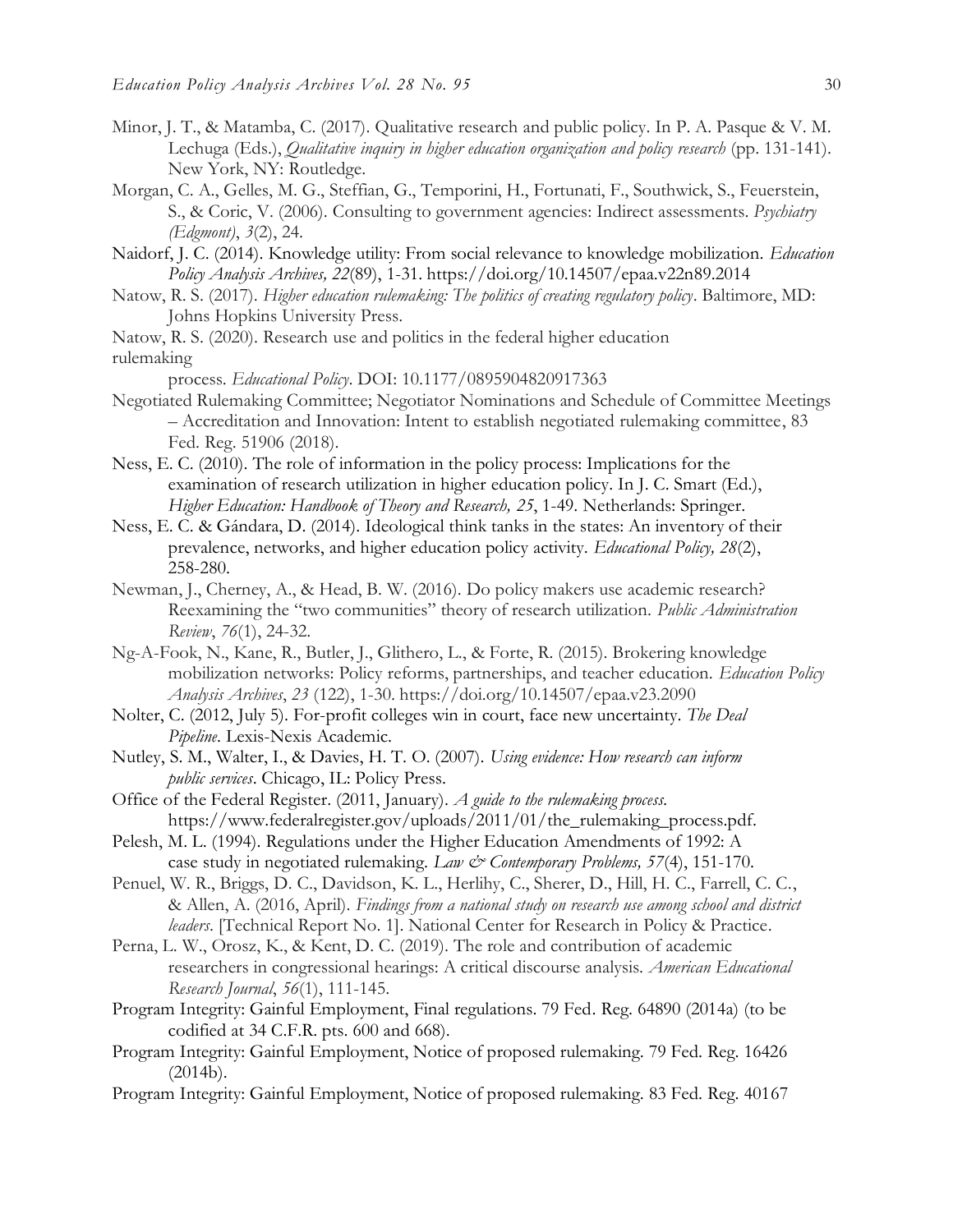(2018).

- Program Integrity: Gainful Employment, Final regulations. 84 Fed. Reg. 31392 (2019) (to be codified at 34 C.F.R. pts. 600 and 668).
- Rich, R. F. (1991). Knowledge creation, diffusion, and utilization: Perspectives of the founding editor of *Knowledge*. *Knowledge*, *12*(3), 319-337.
- Rodway, J. (2015). Connecting the dots: Understanding the flow of research knowledge within a research brokering network. *Education Policy Analysis Archives*, *23* (123), 1-27. https://doi.org/10.14507/epaa.v23.2180
- Rosenthal, R. J. (2012). International Sleeve Gastrectomy Expert Panel Consensus Statement: Best practice guidelines based on experience of > 12,000 cases. *Surgery for Obesity and Related Diseases*, *8*(1), 8-19.
- Santesso, N., & Tugwell, P. (2006). Knowledge translation in developing countries. *Journal of Continuing Education in the Health Professions, 26*, 87-96.
- Scott, J., Lubienski, C., DeBray, E., & Jabbar, H. (2014). The intermediary function in evidence production, promotion, and utilization: The case of educational incentives. In K. S. Finnigan & A. J. Daly (Eds.), *Using research evidence in education: From the schoolhouse door to Capitol Hill* (pp. 69–89). New York, NY: Springer.
- Simons, M. (2015). Governing education without reform: the power of the example*. Discourse: Studies in the Cultural Politics of Education, 36*(5), 712-751.
- Stephan, P. (2017, July 12). Congress rejects teacher preparation reporting rule. *The Regulatory Review.*  https://www.theregreview.org/2017/07/12/stephan-teacher-preparation-programs/
- Stratford, M. (2014, April 25). Teacher prep rules are coming. *Inside Higher Education*. https://www.insidehighered.com/news/2014/04/25/obama-administration-will-moveahead-controversial-new-rules-teacher-preparation
- Stratford, M. (2015, May 1). Income-based repayment expansion advances. *Inside Higher Education*. https://www.insidehighered.com/news/2015/05/01/federal-rule-making-panel-oks-planexpand-income-based-repayment-program
- Student Assistance General Provisions, Federal Family Education Loan Program, and William D. Ford Federal Direct Loan Program: Final regulations, 80 Fed. Reg. 67204 (2015a) (to be codified at 34 C.F.R. pts. 668, 682, & 685).
- Student Assistance General Provisions, Federal Family Education Loan Program, and William D. Ford Federal Direct Loan Program: Notice of proposed rulemaking, 80 Fed. Reg. 39608 (2015b).
- Student Assistance General Provisions, Federal Perkins Loan Program, Federal Family Education Loan Program, William D. Ford Federal Direct Loan Program, and Teacher Education Assistance for College and Higher Education Grant Program: Final regulations, 81 Fed. Reg. 75926 (2016a) (to be codified at 34 C.F.R. pts. 30, 668, 674, 682, 685, & 686).
- Student Assistance General Provisions, Federal Perkins Loan Program, Federal Family Education Loan Program, William D. Ford Federal Direct Loan Program, and Teacher Education Assistance for College and Higher Education Grant Program: Notice of proposed rulemaking, 81 Fed. Reg. 39330 (2016b).
- Sunstein, C. R. (2013). The Office of Information and Regulatory Affairs: Myths and realities. *Harvard Law Review*, *126*, 1838-1878.
- Suri, H. (2011). Purposeful sampling in qualitative research synthesis. *Qualitative Research Journal, 11*(2), 63-75.
- Teacher Preparation Issues: Notice of proposed rulemaking, 79 Fed. Reg. 71820 (2014). Teacher Preparation Issues: Final regulations, 81 Fed. Reg. 75494 (2016) (to be codified at 34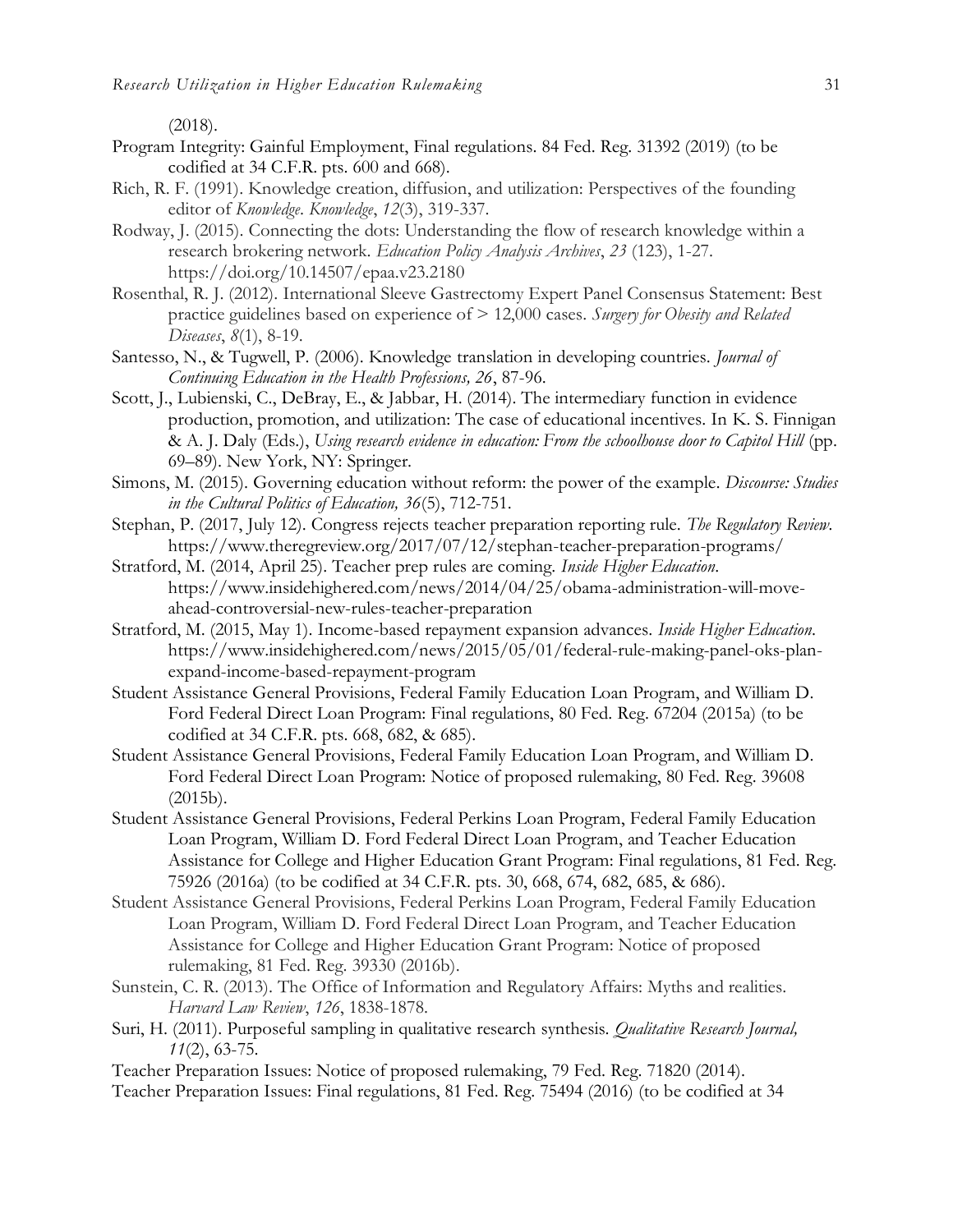C.F.R. pts. 612 & 686).

- Tseng, V. (2012). *The uses of research in policy and practice*. Washington, DC: Society for Research in Child Development.
- Tseng, V., & Nutley, S. (2014). Building the infrastructure to improve the use and usefulness of research in education. In K. S. Finnigan & A. J. Daly (eds.), *Using research evidence in education: From the schoolhouse door to Capitol Hill* (pp. 163-175). Cham, Switzerland: Springer.
- U.S. Department of Education. (2014, October 30). *Obama administration announces final rules to protect students from poor-performing career college programs*. https://www.ed.gov/news/pressreleases/obama-administration-announces-final-rules-protect-students-poor-performingcareer-college-programs
- U.S. Department of Education. (2019). *Student Assistance General Provisions and Federal Family Education Loan Program*. https://www2.ed.gov/policy/highered/reg/hearulemaking/2017/borrower-defense-finalrule.pdf
- U.S. Office of Management & Budget. (2003). *OMB Circular A-4 compliance supplement*. Washington, DC: Executive Office of the President, Office of Management & Budget.
- Weiss, C. H. (1979). The many meanings of research utilization. *Public Administration Review, 39*(5), 426–431.
- Weiss, C. H. (1998). Have we learned anything new about the use of evaluation? *American Journal of Evaluation, 19*(1), 21-33.
- Yin, R. K. (2014). *Case study research: Design and methods*. Thousand Oaks, CA: Sage.

# **About the Author**

#### **Rebecca Natow**

Hofstra University [Rebecca.S.Natow@hofstra.edu](mailto:Rebecca.S.Natow@hofstra.edu) <https://orcid.org/0000-0003-2948-1904>

Rebecca S. Natow is an Assistant Professor of Educational Leadership and Policy at Hofstra University. Her research and teaching are focused on higher education policy, higher education leadership, and qualitative research methods.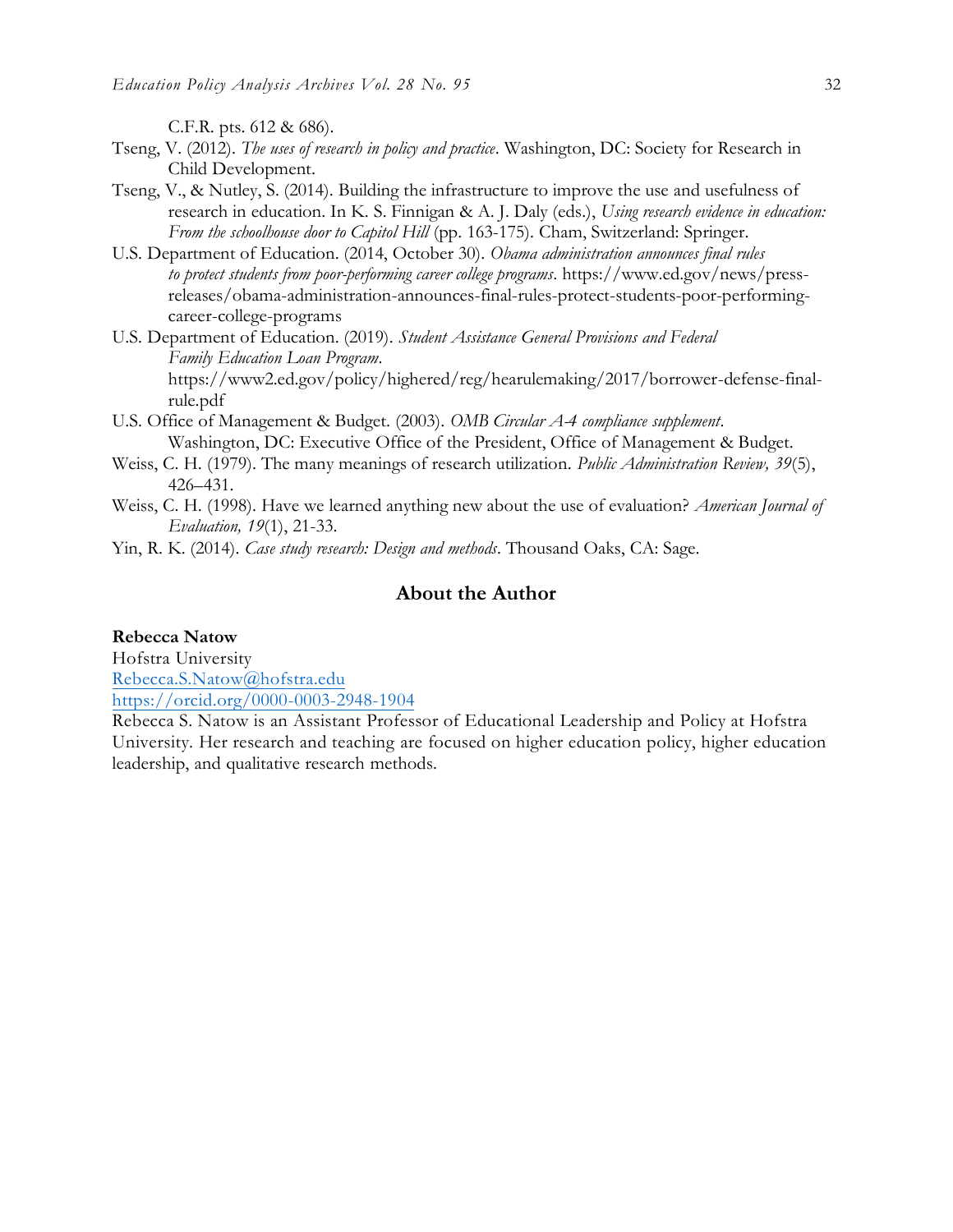# education policy analysis archives

Volume 28 Number 95 June 22, 2020 ISSN 1068-2341

# 00

Readers are free to copy, display, distribute, and adapt this article, as long as the work is attributed to the author(s) and **Education Policy Analysis Archives**, the changes are identified, and the same license applies to the derivative work. More details of this Creative Commons license are available at [https://creativecommons.org/licenses/by-sa/4.0/.](https://creativecommons.org/licenses/by-sa/4.0/) **EPAA** is published by the Mary Lou Fulton Institute and Graduate School of Education at Arizona State University Articles are indexed in CIRC (Clasificación Integrada de Revistas Científicas, Spain), DIALNET (Spain), [Directory of Open Access Journals,](http://www.doaj.org/) EBSCO Education Research Complete, ERIC, Education Full Text (H.W. Wilson), QUALIS A1 [\(Brazil\), SCImago Journal Ra](mailto:audrey.beardsley@asu.edu)nk, SCOPUS, SOCOLAR (China).

Please send errata notes to Audrey Amrein-Beardsley at audrey.beardsley@asu.edu

**Join EPAA's Facebook community** at <https://www.facebook.com/EPAAAAPE> and **Twitter feed** @epaa\_aape.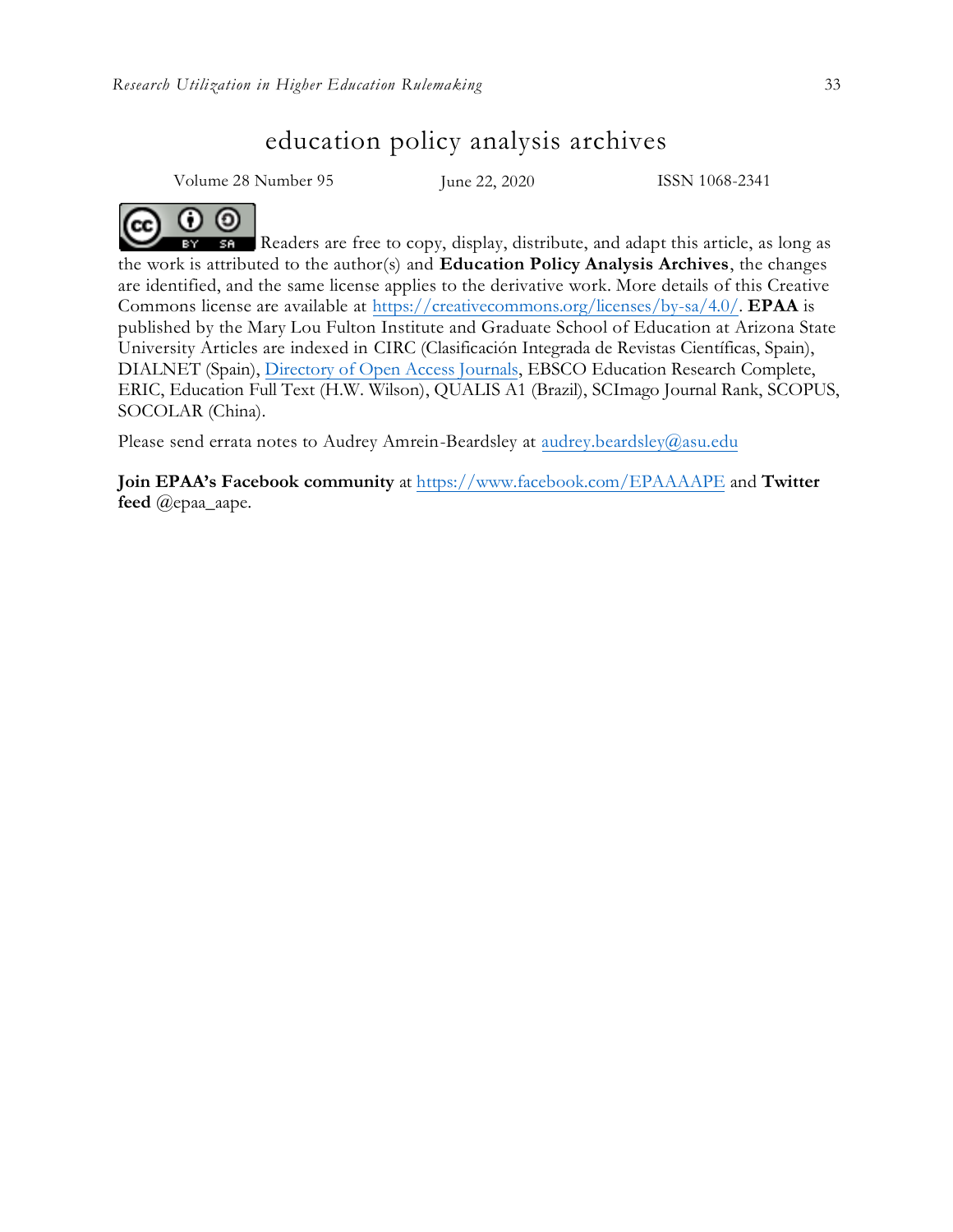# education policy analysis archives editorial board

Lead Editor: **Audrey Amrein-Beardsley** (Arizona State University) Editor Consultor: **Gustavo E. Fischman** (Arizona State University) Associate Editors: **Melanie Bertrand, David Carlson, Lauren Harris, Eugene Judson**, **Mirka Koro-Ljungberg, Daniel Liou, Scott Marley, Molly Ott, Iveta Silova** (Arizona State University)

**Madelaine Adelman** Arizona State University **Cristina Alfaro**  San Diego State University **Gary Anderson** New York University

#### **Michael W. Apple**

University of Wisconsin, Madison **Jeff Bale** University of Toronto, Canada **Aaron Benavot** SUNY Albany **Julian Vasquez Heilig** California

**David C. Berliner**  Arizona State University **Henry Braun** Boston College **Casey Cobb** University of Connecticut **Arnold Danzig** San Jose State University **Linda Darling-Hammond**  Stanford University **Elizabeth H. DeBray**  University of Georgia **David E. DeMatthews** University of Texas at Austin **Chad d'Entremont** Rennie Center for Education Research & Policy **John Diamond** University of Wisconsin, Madison **Matthew Di Carlo**  Albert Shanker Institute **Sherman Dorn** Arizona State University **Michael J. Dumas**  University of California, Berkeley **Kathy Escamilla**  University of Colorado, Boulder **Yariv Feniger** Ben-Gurion University of the Negev **Melissa Lynn Freeman**  Adams State College **Rachael Gabriel** University of Connecticut

**Amy Garrett Dikkers** University of North Carolina, Wilmington **Gene V Glass**  Arizona State University **Ronald Glass** University of California, Santa Cruz

**Jacob P. K. Gross**  University of Louisville

State University, Sacramento **Kimberly Kappler Hewitt** University of North Carolina Greensboro **Aimee Howley** Ohio University **Nelly P. Stromquist** 

**Steve Klees** University of Maryland **Jaekyung Lee S**UNY Buffalo **Jessica Nina Lester** Indiana University **Amanda E. Lewis** University of Illinois, Chicago **Chad R. Lochmiller** Indiana University **Christopher Lubienski** Indiana University **Sarah Lubienski** Indiana University **Larisa Warhol**

**William J. Mathis**  University of Colorado, Boulder **Michele S. Moses**  University of Colorado, Boulder **Julianne Moss** Deakin University, Australia **Sharon Nichols**  University of Texas, San Antonio **Eric Parsons** University of Missouri-Columbia **Amanda U. Potterton** University of Kentucky **Susan L. Robertson** Bristol University

**Gloria M. Rodriguez** University of California, Davis **R. Anthony Rolle** University of Houston **A. G. Rud** Washington State University

**Patricia Sánchez** University of University of Texas, San Antonio **Eric M. Haas** WestEd **Janelle Scott** University of California, Berkeley **Jack Schneider** University of Massachusetts Lowell **Noah Sobe** Loyola University

University of Maryland **Benjamin Superfine**  University of Illinois, Chicago **Adai Tefera**  Virginia Commonwealth University **A. Chris Torres** Michigan State University **Tina Trujillo** University of California, Berkeley **Federico R. Waitoller** University of Illinois, Chicago University of Connecticut **John Weathers** University of Colorado, Colorado Springs **Kevin Welner** University of Colorado, Boulder **Terrence G. Wiley**  Center for Applied Linguistics **John Willinsky**  Stanford University **Jennifer R. Wolgemuth**  University of South Florida **Kyo Yamashiro**  Claremont Graduate University **Miri Yemini** Tel Aviv University, Israel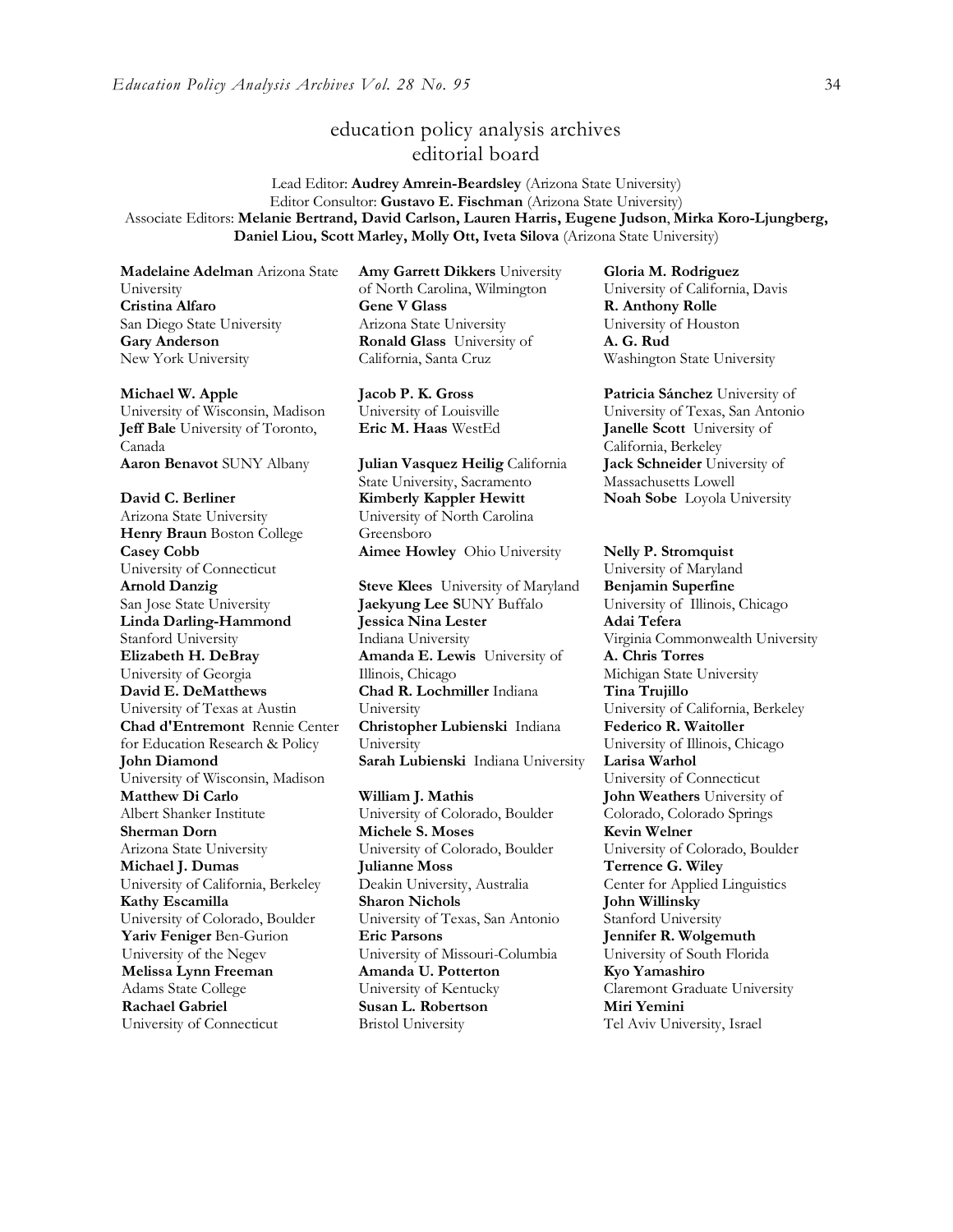# archivos analíticos de políticas educativas consejo editorial

Editores Asociados: **Felicitas Acosta** (Universidad Nacional de General Sarmiento), **Armando Alcántara Santuario** (Universidad Nacional Autónoma de México), **Ignacio Barrenechea, Jason Beech** ( Universidad de San Andrés)**, Angelica Buendia**, (Metropolitan Autonomous University), **Alejandra Falabella** (Universidad Alberto Hurtado, Chile), **Carmuca Gómez-Bueno** (Universidad de Granada), **Veronica Gottau** (Universidad Torcuato Di Tella), **Carolina Guzmán-Valenzuela** (Universidade de Chile), **Antonia Lozano-Díaz** (University of Almería), **Antonio Luzon**, (Universidad de Granada), **María Teresa Martín Palomo** (University of Almería), **María Fernández Mellizo-Soto** (Universidad Complutense de Madrid), **Tiburcio Moreno** (Autonomous Metropolitan University-Cuajimalpa Unit), **José Luis Ramírez,** (Universidad de Sonora), **Axel Rivas** (Universidad de San Andrés), **César Lorenzo Rodríguez Uribe** (Universidad Marista de Guadalajara), **Maria Veronica Santelices** (Pontificia Universidad Católica

de Chile)

**Claudio Almonacid** Universidad Metropolitana de Ciencias de la Educación, Chile

**Miguel Ángel Arias Ortega**  Universidad Autónoma de la Ciudad de México **Xavier Besalú Costa**  Universitat de Girona, España

**[Xavier Bonal](javascript:openRTWindow() Sarro** Universidad Autónoma de Barcelona, España

**[Antonio Bolívar](javascript:openRTWindow() Boitia**

Universidad de Granada, España

**[José Joaquín Brunner](javascript:openRTWindow()** Universidad Diego Portales, Chile

**[Damián Canales Sánchez](javascript:openRTWindow()** Instituto Nacional para la Evaluación de la Educación, México

**Gabriela de la Cruz Flores** Universidad Nacional Autónoma de México **[Marco Antonio Delgado Fuentes](javascript:openRTWindow()** Universidad Iberoamericana, México

**Inés [Dussel](javascript:openRTWindow()**, DIE-CINVESTAV, México

**[Pedro Flores Crespo](javascript:openRTWindow()** Universidad Iberoamericana, México

**Ana María García de Fanelli**  Centro de Estudios de Estado y Sociedad (CEDES) CONICET, Argentina

**Juan Carlos González Faraco**  Universidad de Huelva, España

**María Clemente Linuesa**  Universidad de Salamanca, España

**Jaume Martínez Bonafé** Universitat de València, España

**Alejandro Márquez Jiménez**  Instituto de Investigaciones sobre la Universidad y la Educación, UNAM, México **María Guadalupe Olivier Tellez**, Universidad Pedagógica Nacional, México **[Miguel Pereyra](javascript:openRTWindow()** Universidad de Granada, España

**[Mónica Pini](javascript:openRTWindow()** Universidad Nacional de San Martín, Argentina

**Omar Orlando Pulido Chaves** Instituto para la Investigación Educativa y el Desarrollo Pedagógico (IDEP) **José Ignacio Rivas Flores** Universidad de Málaga, España

**[Miriam Rodríguez Vargas](javascript:openRTWindow()** Universidad Autónoma de Tamaulipas, México

**José Gregorio Rodríguez**  Universidad Nacional de Colombia, Colombia **[Mario Rueda Beltrán](javascript:openRTWindow()** Instituto de

Investigaciones sobre la Universidad y la Educación, UNAM, México **José Luis San Fabián Maroto**  Universidad de Oviedo, España

**[Jurjo Torres Santomé](javascript:openRTWindow()**, Universidad de la Coruña, España

**[Yengny Marisol Silva Laya](javascript:openRTWindow()** Universidad Iberoamericana, México **Ernesto Treviño Ronzón** Universidad Veracruzana, México

**[Ernesto Treviño](javascript:openRTWindow() Villarreal** Universidad Diego Portales Santiago, Chile **[Antoni Verger Planells](javascript:openRTWindow()** Universidad Autónoma de Barcelona, España

**[Catalina Wainerman](javascript:openRTWindow()** Universidad de San Andrés, Argentina **Juan Carlos Yáñez Velazco** Universidad de Colima, México